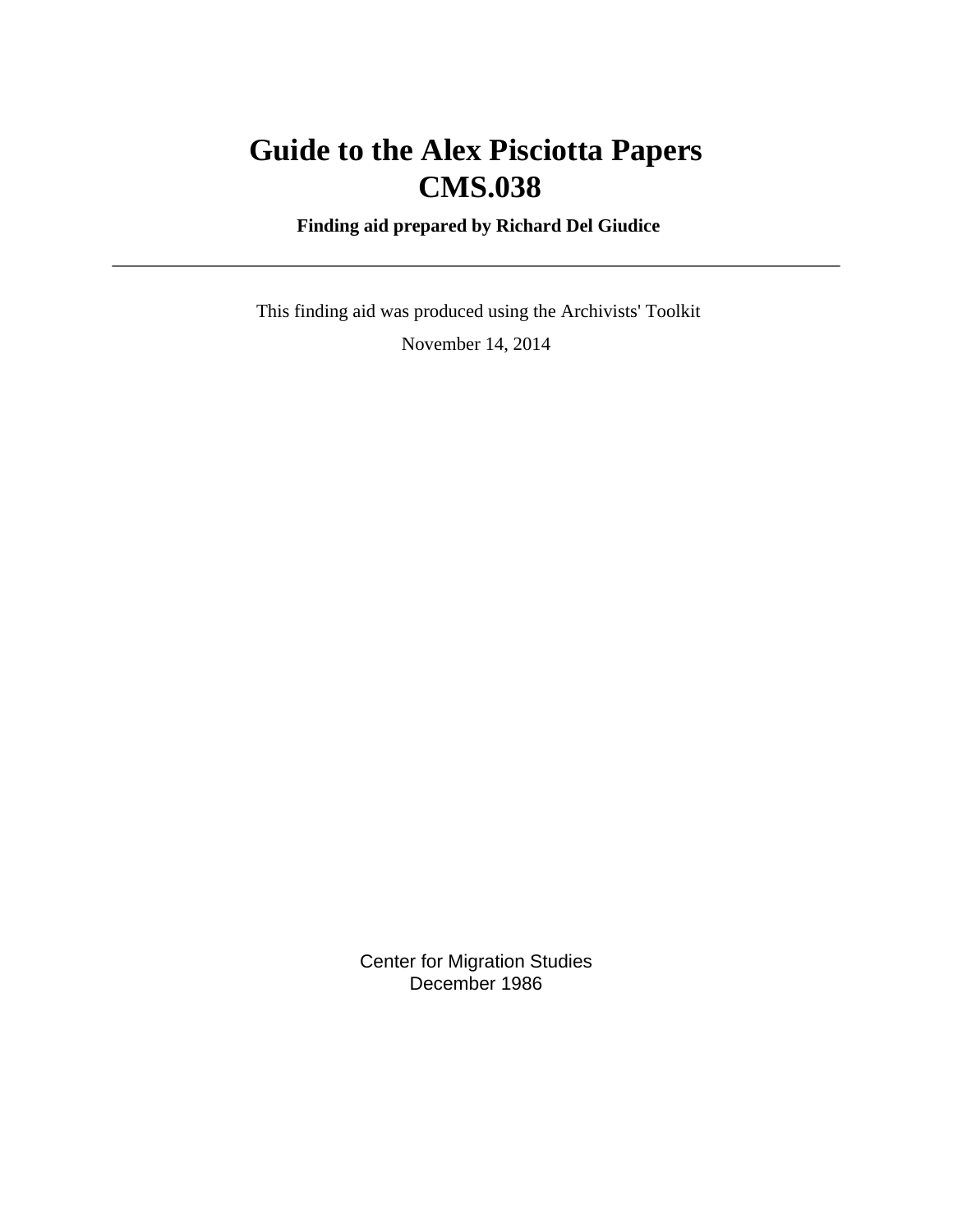# **Table of Contents**

| Series III: Secretary of the New York City Department of Licenses and Director of the New York City |
|-----------------------------------------------------------------------------------------------------|
|                                                                                                     |
|                                                                                                     |
| Series V: Papers Relative to Service in the United States Armed Forces and as Judge Advocate 15     |
| Series VI: Papers Relative to his Position as Opinion Writer and Legal Advisor to the Civil         |
| Aeronautics Board and Assistant Chief Attorney with the Veterans Administration23                   |
|                                                                                                     |
|                                                                                                     |
| Series IX: Papers Relative to the Employment with New York City and Pensions from New York City     |
|                                                                                                     |
|                                                                                                     |
|                                                                                                     |
|                                                                                                     |
|                                                                                                     |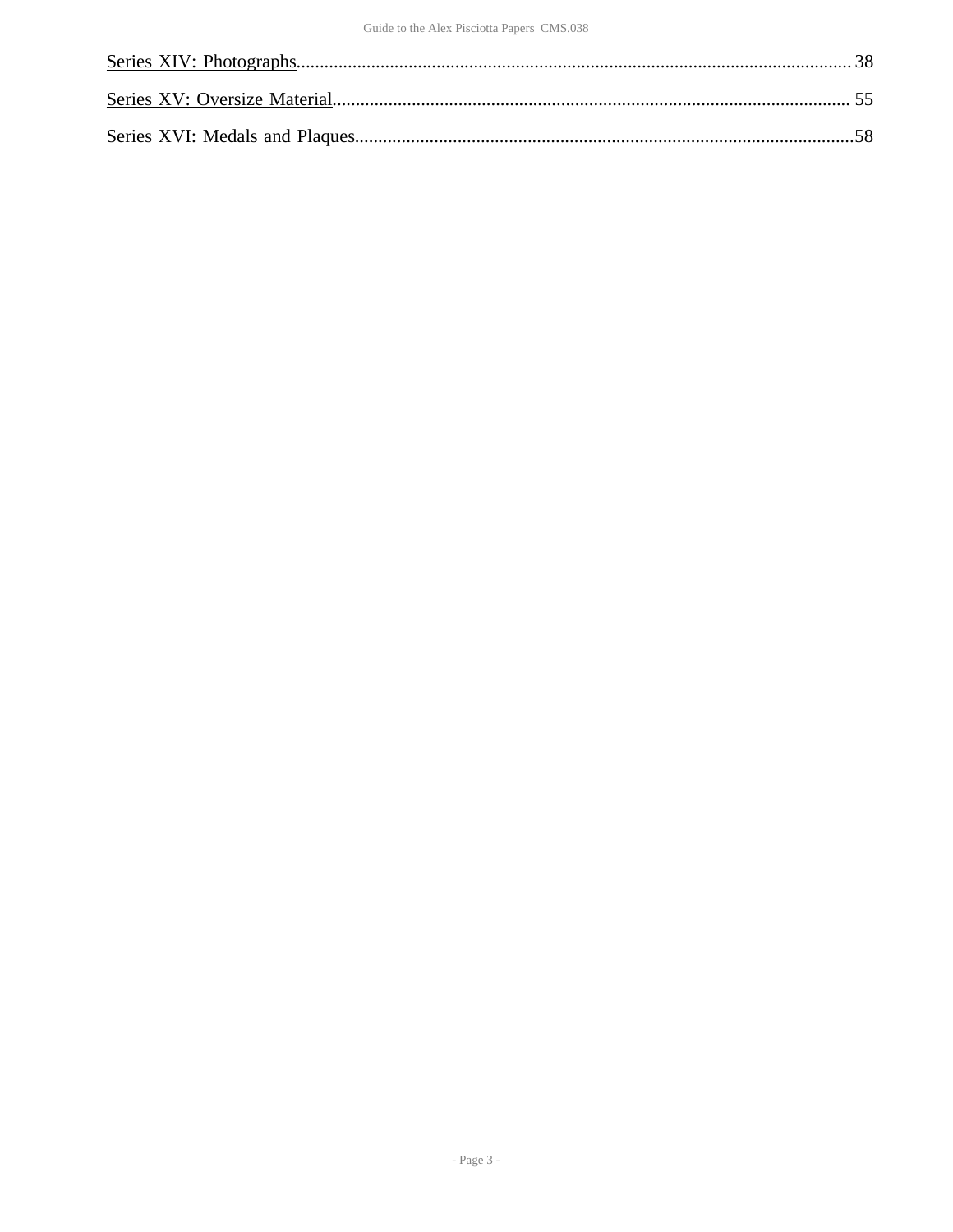# <span id="page-3-0"></span>**Summary Information**

 $\overline{a}$ 

| <b>Repository</b>                                  | <b>Center for Migration Studies</b>                                                                                                                                                                                                                                                                                                                                                                                                                                                                                                                                                                                                                                                                  |
|----------------------------------------------------|------------------------------------------------------------------------------------------------------------------------------------------------------------------------------------------------------------------------------------------------------------------------------------------------------------------------------------------------------------------------------------------------------------------------------------------------------------------------------------------------------------------------------------------------------------------------------------------------------------------------------------------------------------------------------------------------------|
| <b>Creator</b>                                     | Pisciotta, Alex, 1897-1985                                                                                                                                                                                                                                                                                                                                                                                                                                                                                                                                                                                                                                                                           |
| <b>Title</b>                                       | <b>Alex Pisciotta Papers</b>                                                                                                                                                                                                                                                                                                                                                                                                                                                                                                                                                                                                                                                                         |
| Date [inclusive]                                   | 1918-1981                                                                                                                                                                                                                                                                                                                                                                                                                                                                                                                                                                                                                                                                                            |
| <b>Extent</b>                                      | 26.0 Linear feet in 36 boxes.                                                                                                                                                                                                                                                                                                                                                                                                                                                                                                                                                                                                                                                                        |
| <b>General Physical</b><br><b>Description note</b> | in 36 manuscript boxes                                                                                                                                                                                                                                                                                                                                                                                                                                                                                                                                                                                                                                                                               |
| Language                                           | English                                                                                                                                                                                                                                                                                                                                                                                                                                                                                                                                                                                                                                                                                              |
| <b>Abstract</b>                                    | Alex Pisciotta (1897-1985) was an Assistant United States Attorney,<br>Secretary of Department of License, Director of Bureau of Weights and<br>Measures, City Magistrate, US Army Company Commander, Judge<br>Advocate in the US Army and Air Force, opinion writer and legal<br>adviser of the Civil Aeronautics Board, Assistant Chief Attorney in the<br>Veteran Administration, and mayor of Lake Grove, Long Island, and a<br>soldier during World War I. His papers reflect his professional career<br>and personal life and includes correspondence, photographs, election<br>materials, court proceedings, clippings, military documents, organizational<br>materials, and other documents. |

## **Preferred Citation note**

Center for Migration Studies of New York; Collection Name (Collection #); Box; Folder.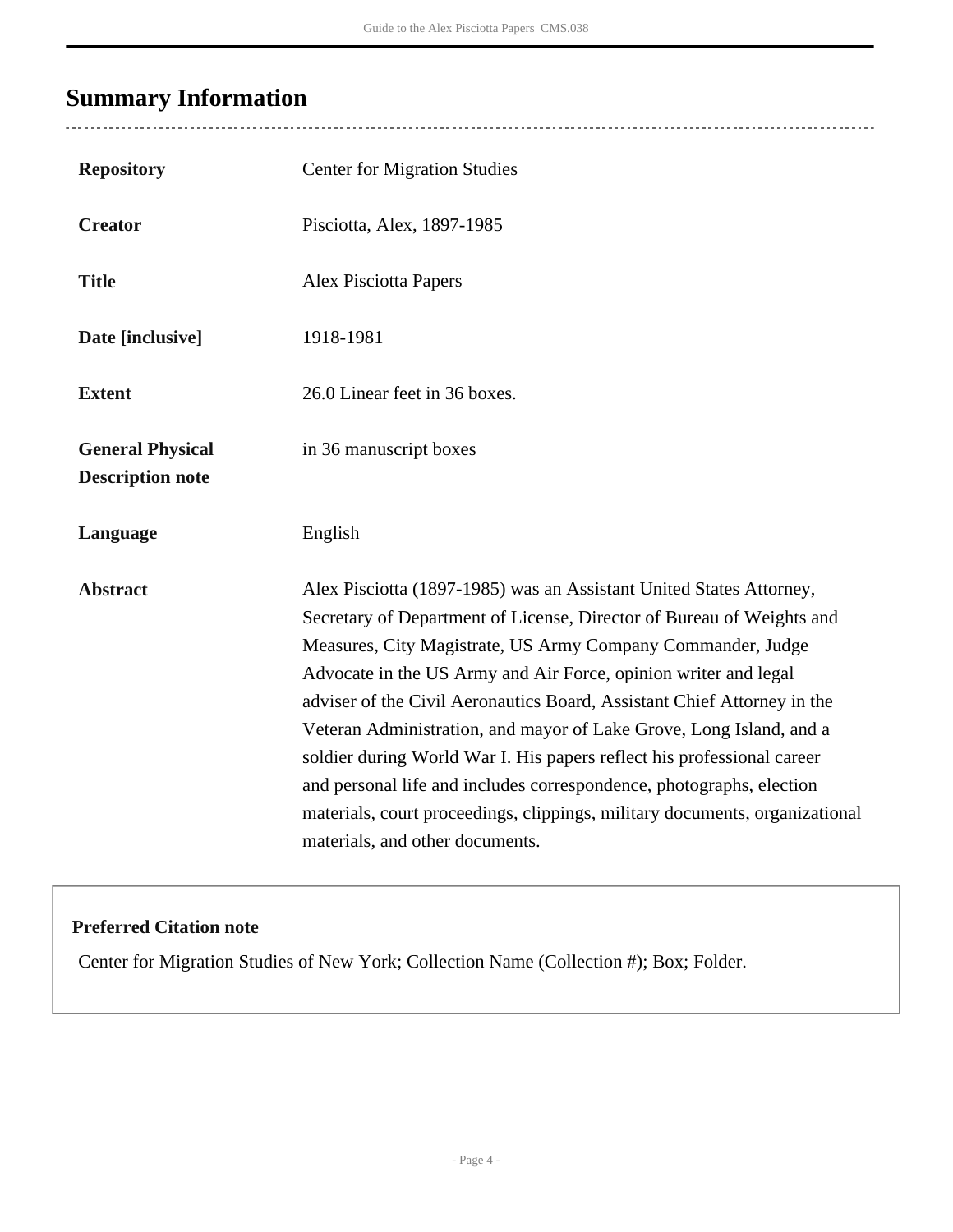# <span id="page-4-0"></span>**Biographical/Historical note**

Alex Pisciotta was born in the town of Melfi in Sicily, Italy on October 5, 1897. In 1901, he emigrated to America with his mother and two sisters and settled in an Italian neighborhood in the Bedford-Stuyvesant neighborhood of Brooklyn, New York. He enlisted in 1917 and served in France with the American Expeditionary Force until 1919 during World War I. Pisciotta received his law degree from Brooklyn Law School and admitted to the New York Bar in 1923. He married Mae McIntyre, and they had three children, two sons and a daughter.

Pisciotta served as Assistant U.S. Attorney, Eastern District of New York from 1926-1929. While serving in that capacity, he was in charge of the Civil Division prosecuting all cases involving the smuggling of contraband, a violation of the National Prohibition Act and the Federal Revenue Laws. In 1935, Pisciotta was appointed to the position of Secretary of the New York City Department of Licenses by Mayor Fiorello La Guardia. In 1937, he became Deputy Commissioner of Department of Public Markets, Weights, and Measures. He became director in 1938, Pisciotta was responsible for licensing and regulating coal, live poultry, and all industries using scales for enforcing all municipal, state, and federal laws dealing with consumer protection in the City of New York. Pisciotta endeavored to make the enforcement of weights and measures laws, as well as other laws pertaining to consumer protection, uniform throughout the country.

In 1942, after being appointed to position of New York City Magistrate, he was called to active duty in World War II. He served in the armed forces from 1943-1946 as Post Judge Advocate of Camp Upton, New York. He returned to the bench as City Magistrate until he was called to active duty during the Korean War in 1950. From 1951-1954, he was assigned to the Board of Review in the office of Judge Advocate General, U.S. Air Force, the Pentagon, Washington D.C., and from 1954-1957 served as Director of Civil Law, office of the Staff Judge Advocate, Headquarters Continental Air Command, Mitchell Air Force Base, New York. Pisciotta was a judge on the case the *United States v. Clarice B. Covert*.

In 1957, Pisciotta retired from the military and then served two years with the Civil Aeronautics Board in Washington D.C. as its Attorney Adviser and five years with the Veterans Administration in New York City as Assistant Chief Attorney, retiring from federal service in 1965.

Pisciotta was active in professional organizations and in civil affairs. He was an organizer of the American Legion in Kings County, New York, country commander of the Catholic War Veterans, and first national commander of Retreads. Following his retirement from professional life, Pisciotta lived in Lake Grove, Long Island, when he was elected first President of the Lake Grove Civic Association. He led a successful campaign to incorporate the Village of Lake Grove, and in 1968, became the town's first mayor. He was reelected several times until his final retirement in April 1981. Pisciotta died on January 24, 1985.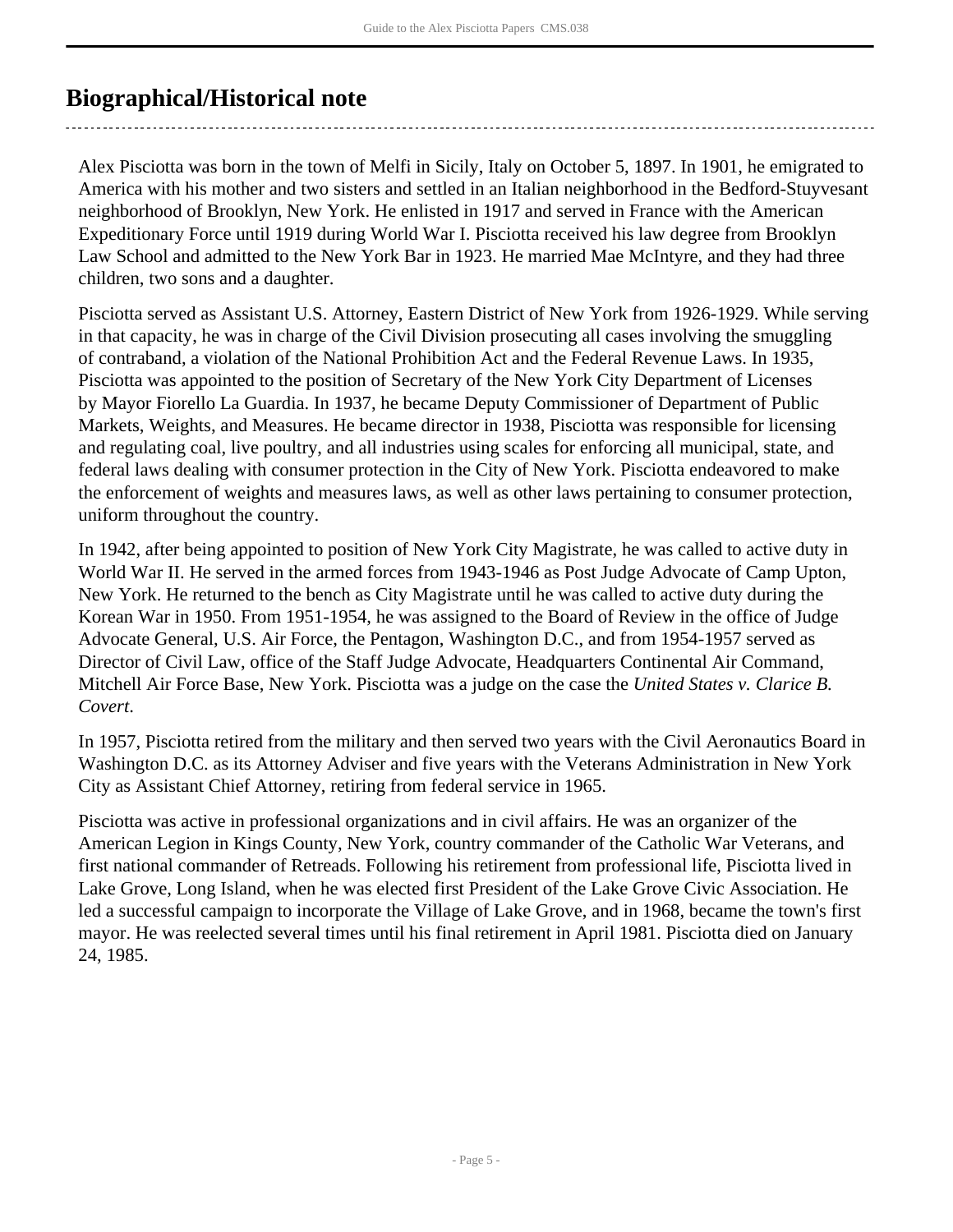# <span id="page-5-0"></span>**Scope and Contents note**

Alex Pisciotta served the people of New York City, the United States Armed Forces, and the Village of Lake Grove, Long Island, in various capacities during his distinguished career. Pisciotta retained many papers, letters, photographs, clippings, and other documents. His papers span the period from 1918-1981 and reflect his professional and political activities which include the following, Assistant United States Attorney, Secretary of Department of License, Director of the Bureau of Weights and Measures, City Magistrate, US Army Company Commander, Judge Advocate in the US Army and Air Force, opinion writer and legal adviser of the Civil Aeronautics Board, Assistant Chief Attorney in the Veteran Administration, and mayor of Lake Grove, Long Island. The papers also contain material pertaining to the emigration and naturalization of his parents, his education and law practice, his service in the United States Army during World War I, and his personal life.

## <span id="page-5-1"></span>**Arrangement note**

This collection is arranged into 16 series: Series I: Biographical Material Series II: Assistant U.S. Attorney Series III: Secretary of the New York City Department of Licenses and Director of the New York City Department of Weights and Measures Series IV: Magistrate, City of New York Series V: Papers Relative to Service in the United States Armed Forces and as Judge Advocate Series VI: Papers Relative to his Position as Opinion Writer and Legal Advisor to the Civil Aeronautics Board and Assistant Chief Attorney with the Veterans Administration Series VII: Mayor of Lake Grove, Long Island, New York Series VIII: Political Campaign Material Series IX: Papers Relative to the Employment with New York City and Pensions from New York City and the Federal Government Series X: Private Practice at Lake Grove Series XI: American Legion Series XII: Miscellaneous Material Series XIII: Clippings and Other Documents Series XIV: Photographs Series XV: Oversize Material Series XVI: Medals and Plaques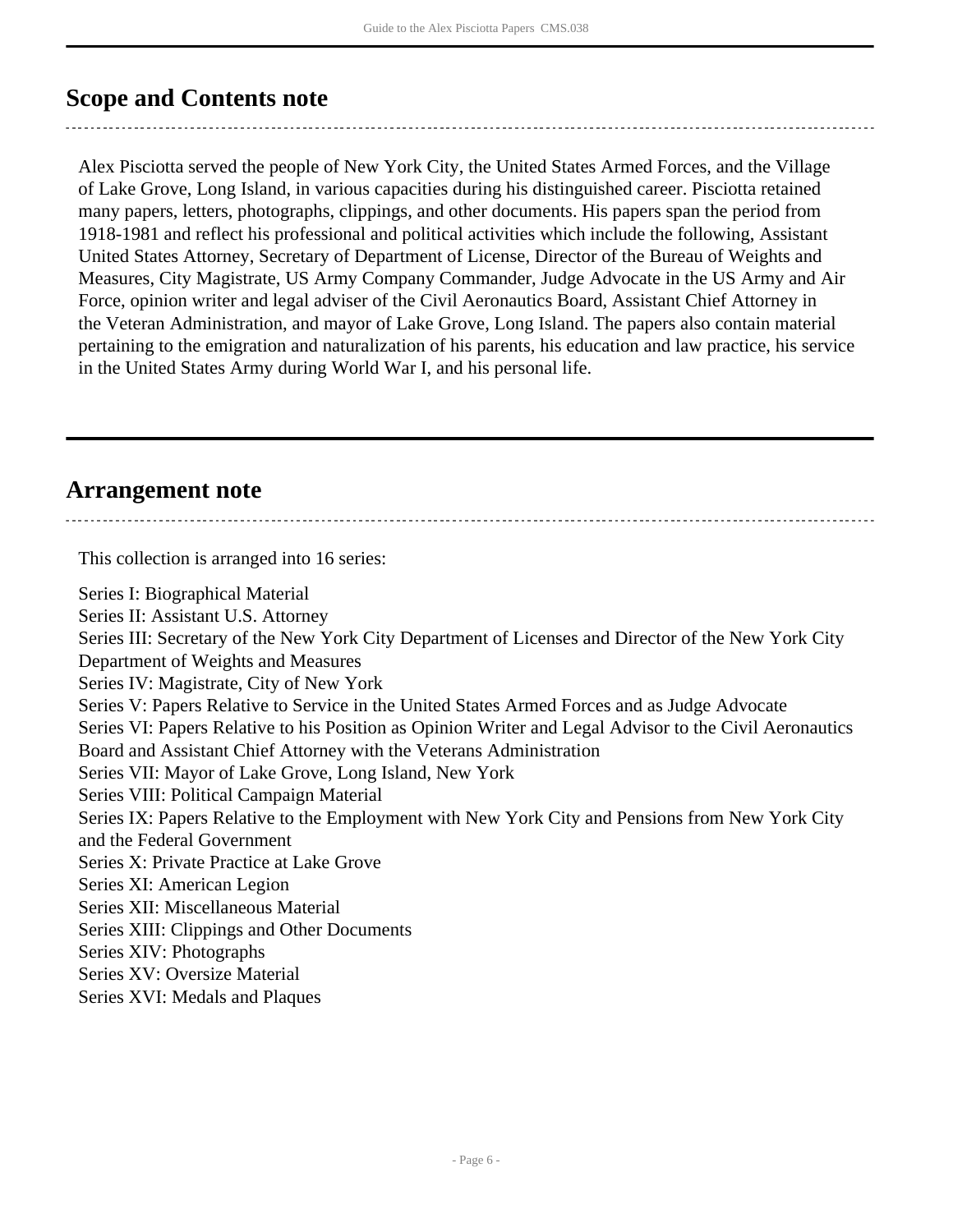# <span id="page-6-0"></span>**Administrative Information**

## **Publication Information**

Center for Migration Studies December 1986

## **Revision Description**

Converted into EAD by Nicole Greenhouse September 2014

## **Conditions Governing Access note**

Open to researchers by appointment.

## **Conditions Governing Use note**

Copyright is owned by the Center for Migration Studies. Permission to publish materials must be requested before use.

## **Immediate Source of Acquisition note**

Gift of the Pisciotta family.

### **Processing Information note**

In 2013, this collection was entered into the Archivists' Toolkit in compliance with DACS. Some photographs were scanned and described in AT in 2013.

## <span id="page-6-1"></span>**Controlled Access Headings**

## **Geographic Name(s)**

- France |x History |y 1914-1940.
- Lake Grove (New York)
- New York (New York)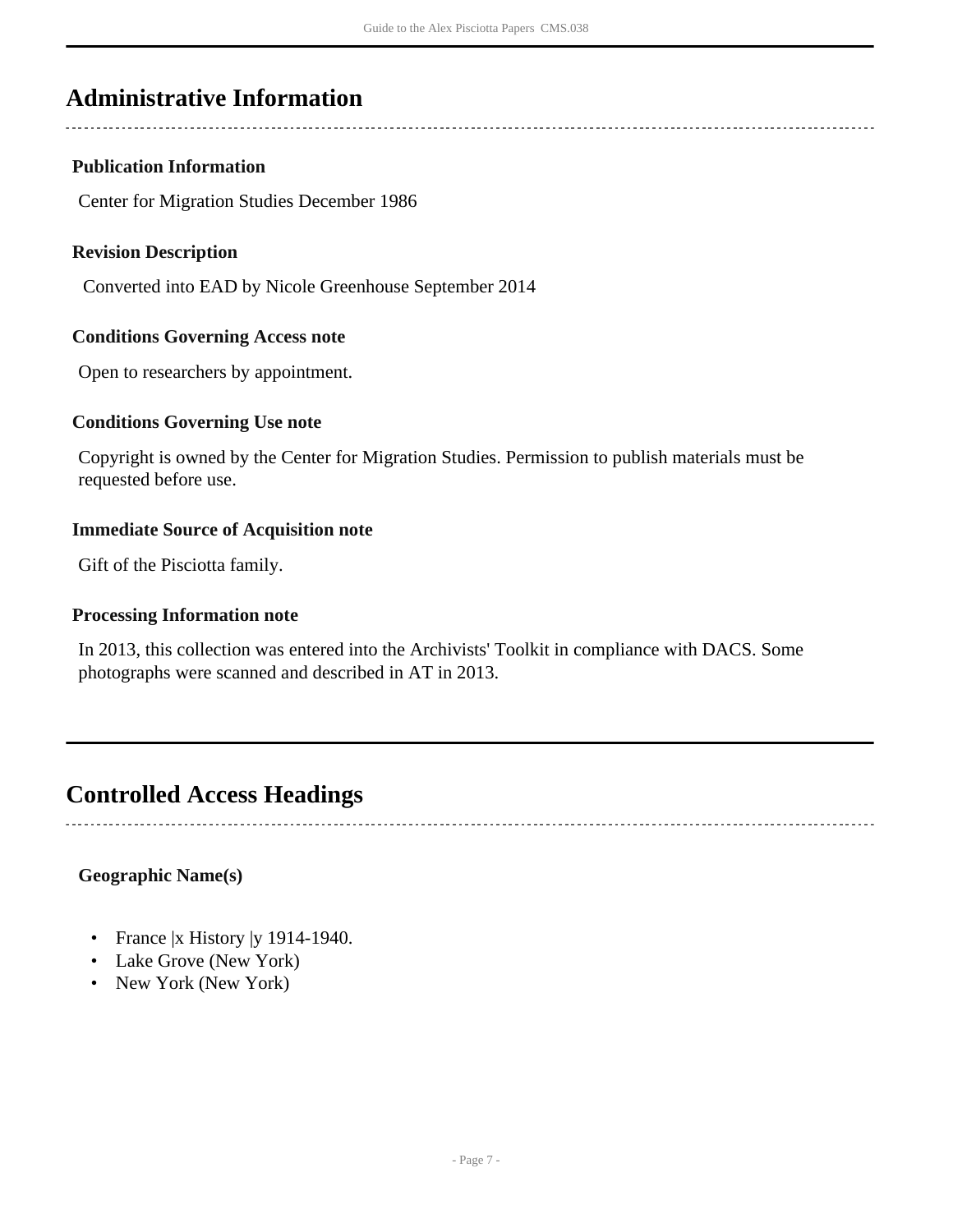## **Occupation(s)**

- Judges |z New York (State)
- Lawyers |z New York (State) |z New York.

**Subject(s)**

- Military life |z United States |y 1900-1920.
- World War, 1914-1918.

# <span id="page-7-0"></span>**Other Finding Aids note**

. . . . . . . . . . . . .

The original inventory is available in print upon request.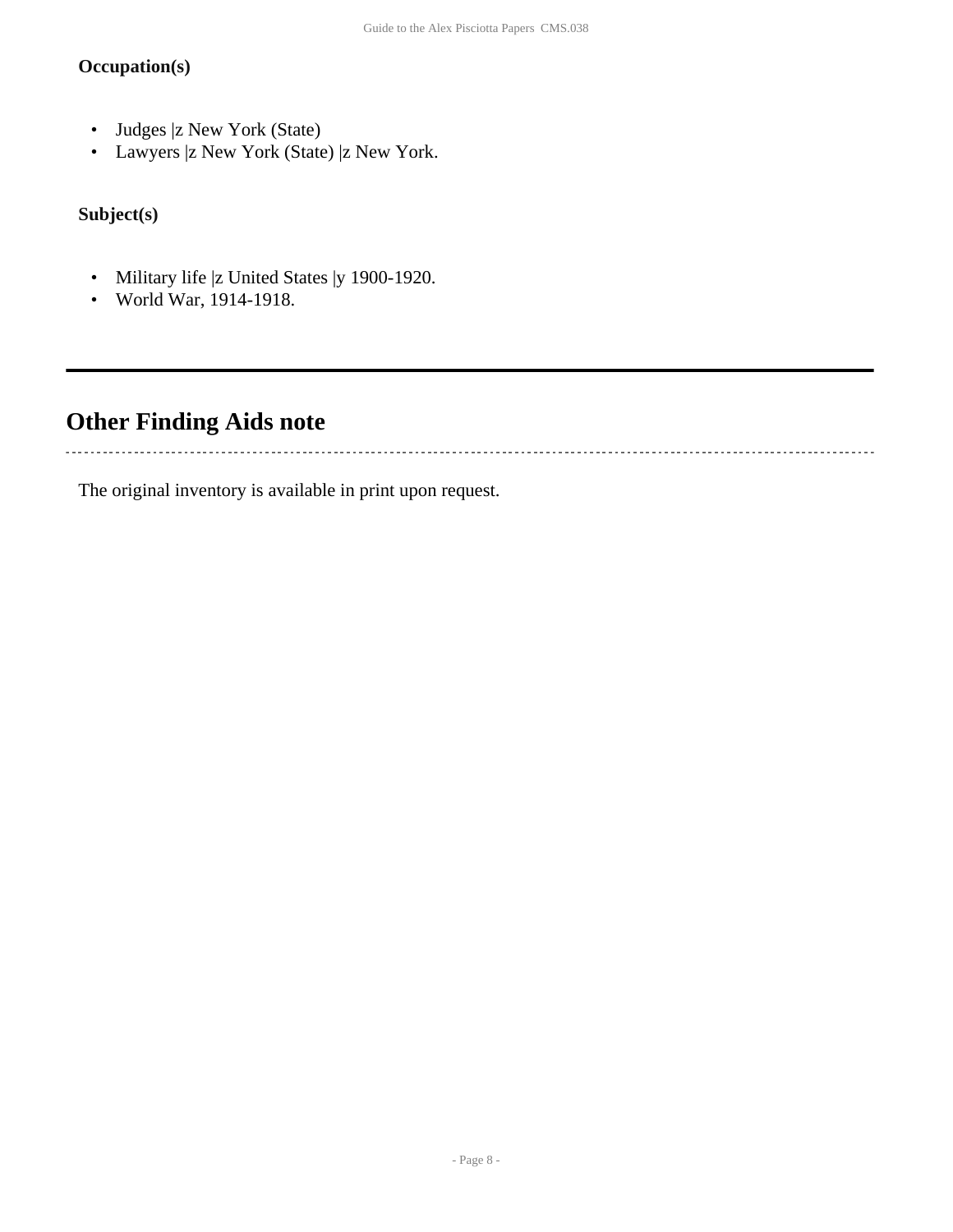## <span id="page-8-0"></span>**Collection Inventory**

## <span id="page-8-1"></span>**Series I: Biographical Material 1897-1985**

## **Scope and Contents note**

The Biographical Material Series concentrates on important events in the life of Alex Pisciotta and his family. Included in this Series are legal documents such as Pisciotta's parents' 1900s-era immigration and naturalization papers, Pisciotta's birth certificate, his educational records from elementary school through law school, certificates of admission to the bar, and his last will and testament. There are also documents that were important to Pisciotta personally, such as high school publications and the program from a 1974 testimonial dinner marking his fiftieth year of public service. An unusual feature, considering Pisciotta did not pursue an art career, is the number of drawings he did as a young man for his high school yearbook.

|                                                         | <b>Box</b>   | <b>Folder</b>  |
|---------------------------------------------------------|--------------|----------------|
| Passport and Naturalization Papers undated              | $\mathbf{1}$ |                |
| Birth Certificate 1897                                  | 1            | $\overline{2}$ |
| Program, Diploma, Certificate, etc undated              | $\mathbf{1}$ | 3              |
| Drawings referring to the Italo-Turkish War. 1909-1912  |              | 4              |
| Drawings referring to the American Civil War. 1908-1912 | 1            | 5              |
| Miscellaneous drawings. 1913-1915                       |              | 6              |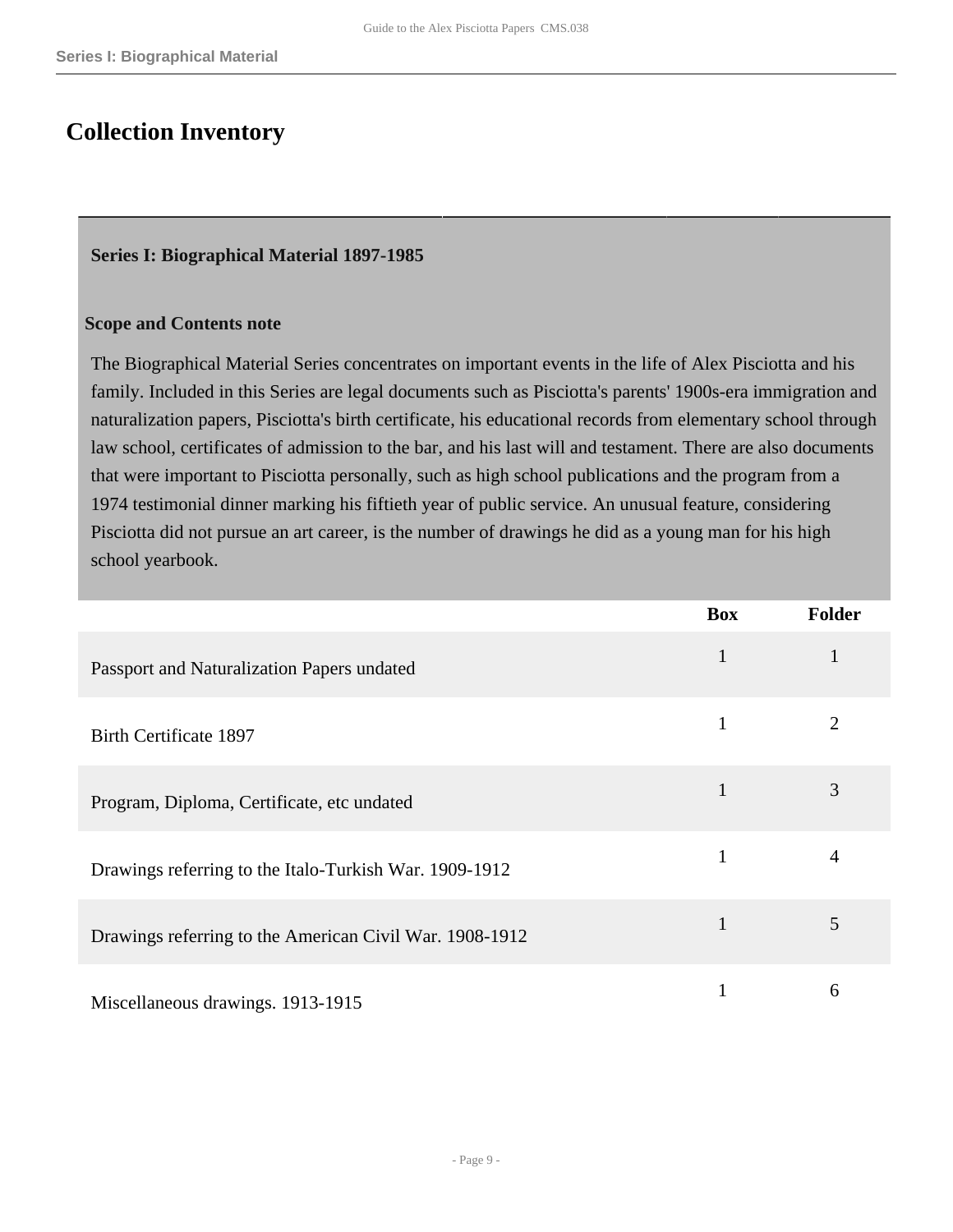| Drawings for Boys High School Yearbook                         | $\mathbf{1}$   | 7  |
|----------------------------------------------------------------|----------------|----|
| Additional drawings                                            | $\mathbf{1}$   | 8  |
| The High School Recorder. Vol. I 1913-1915                     | $\overline{2}$ | 9  |
| The High School Recorder. Vol. II 1915-1917                    | $\overline{2}$ | 10 |
| The Red and Black Yearbook Vol. XI 1914                        | 3              | 11 |
| The Red and Black Yearbook Vol. XII 1915                       | 3              | 12 |
| The Red and Black Yearbook Vol. XIII 1916                      | 3              | 13 |
| National Rifle Association records undated                     | 3              | 14 |
| Brooklyn Law School 1920-1922, 1951                            | $\overline{4}$ | 15 |
| Certificate of admission to courts of law 1953                 | $\overline{4}$ | 16 |
| Certificate of membership to the Bar Association undated       | $\overline{4}$ | 17 |
| For Conspicuous Service, State of New York 1962                | $\overline{4}$ | 18 |
| Golden Jubilee Testimonial Dinner- Programs and Clippings 1974 | $\overline{4}$ | 19 |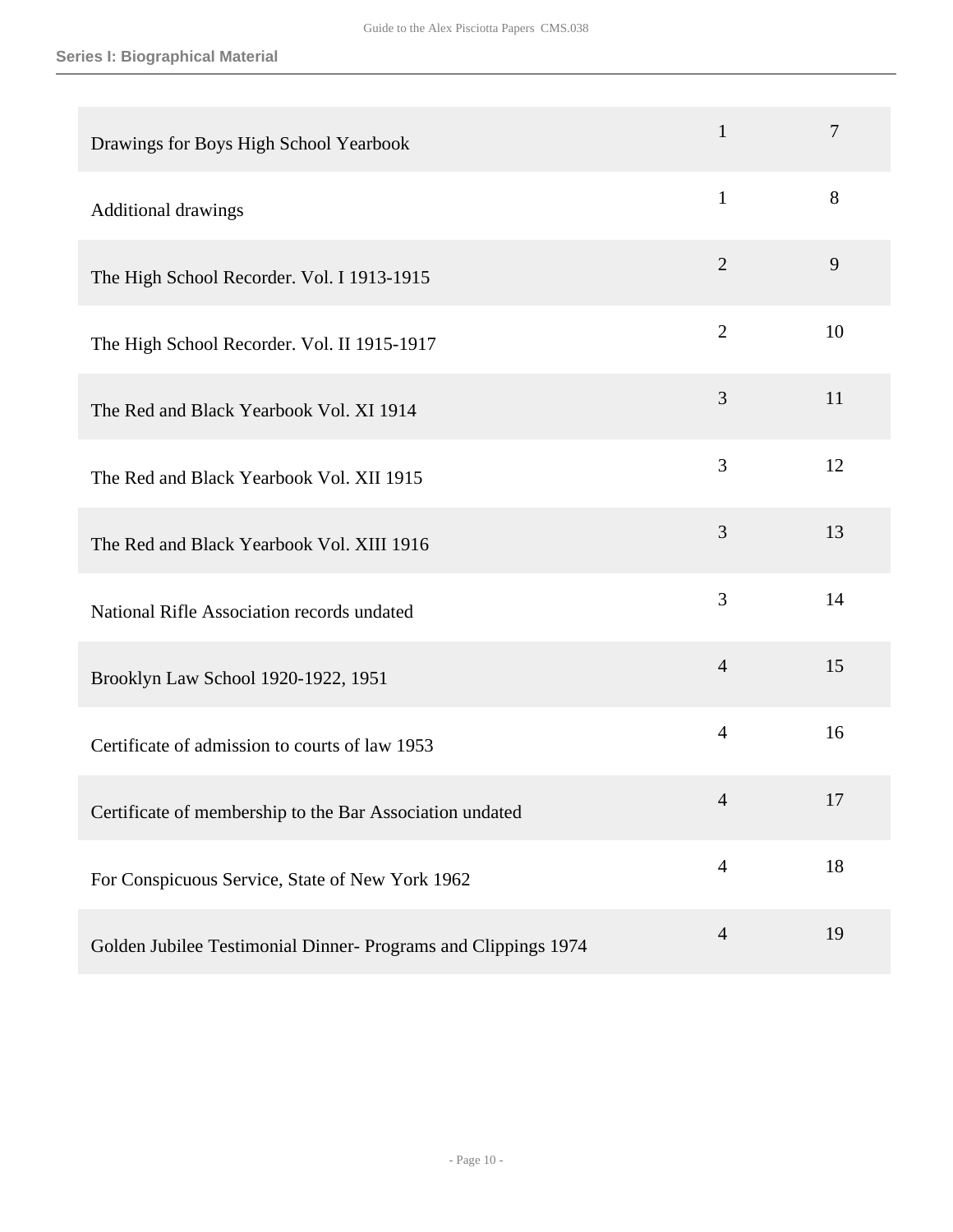<span id="page-10-0"></span>

| Golden Jubilee Testimonial Dinner- Register of guests and Invitation<br>cards. undated            | 4              | 20     |
|---------------------------------------------------------------------------------------------------|----------------|--------|
| Golden Jubilee Testimonial Dinner- Letters, clippings. photographs and<br>other materials undated | $\overline{4}$ | 21     |
| Interview by the Italo-American Times undated                                                     | $\overline{4}$ | 22     |
| Last will and Testament undated                                                                   | $\overline{4}$ | 23     |
| Memorial album of Mae K. Pisciotta 1973                                                           | $\overline{4}$ | 24     |
| Memorial register of A. Pisciotta 1985                                                            | $\overline{4}$ | 25     |
| Series II: Assistant U.S. Attorney 1926-1928                                                      |                |        |
|                                                                                                   |                |        |
| <b>Scope and Contents note</b>                                                                    |                |        |
|                                                                                                   | <b>Box</b>     | Folder |
| Brief Pertaining to a verdict in the U.S. 1918                                                    | 5              | 26     |
| Memorandum re British steam trawler "Gabrielle" undated                                           | 5              | 27     |
| Memorandum re steamship "Ansonia" undated                                                         | 5              | 28     |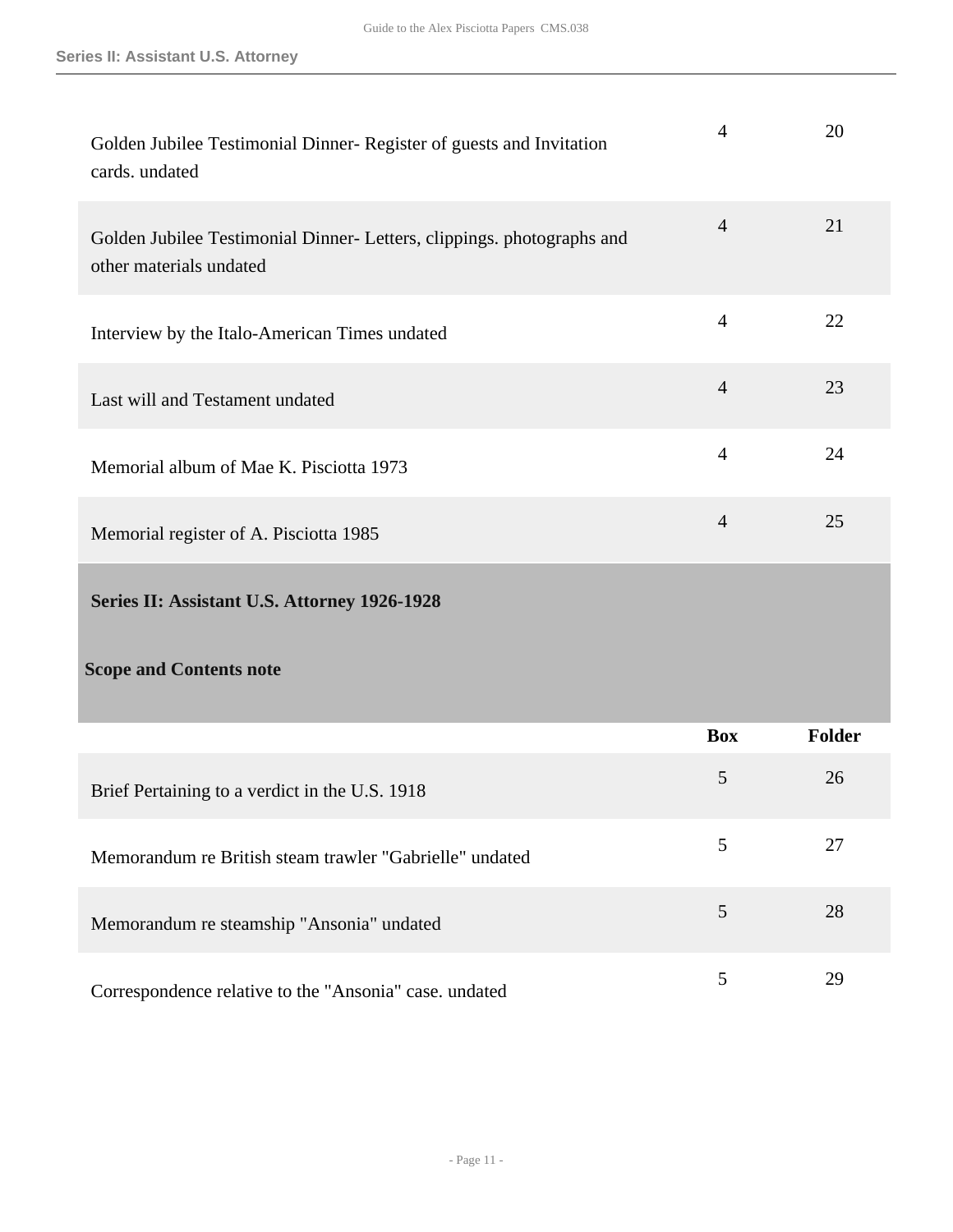**Series III: Secretary of the New York City Department of Licenses and Dire...**

| Correspondence relative to the "Ansonia" case, undated |   | 30 |
|--------------------------------------------------------|---|----|
| Correspondence relative to the "Ansonia" case, undated | 5 | 31 |
| Correspondence relative to the "Ansonia" case, undated |   | 32 |
| Correspondence re. steam trawler "Gabrielle" undated   |   | 33 |

<span id="page-11-0"></span>**Series III: Secretary of the New York City Department of Licenses and Director of the New York City Department of Weights and Measures 1937-1941** 

### **Scope and Contents note**

Contained in this Series are documents from Alex Pisciotta's time as Secretary of the New York City Department of Licenses as well as his time as Director of the New York City Department of Weights and Measures from 1936 to 1949. There are many letters of congratulations on both appointments as well as letters of appreciation from people Pisciotta had assisted during his time as well as a letter of commendation from Mayor La Guardia for his department's campaign against misleading advertising in 1949. During his time as Director of the Department of Weights and Measures, New York was faced with an influx of "bootleg coal" from abandoned mines in Pennsylvania; the Series contains the new rules and regulations that Pisciotta implemented for the entire industry. Of special interest are the transcript of Pisciotta's weekly radio broadcasts on WNYC from November 5, 1938 to April 15, 1939 that gave advice and general information for the protection of consumers at the time.

|                                                                                      | <b>Box</b> | <b>Folder</b> |
|--------------------------------------------------------------------------------------|------------|---------------|
| Director of New York City Department of Weights and Measures.<br>Correspondence 1937 | 5          | 34            |
| Director of New York City Department of Weights and Measures.<br>Correspondence 1938 |            | 35            |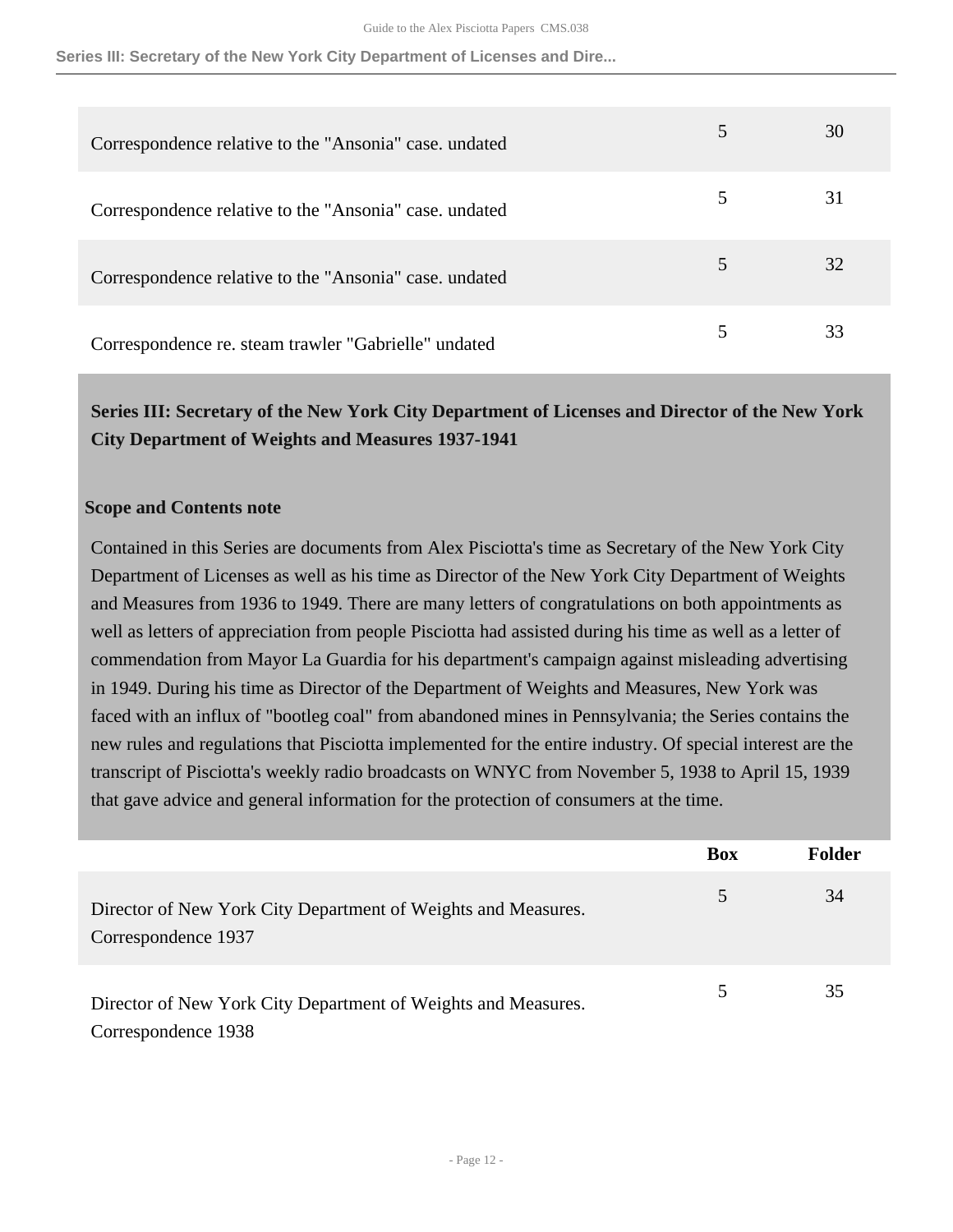**Series III: Secretary of the New York City Department of Licenses and Dire...**

| Director of New York City Department of Weights and Measures.<br>Correspondence 1939 | 5              | 36 |
|--------------------------------------------------------------------------------------|----------------|----|
| Director of New York City Department of Weights and Measures.<br>Correspondence 1940 | 5              | 37 |
| Director of New York City Department of Weights and Measures.<br>Correspondence 1941 | 5              | 38 |
| Correspondence re. Solid Fuel Oil undated                                            | 5              | 39 |
| Material re. enforcement of the coal ordinance undated                               | 5              | 40 |
| Material re. National Bureau of Standards. 1933-1941                                 | 6              | 41 |
| Material re. National Bureau of Standards. 1933-1941                                 | 6              | 42 |
| Pisciotta's radio broadcasts for the protection of consumers. undated                | $\overline{7}$ | 43 |
| Records re Department of Markets School of Training. 1939                            | 7              | 44 |
| Records re Department of Markets School of Training. 1939                            | 7              | 45 |
| Rules and Regulations re Coal and Live Poultry Ordinances undated                    | 7              | 46 |
| Department of Markets Annual Reports 1938, 1939, 1943                                | $\tau$         | 47 |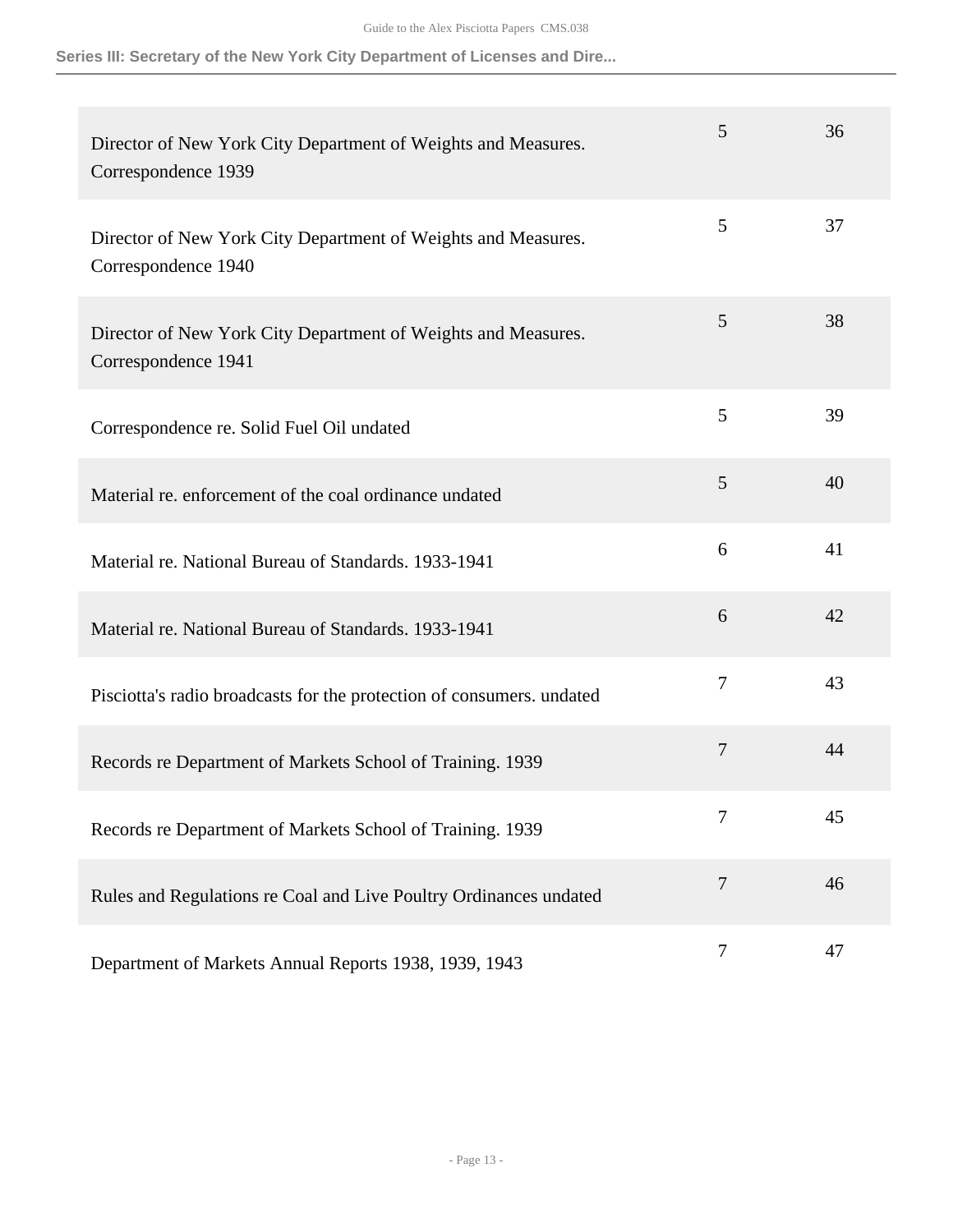| New York State Association of Sealers of Weights and Measures -<br>Handbook 1937                                                           |   | 48 |
|--------------------------------------------------------------------------------------------------------------------------------------------|---|----|
| Reports of the National Conference on Weights and Measures 1937, 1938,<br>1939                                                             | 7 | 49 |
| 31st Annual Convention and 4th Annual Conference of the New York<br>State Association Weights and Measures, Programs, etc. circa 1937-1941 | 8 | 50 |
| Publication on Standardization of Packages (1939) and on Bituminous<br>Coal prizes (1937) 1937, 1939                                       | 8 | 51 |
| Mayor La Guardia: Press Release 1949                                                                                                       | 8 | 52 |
| Miscellaneous Consumer reports undated                                                                                                     | 8 | 53 |

## <span id="page-13-0"></span>**Series IV: Magistrate, City of New York 1946-1950**

## **Scope and Contents note**

Contained in this Series are documents pertaining Alex Pisciotta's time as Magistrate of the City of New York. It includes the booklet of the his induction ceremony in 1942 as well as multiple letters of congratulations on his appointment. It also includes two memorandums of law, a decision and the minutes of a case adjudged by Pisciotta. Further archives on the City Magistrate may be available at the Municipal Archives of the City of New York.

|                                                                    | <b>Box</b> | Folder |
|--------------------------------------------------------------------|------------|--------|
| Magistrate, City of New York Pisciotta's induction ceremonies 1942 |            | 54     |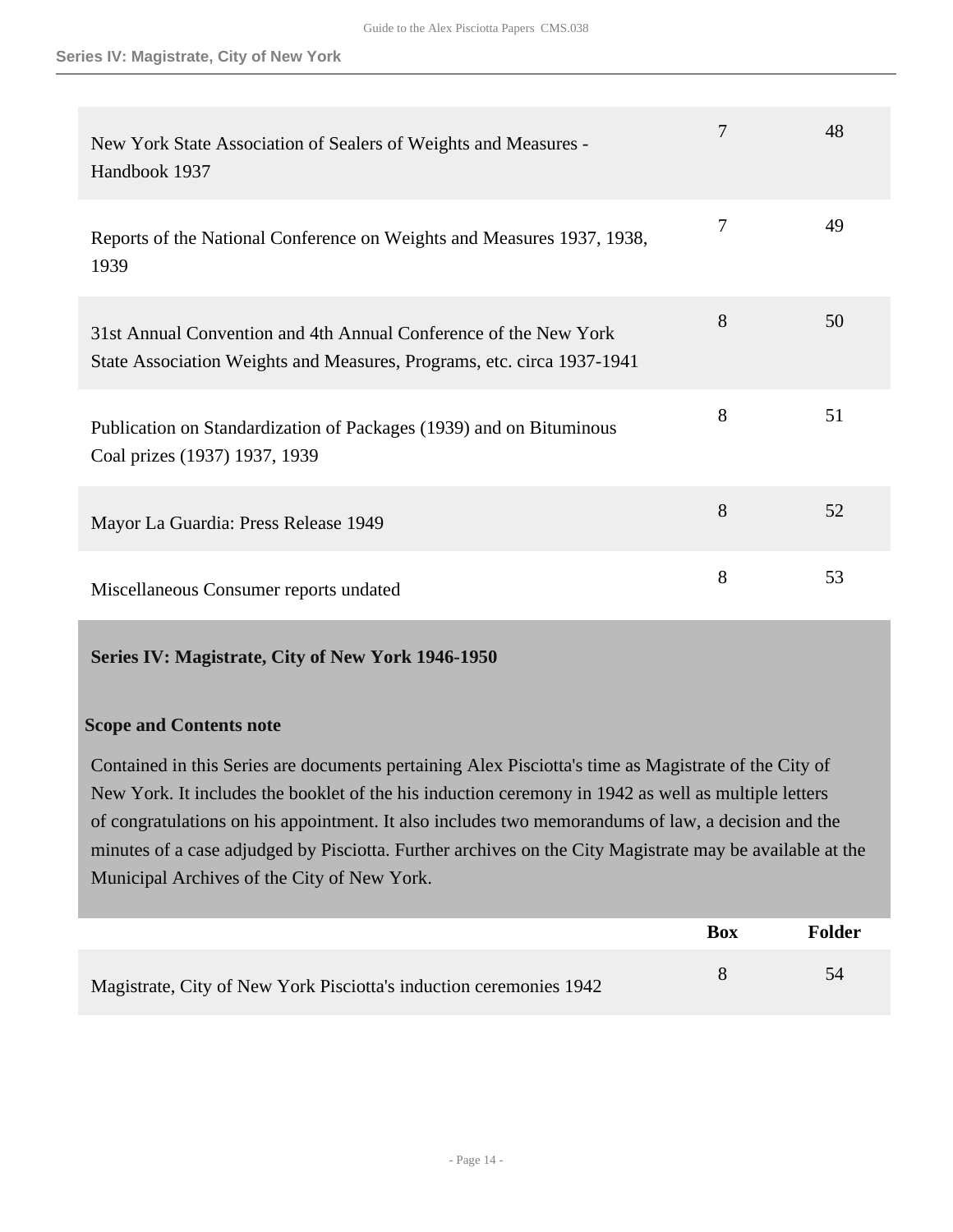| Magistrate, City of New York Memorandums, minutes, etc. re<br>cases undated | 8 | 55 |
|-----------------------------------------------------------------------------|---|----|
| Magistrate, City of New York Correspondence 1946-1950                       | 8 | 56 |
| Magistrate, City of New York Correspondence 1942                            | 8 |    |

## <span id="page-14-0"></span>**Series V: Papers Relative to Service in the United States Armed Forces and as Judge Advocate 1918-1954**

### **Scope and Contents note**

This series begins with Pisciotta's service during World War I and the letters Pisciotta wrote to his parents, siblings and fiancee. It contains Pisciotta's letters from France to his parents, during World War I, photographs, application and correspondence for the commission as a lieutenant with the US Army's officer, reserve corps, general orders, and official correspondence. Included are letters from civilians requesting favors from Pisciotta, as the commanding officer at Camp Upton, NY during World War II, and letters from soliders who had served under his command. Finally, there are publications concerning the military and an album containing his photographs as a Lieutenant-Colonel, general orders, award of commenations, citations, and discharges.

Also included are files on the cases that Pisciotta presided over during his time as Judge Advocate. Folder 111 documents a rape case, Folder 114 documents a homosexuality case, Folders 103-107, 109, and 112-113 document cases of military misconduct including "reckless use of an airplane", Folders 108 and 110 document murder cases the most famous of which was U.S vs. Clarice Covert. It also includes Pisciotta's investigation in 1955 as to whether the Air Force had exclusive jurisdiction over the land at Beale Air Force Base, California.

|                             | <b>Box</b> | <b>Folder</b> |
|-----------------------------|------------|---------------|
| Letters to his parents 1918 |            | 58            |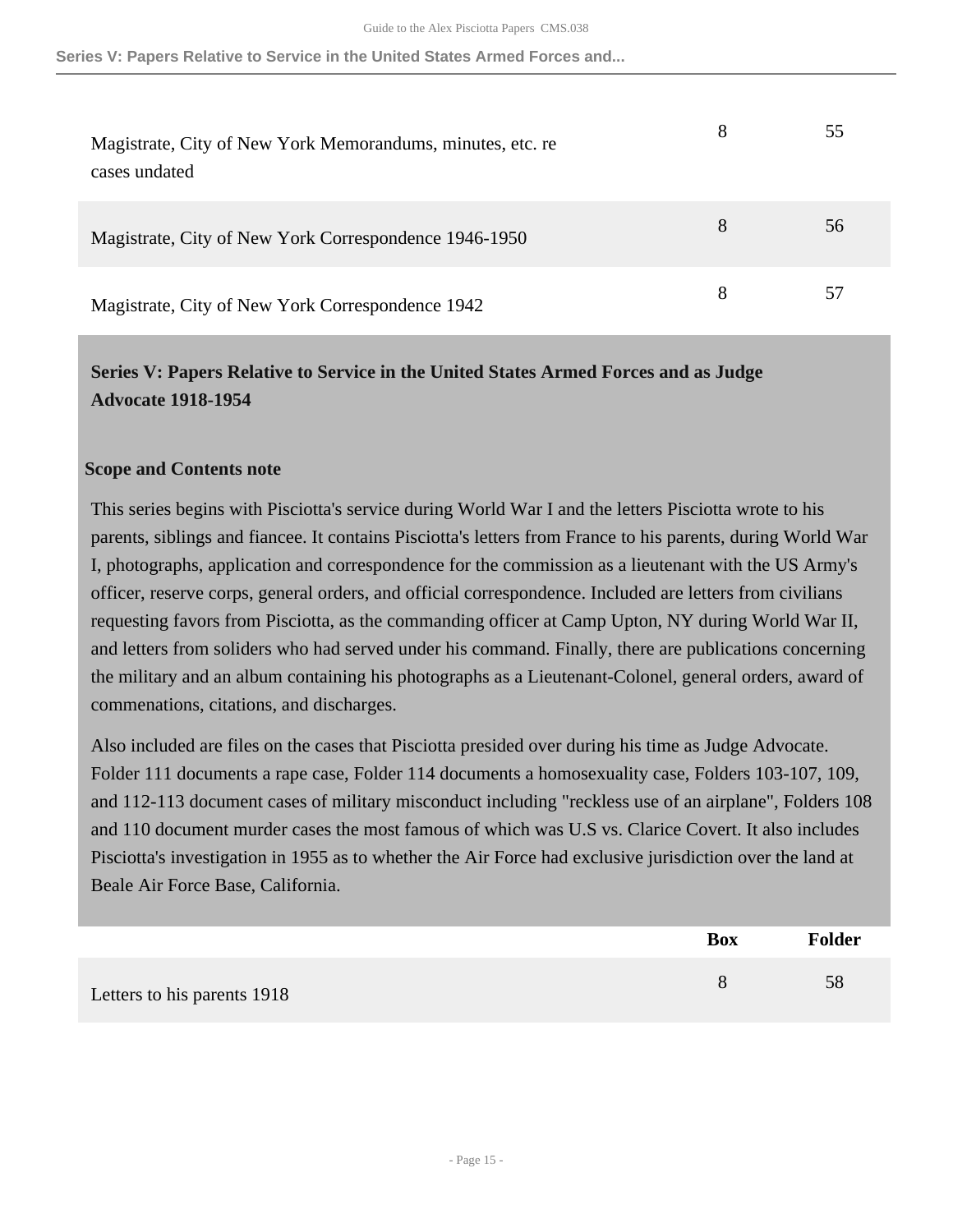| Letters to his parents 1918-1919                                                                                               | 8 | 59 |
|--------------------------------------------------------------------------------------------------------------------------------|---|----|
| Letters to his sister and fiancee 1918-1919                                                                                    | 8 | 60 |
| Special Orders and Correspondence with the U.S. Army - Application for<br>officer training school 1918                         | 8 | 61 |
| Special Orders and Correspondence with the U.S. Army - Application for<br>appointment as 2nd Lt. 1924                          | 8 | 62 |
| Special Orders and Correspondence with the U.S. Army - Letter of<br>recommendation for 2nd Lt. 1924                            | 8 | 63 |
| Special Orders and Correspondence with the U.S. Army - Appointment in<br>the officer's Reserve Corps 1924                      | 8 | 64 |
| Special Orders and Correspondence with the U.S. Army - Promotion to<br>grade of 1st Lt., Cavalry 1925-1938                     | 8 | 65 |
| Special Orders and Correspondence with the U.S. Army - re deferment of<br>Captain Pisciotta. undated                           | 8 | 66 |
| Special Orders and Correspondence with the U.S. Army - re application<br>for admission to the School of Military Covt. undated | 8 | 67 |
| Special Orders and Correspondence with the U.S. Army - re promotion<br>from Captain to Major undated                           | 8 | 68 |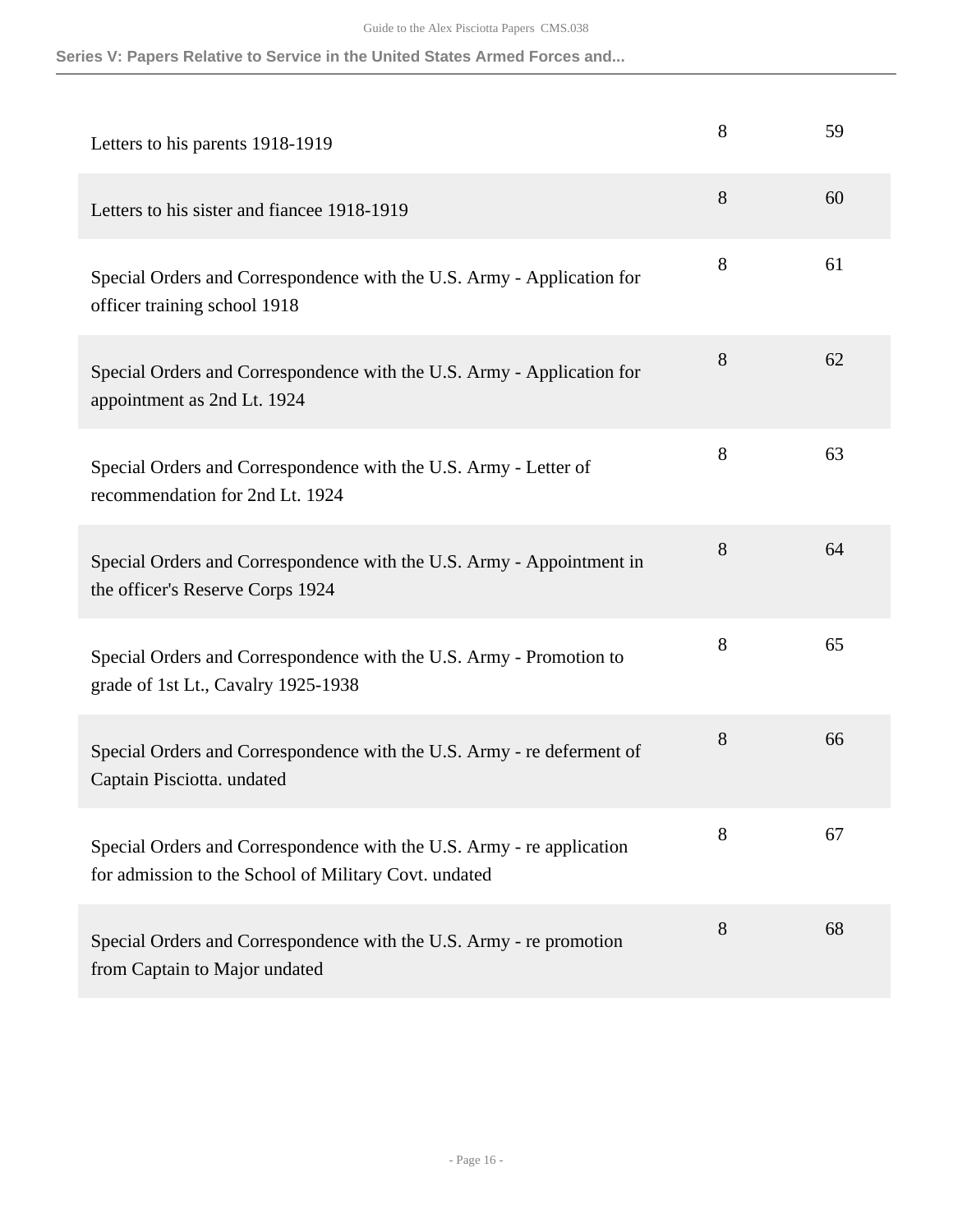| Special Orders and Correspondence with the U.S. Army - re assignment<br>for overseas duty 1945       | 8 | 69 |
|------------------------------------------------------------------------------------------------------|---|----|
| Special Orders and Correspondence with the U.S. Army - documents re<br>separation from the Army 1946 | 8 | 70 |
| Special Orders and Correspondence with the U.S. Army -<br>Correspondence 1947                        | 8 | 71 |
| Special Orders and Correspondence with the U.S. Army 1948                                            | 8 | 72 |
| Special Orders and Correspondence with the U.S. Army 1949                                            | 8 | 73 |
| Special Orders and Correspondence with the U.S. Army 1950                                            | 8 | 74 |
| Special Orders and Correspondence with the U.S. Army 1951                                            | 8 | 75 |
| Special Orders and Correspondence with the U.S. Army 1952                                            | 9 | 76 |
| Special Orders and Correspondence with the U.S. Army - Pisciotta's<br>effectiveness Report 1953      | 9 | 77 |
| Special Orders and Correspondence with the U.S. Army - Miscellaneous<br>Documents 1954               | 9 | 78 |
| Special Orders and Correspondence with the U.S. Army 1955                                            | 9 | 79 |
| Special Orders and Correspondence with the U.S. Army 1956                                            | 9 | 80 |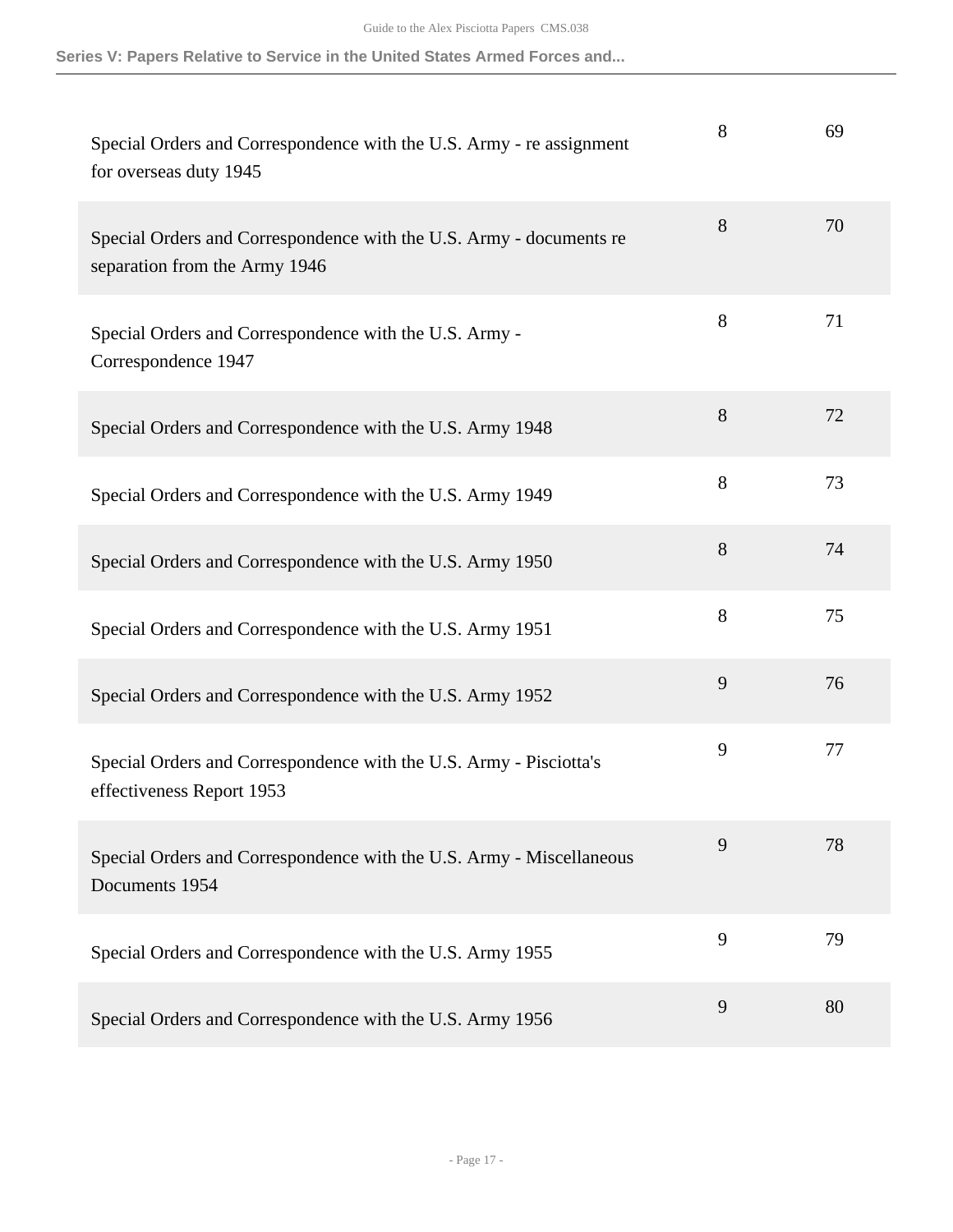| Special Orders and Correspondence with the U.S. Army 1957      | 9 | 81 |
|----------------------------------------------------------------|---|----|
| Correspondence, Civilian Requests 1942                         | 9 | 82 |
| Correspondence Civilian Requests Jan-Jun 1943                  | 9 | 83 |
| Correspondence Civilian Requests Jul-Dec 1943                  | 9 | 84 |
| Correspondence, Civilian Requests 1944                         | 9 | 85 |
| Correspondence, Letters of thanks 1942-1944                    | 9 | 86 |
| Correspondence, Letters of appreciation 1942-1943              | 9 | 87 |
| Correspondence, Letters of appreciation 1944                   | 9 | 88 |
| Correspondence, Letters of assorted greetings 1952-1956        | 9 | 89 |
| Correspondence, Miscellaneous letters from officers 1943-1957  | 9 | 90 |
| Correspondence, Telegrams of congratulations 1957              | 9 | 91 |
| Documents, Photographs, and Medical records undated            | 9 | 92 |
| Documents and Photographs Pisciotta's personal history undated | 9 | 93 |
| Documents and Photographs Retirement documents 1957            | 9 | 94 |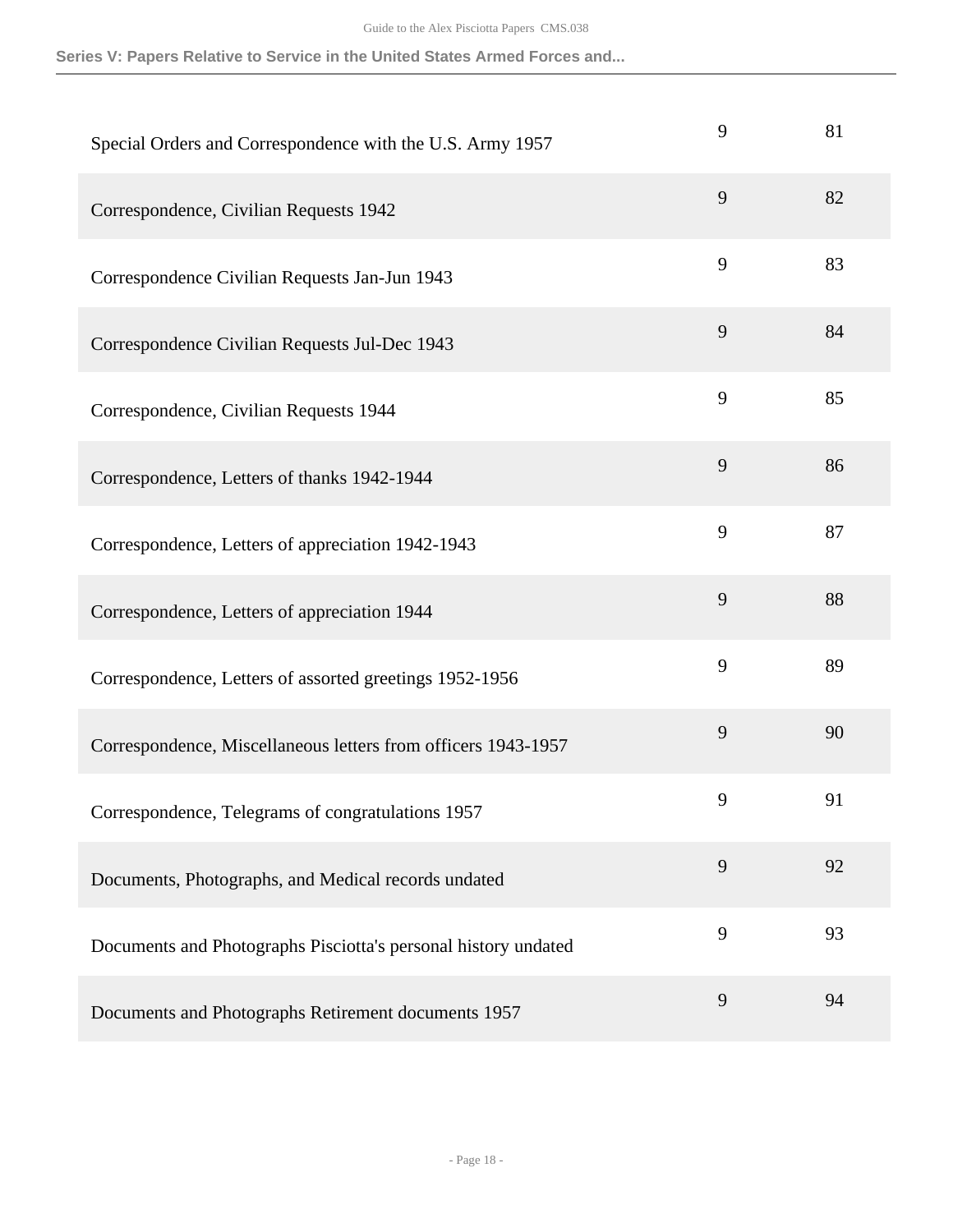| Documents and Photographs Certificates of appointments undated                       | 9  | 95  |
|--------------------------------------------------------------------------------------|----|-----|
| Documents and Photographs Certificates of discharges undated                         | 9  | 96  |
| Documents and Photographs Identification cards undated                               | 9  | 97  |
| Documents and Photographs undated                                                    | 9  | 98  |
| Documents and Photographs Telegrams undated                                          | 9  | 99  |
| Documents and Photographs Published material undated                                 | 9  | 100 |
| Documents and Photographs Miscellaneous material undated                             | 10 | 101 |
| Documents and Photographs Letters and Lists 61st Cavalry Division<br>Reunion undated | 10 | 102 |
| Judge Advocate U.S. v. Corp. John Webb undated                                       | 10 | 103 |
| Judge Advocate U.S. v. Crosby O'Neal undated                                         | 10 | 104 |
| Judge Advocate U.S. v. Jack Colbert undated                                          | 10 | 105 |
| Judge Advocate U.S. v. John Wilkinson undated                                        | 10 | 106 |
| Judge Advocate U.S. v. Meredith C. Whitaker undated                                  | 10 | 107 |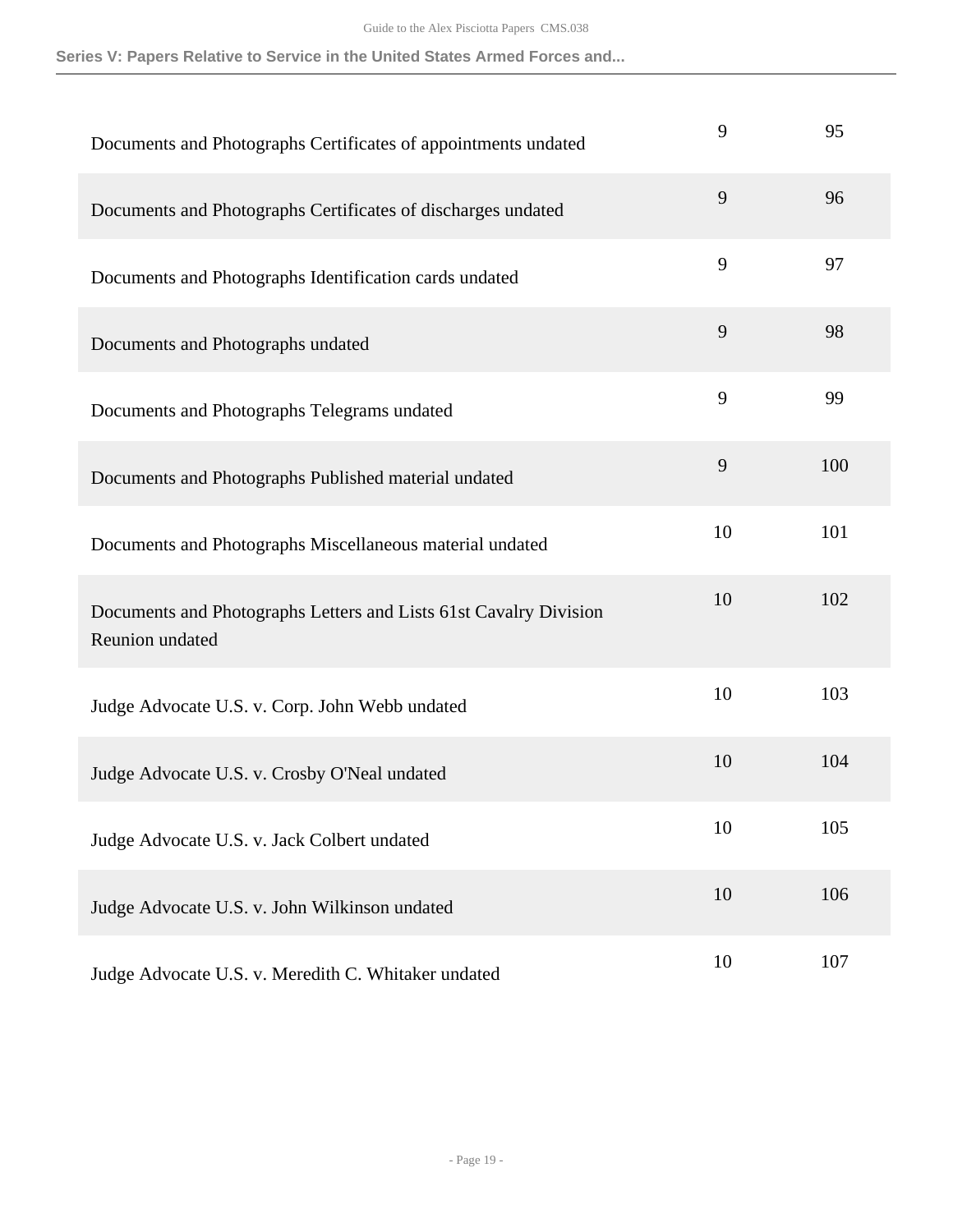| Judge Advocate U.S. v. Richard Hoffman undated                                                                   | 10 | 108     |
|------------------------------------------------------------------------------------------------------------------|----|---------|
| Judge Advocate U.S. v. Bryant I. Gambill undated                                                                 | 10 | 109     |
| Judge Advocate U.S. v. Clarice B. Covert undated                                                                 | 10 | 110     |
| Judge Advocate Clemency recommendation undated                                                                   | 10 | 111     |
| Judge Advocate Clemency recommendation undated                                                                   | 10 | 112     |
| Judge Advocate Lt. Kicher's case undated                                                                         | 10 | 113     |
| Judge Advocate Testimony of Martin W. Boxer undated                                                              | 10 | 114     |
| Special and general court-martial cases brought before the Judge Advocate<br>General's Board of Review 1951-1952 | 11 | 115-116 |
| United States Air Force Air Commander and Staff School: Diploma 1951                                             | 11 | 117     |
| Handwritten draft on memorandum of opinion, relative to US v. Sergeant<br>Daniel J. Vorring undated              | 11 | 118     |
| "Military Law and Insanity" undated                                                                              | 11 | 119     |
| <b>Effectiveness Reports undated</b>                                                                             | 11 | 120     |
| Citations related to military law undated                                                                        | 11 | 121     |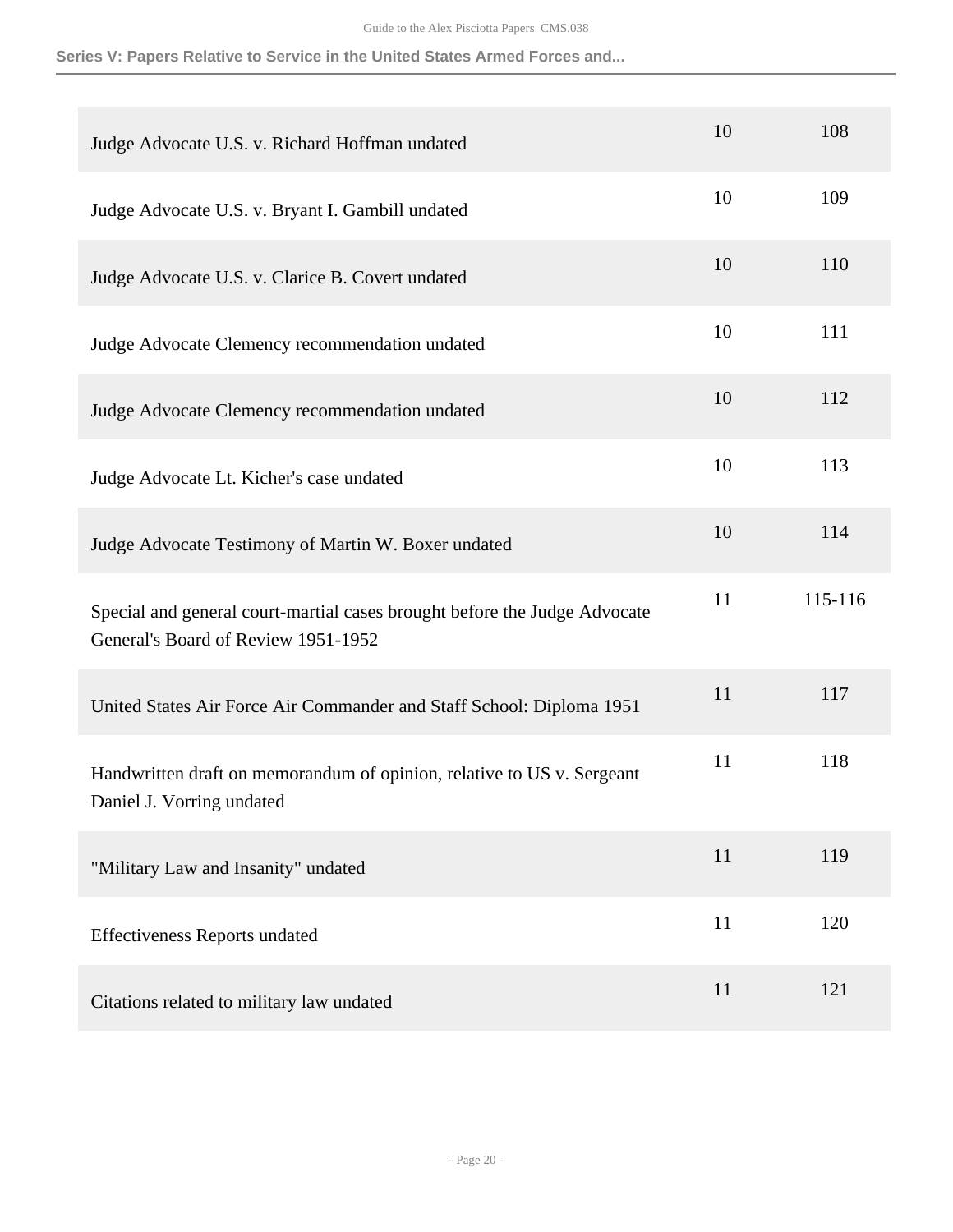| List of personnel on the staff with Judge Advocate Headquarters,<br>Continental Air Command, Mitchell Air Force Base 1954                                                               | 11 | 122 |
|-----------------------------------------------------------------------------------------------------------------------------------------------------------------------------------------|----|-----|
| Letters with information concerning the jurisdictional status of Beale Air<br>Force Base circa 1955                                                                                     | 11 | 123 |
| Letters with information concerning the federal jurisdictional status of<br>Beale Air Force Base circa 1955                                                                             | 11 | 124 |
| Memoranda with information concerning the jurisdictional status of Beale<br>Air Force Base circa 1955                                                                                   | 11 | 125 |
| Memorandum and correspondence to the Commander, Continental Air<br>Command, Mitchell Air Force Base relative to Federal Jurisdictional -<br>Beale Air Force Base circa 1955             | 11 | 126 |
| Opinion of the Attorney General, State of California circa 1955                                                                                                                         | 11 | 127 |
| Letter from Perry Morton to Charles E. Wilson relative to the formation of<br>the Interdepartmental Committee for the study of jurisdiction over Federal<br>Area within the states 1955 | 11 | 128 |
| Copies of letters and documents undated                                                                                                                                                 | 11 | 129 |
| Pisciotta's memorandum to Commander, Continental Air Command,<br>Mitchell Air Force Base, New York, related to Federal Jurisdiction over<br>Beale Air Force Base circa 1955             | 11 | 130 |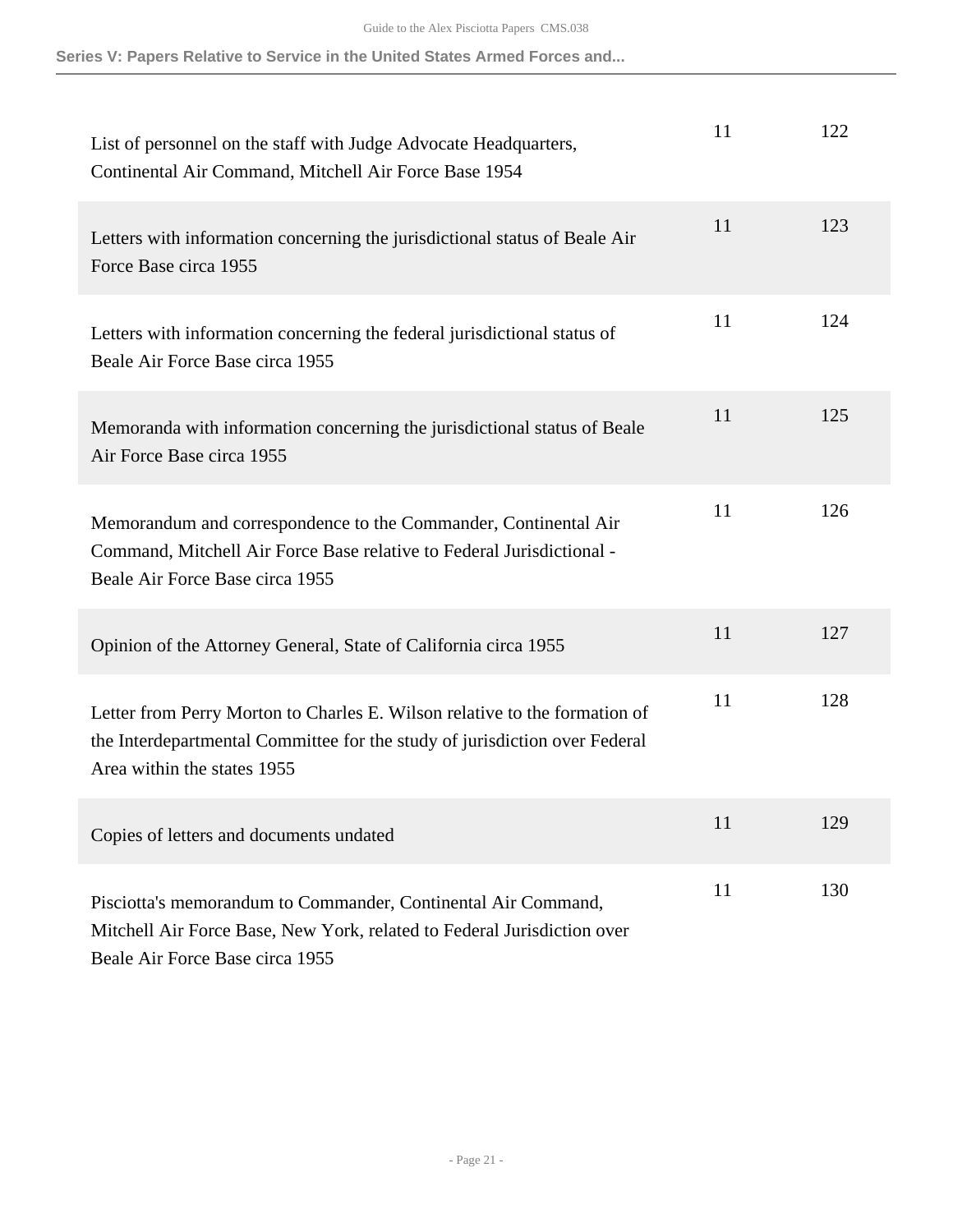| Evidence for final report on the jurisdiction of the Beale Air Force<br>Base circa 1955                                                                                                                                                                                                                                                              | 11 | 131 |
|------------------------------------------------------------------------------------------------------------------------------------------------------------------------------------------------------------------------------------------------------------------------------------------------------------------------------------------------------|----|-----|
| Decision made by Pisciotta as Director of Civil Law 1954-1955                                                                                                                                                                                                                                                                                        | 11 | 132 |
| Decision made by Pisciotta as Director of Civil Law 1956                                                                                                                                                                                                                                                                                             | 11 | 133 |
| Decision made by Pisciotta as Director of Civil Law 1957                                                                                                                                                                                                                                                                                             | 11 | 134 |
| Pisciotta's review of board proceedings recommendation that subject<br>officers be discharged from the service for being members of communist<br>organizations circa 1954-1957                                                                                                                                                                       | 11 | 135 |
| Three pages with subversive organizations on the list on the US Attorney<br>General circa 1954-1957                                                                                                                                                                                                                                                  | 11 | 136 |
| Drafts by Pisciotta on decisions made by the Board of Officers and<br>Board of Inquiry that evaluate officers who have not achieved prescribed<br>standards of performance and should be dismissed from the service; also<br>includes a draft on the defense of an officer accused of having been a<br>member of the communist party circa 1954-1957 | 11 | 137 |
| Letters related to security cases in the Air Force and letter appointing<br>Pisciotta as legal advisor to Board of Inquiry circa 1954-1957                                                                                                                                                                                                           | 11 | 138 |
| "Judge Advocate General Chronicles" 1952-1954                                                                                                                                                                                                                                                                                                        | 12 | 139 |
| Manual and Pamphlet on the US Constitution undated                                                                                                                                                                                                                                                                                                   | 12 | 140 |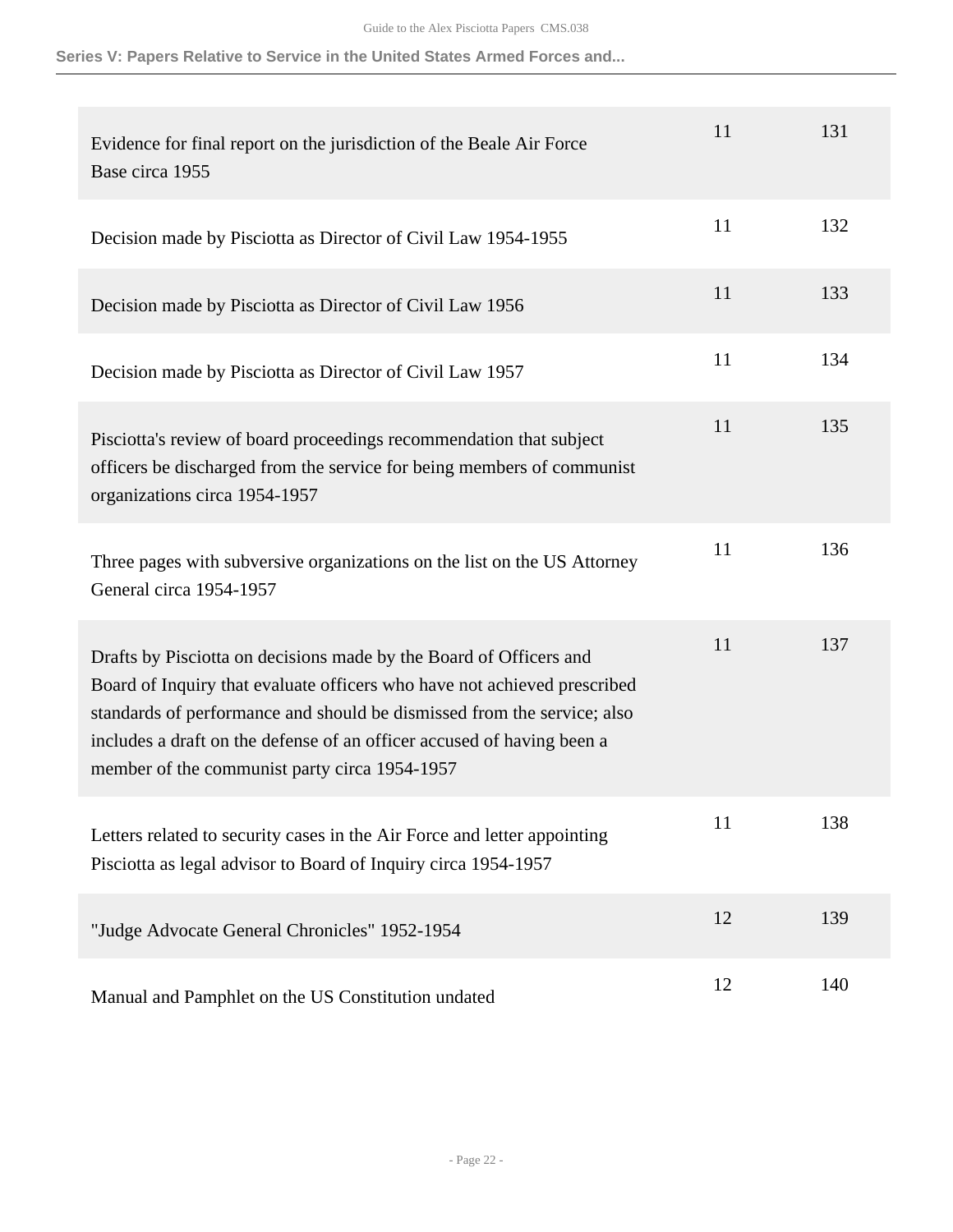**Series VI: Papers Relative to his Position as Opinion Writer and Legal Adv...**

| Draft of United States Manual for Court Martial undated | 12 | 141 |
|---------------------------------------------------------|----|-----|
| Manual for Court-Martial undated                        | 13 | 142 |

<span id="page-22-0"></span>**Series VI: Papers Relative to his Position as Opinion Writer and Legal Advisor to the Civil Aeronautics Board and Assistant Chief Attorney with the Veterans Administration 1957-1965** 

### **Scope and Contents note**

There are several drafts, reports and memorandums Pisciotta prepared for the Civil Aeronautics Board related to airline accidents. There is correspondence, clippings, and a report pertaining to the attempt by New York Central Railroad to close the Adirondack Railroad, which provided passenger service to the Veterans who had need of the summer Veterans Administration Hospital. Included is the draft of an audit of the Veterans Administration that Pisciotta was asked to prepare and other miscellaneous items.

|                                                                                                                      | <b>Box</b> | <b>Folder</b> |
|----------------------------------------------------------------------------------------------------------------------|------------|---------------|
| Appointment to the Civil Aeronautics Board circa 1957-1965                                                           | 13         | 143           |
| Accident investigation report involving Frontier Airlines circa 1957-1965                                            | 13         | 144           |
| Pisciotta's opinion order and recommendations to cases that appeared<br>before the Aeronautics Board circa 1957-1965 | 13         | 145           |
| Veterans Administration - Directory, Office of the Chief Attorney circa<br>1957-1965                                 | 13         | 146           |
| New York Central Railroad's attempt to close the Adirondack Railroad<br>Division circa 1957-1965                     | 13         | 147           |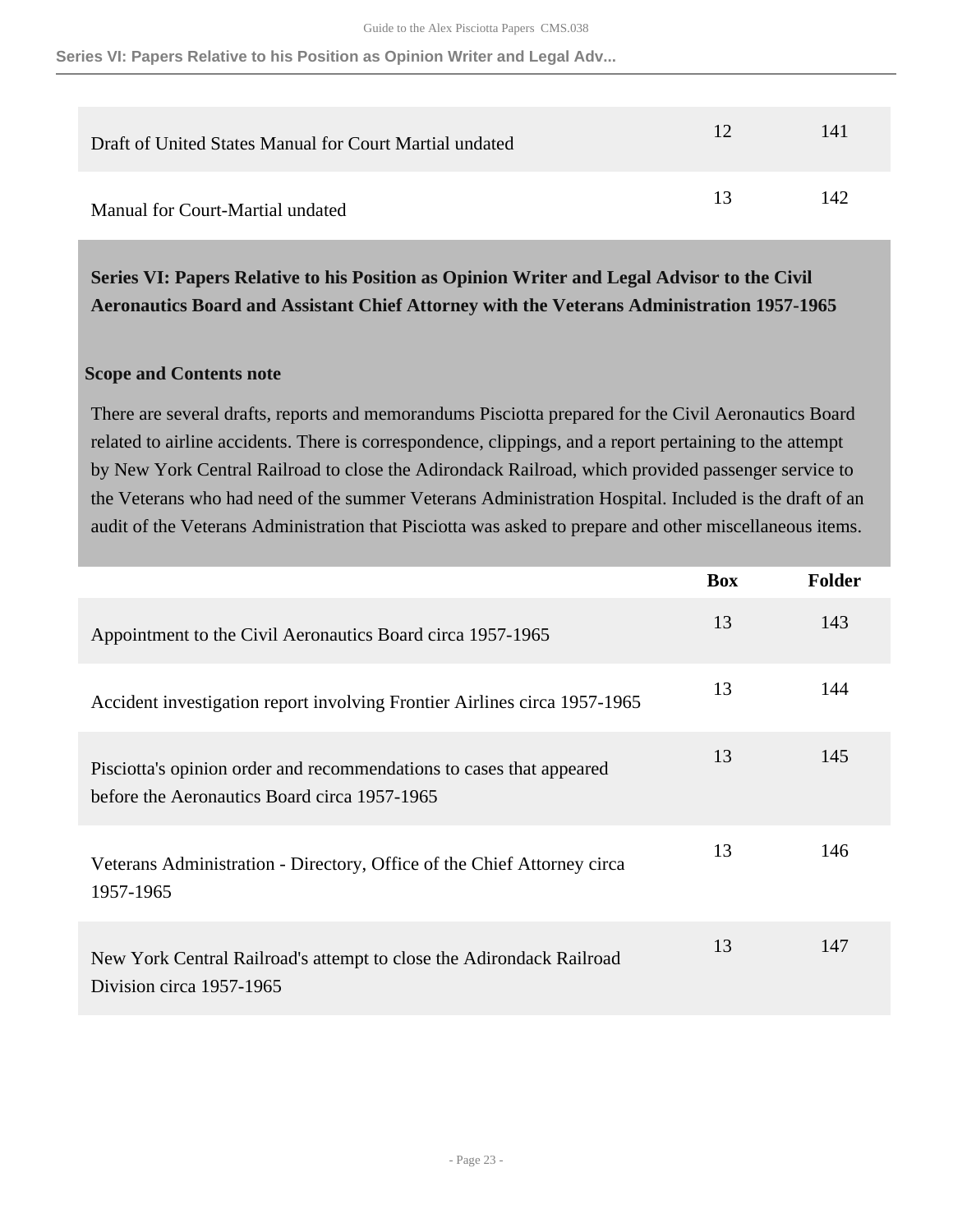| Local Timeliness Standards circa 1957-1965                         | 13 | 148 |
|--------------------------------------------------------------------|----|-----|
| Self-Audit - Office of Chief Attorney circa 1957-1965              | 13 | 149 |
| Veterans Administration - Certificates of Training circa 1957-1965 | 13 | 150 |

<span id="page-23-0"></span>**Series VII: Mayor of Lake Grove, Long Island, New York 1963-1981** 

#### **Scope and Contents note**

The materials from the year 1963-1981 document Pisciotta's role as President of the Lake Grove Civic Association, the incorporation of Lake Grove in 1969, and Mayor of Lake Grove from 1969 until his retirement in 1981. Included are the records dealing with the Lake Grove Civic Association, the Independent Party, under which Pisciotta ran his mayoral campaigns, and material pertaining to the politics, and administration of Lake Grove. also included are clippings from newspapers and fourteen albums of documents, photographs, and clippings documenting chronologically Pisciotta as Mayor of Lake Grove and news events of Lake Grove.

|                                                                                       | <b>Box</b> | <b>Folder</b> |
|---------------------------------------------------------------------------------------|------------|---------------|
| Lake Grove Civic Association: Meeting Announcements circa 1969-1981                   | 13         | 151           |
| Lake Grove Civic Association: List of Officers circa 1969-1981                        | 13         | 152           |
| Original Constitution and By-Laws of Lake Grove Civic Association circa<br>1969-1981  | 13         | 153           |
| Copies of Constitution and By-Laws of Lake Grove Civic<br>Association circa 1969-1981 | 13         | 154           |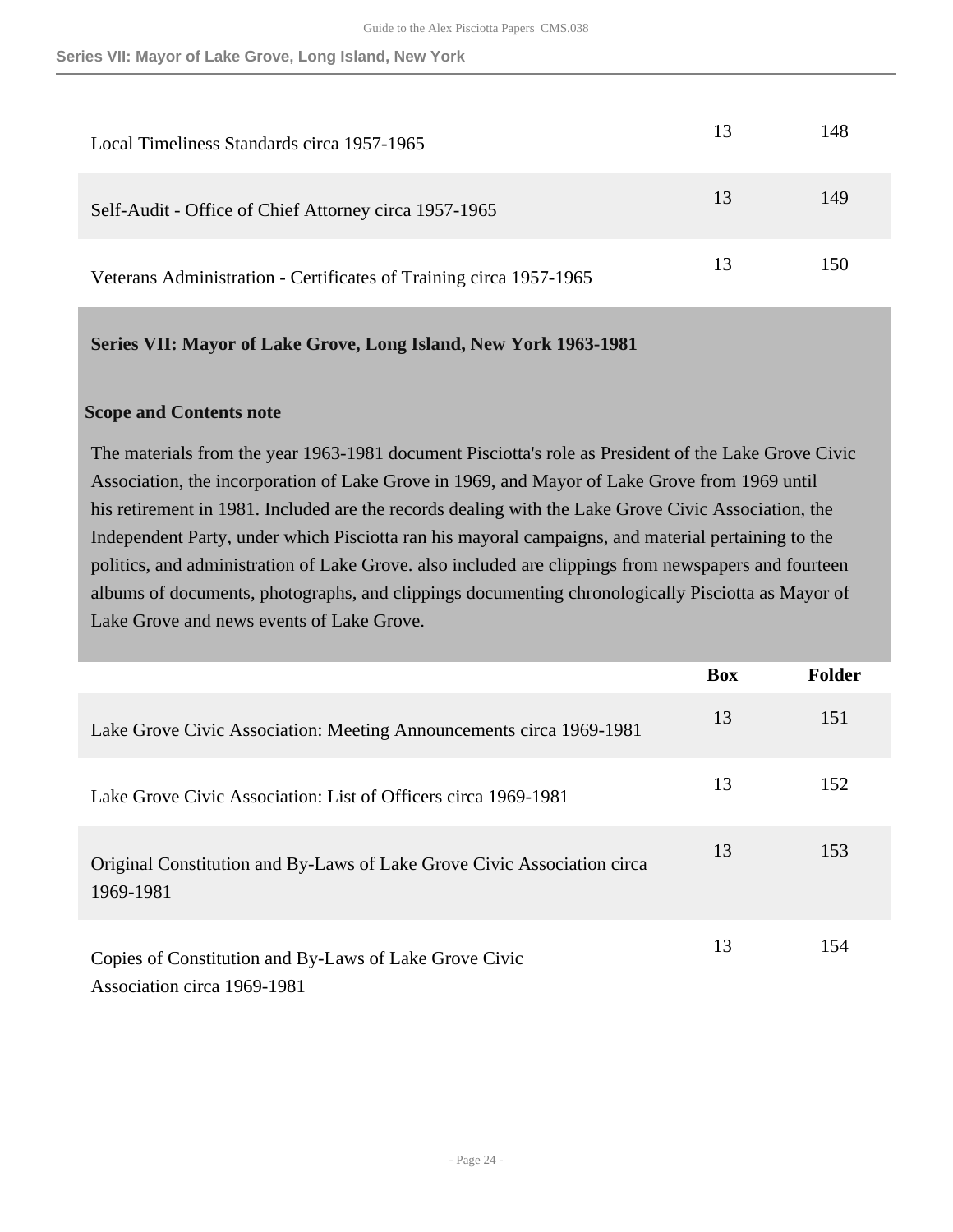| Certificate of Corporation of Lake Grove Civic Association Inc. circa<br>1969-1981                                | 13 | 155     |
|-------------------------------------------------------------------------------------------------------------------|----|---------|
| Certificate of Corporation of Lake Grove Village Independent Party<br>Inc. circa 1969-1981                        | 13 | 156     |
| Lake Grove Village Independent Party: By Laws 1970-1973                                                           | 13 | 157     |
| President of Lake Grove Civic Association Inc. Letters Received circa<br>1969-1981                                | 13 | 158     |
| President of Lake Grove Civic Association Inc. Letters Sent circa<br>1969-1981                                    | 13 | 159     |
| Letters, announcements, notices, and lists sent to members of the Village<br>Independent Party circa 1969-1981    | 13 | 160     |
| Certificate of Appreciation to Pisciotta by the Village Independent<br>Party circa 1969-1981                      | 13 | 161     |
| Election Campaign for the Lake Grove Village Justice and Trustees 1970                                            | 13 | 162-163 |
| Election Campaign for Pisciotta as Mayoral Candidate 1971                                                         | 14 | 164     |
| Election Campaign material for the opposition party of Lake Grove, The<br>Better Government Party circa 1969-1981 | 14 | 165     |
| Pisciotta's campaign letters circa 1969-1981                                                                      | 14 | 166     |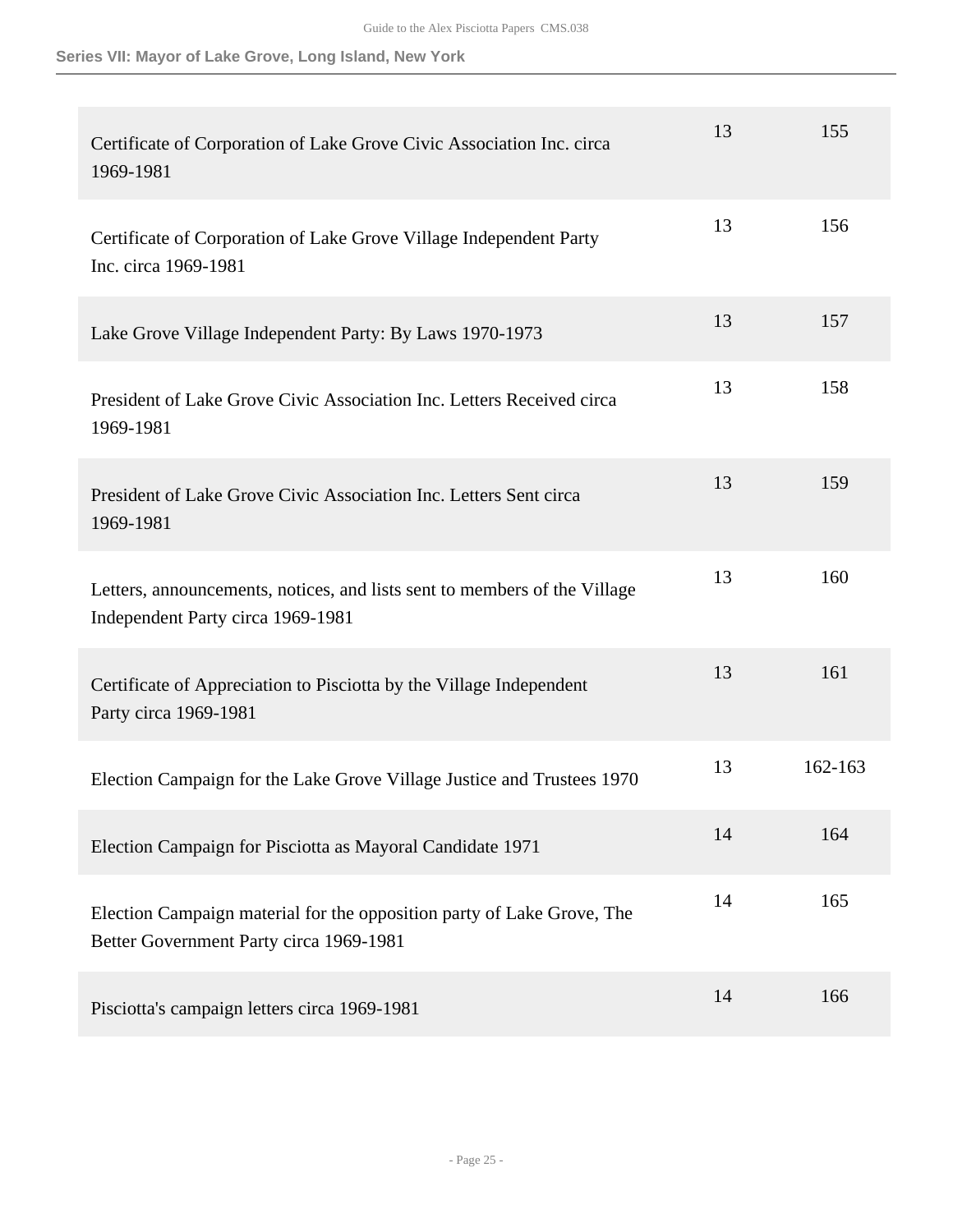| Campaign materials showing Pisciotta as victor of the election circa<br>1969-1981                   | 14 | 167 |
|-----------------------------------------------------------------------------------------------------|----|-----|
| Letters of congratulation to Pisciotta circa 1969-1981                                              | 14 | 168 |
| Election campaign 1973                                                                              | 14 | 169 |
| Election campaign 1975                                                                              | 14 | 170 |
| Election campaign material: Independent Party circa 1969-1981                                       | 14 | 171 |
| Election campaign material: Opposition Party circa 1969-1981                                        | 14 | 172 |
| Election campaign 1977                                                                              | 14 | 173 |
| Election campaign material circulated by Concerned Citizens Party circa<br>1969-1981                | 14 | 174 |
| Letters of congratulation to Pisciotta on his re-election as Mayor of Lake<br>Grove circa 1969-1981 | 14 | 175 |
| Election campaign 1981                                                                              | 14 | 176 |
| Correspondence received as Mayor of Lake Grove circa 1969-1981                                      | 14 | 177 |
| Correspondence sent as Mayor of Lake Grove circa 1969-1981                                          | 14 | 178 |
| General correspondence circa 1969-1981                                                              | 14 | 179 |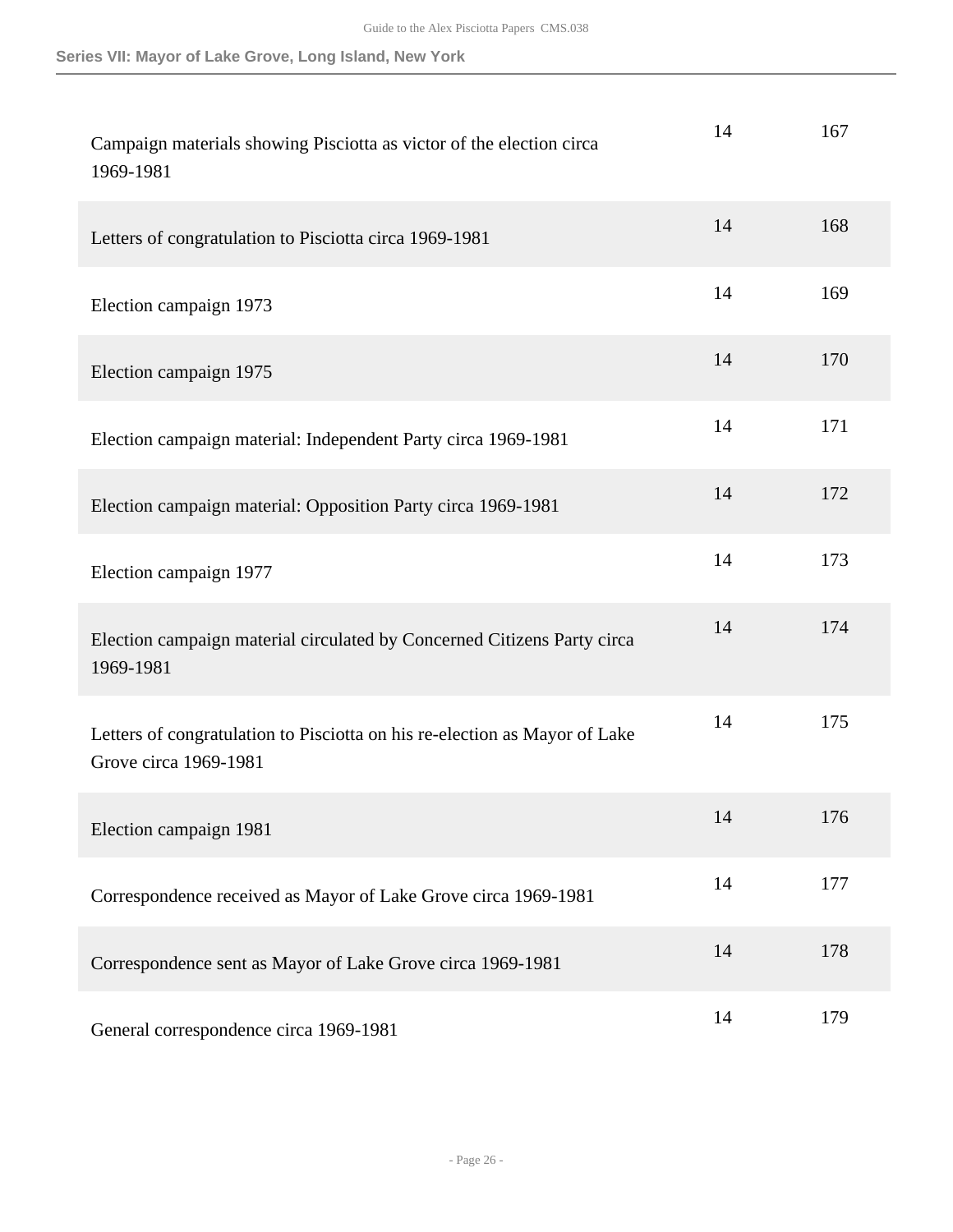| Lake Grove Civic Association sent a petition to the Post Office requesting<br>that they be provided with city mail delivery service from their own Post<br>Office 1963 | 14 | 180     |
|------------------------------------------------------------------------------------------------------------------------------------------------------------------------|----|---------|
| Correspondence about the Postal Service at Lake Grove 1963                                                                                                             | 14 | 181     |
| Other materials related to Postal Service 1963                                                                                                                         | 14 | 182     |
| Minutes of meetings of the Village of Lake Grove 1979                                                                                                                  | 14 | 183     |
| Minutes of meetings of the Board of Appeals and the Planning Board of<br>Lake Grove circa 1969-1981                                                                    | 14 | 184     |
| Local Laws circa 1969-1981                                                                                                                                             | 14 | 185     |
| Resolutions passed by the Trustees of the Village of Lake Grove circa<br>1969-1981                                                                                     | 14 | 186     |
| Federal Revenue circa 1969-1981                                                                                                                                        | 14 | 187     |
| Recreation Committee circa 1969-1981                                                                                                                                   | 14 | 188     |
| Proclamation circa 1969-1981                                                                                                                                           | 14 | 189     |
| Covenant and Restrictions circa 1969-1981                                                                                                                              | 14 | 190-191 |
| Complaints circa 1969-1981                                                                                                                                             | 14 | 192     |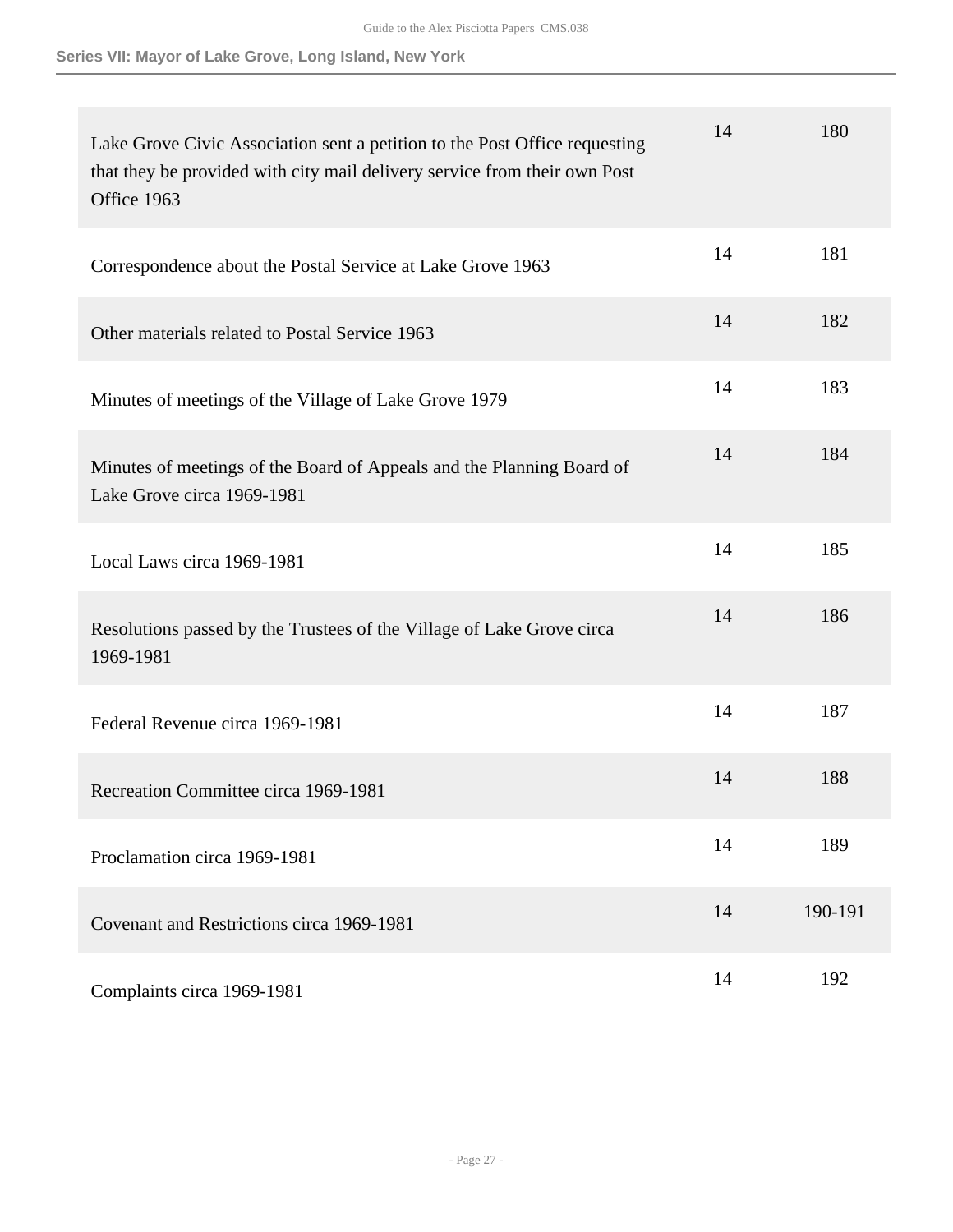| Handwritten drafts of reports on Lake Grove circa 1969-1981                                                                                                          | 14 | 193 |
|----------------------------------------------------------------------------------------------------------------------------------------------------------------------|----|-----|
| Pisciotta's demand for a copy of the complaint from Dandievel and notices<br>of petition with charges sent to Pisciotta 1972-1973                                    | 14 | 194 |
| List of items requested by Pisciotta's lawyer 1972-1973                                                                                                              | 14 | 195 |
| Pisciotta's memorandum of law presented to the Supreme Court of the<br>State of New York with a statement, the facts, and summary of the<br>charges 1972-1973        | 14 | 196 |
| Documented presented by Pisciotta with denial of the allegations contained<br>in the charges 1972-1973                                                               | 14 | 197 |
| Three copies of Justice William R. Geiler's report with the dismissal of the<br>charges 1972-1973                                                                    | 14 | 198 |
| Copies of the order dismissing charges 1972-1973                                                                                                                     | 15 | 199 |
| Documents related to the payment of Pisciotta's defense<br>attorney 1972-1973                                                                                        | 15 | 200 |
| Clippings from newspapers of Long Island dealing with the<br>trial 1972-1973                                                                                         | 15 | 201 |
| Clippings from newspapers reporting on Pisciotta as the President of the<br>Lake Grove Civic Association, the Mayor of Lake Grove and other news<br>events 1963-1965 | 15 | 202 |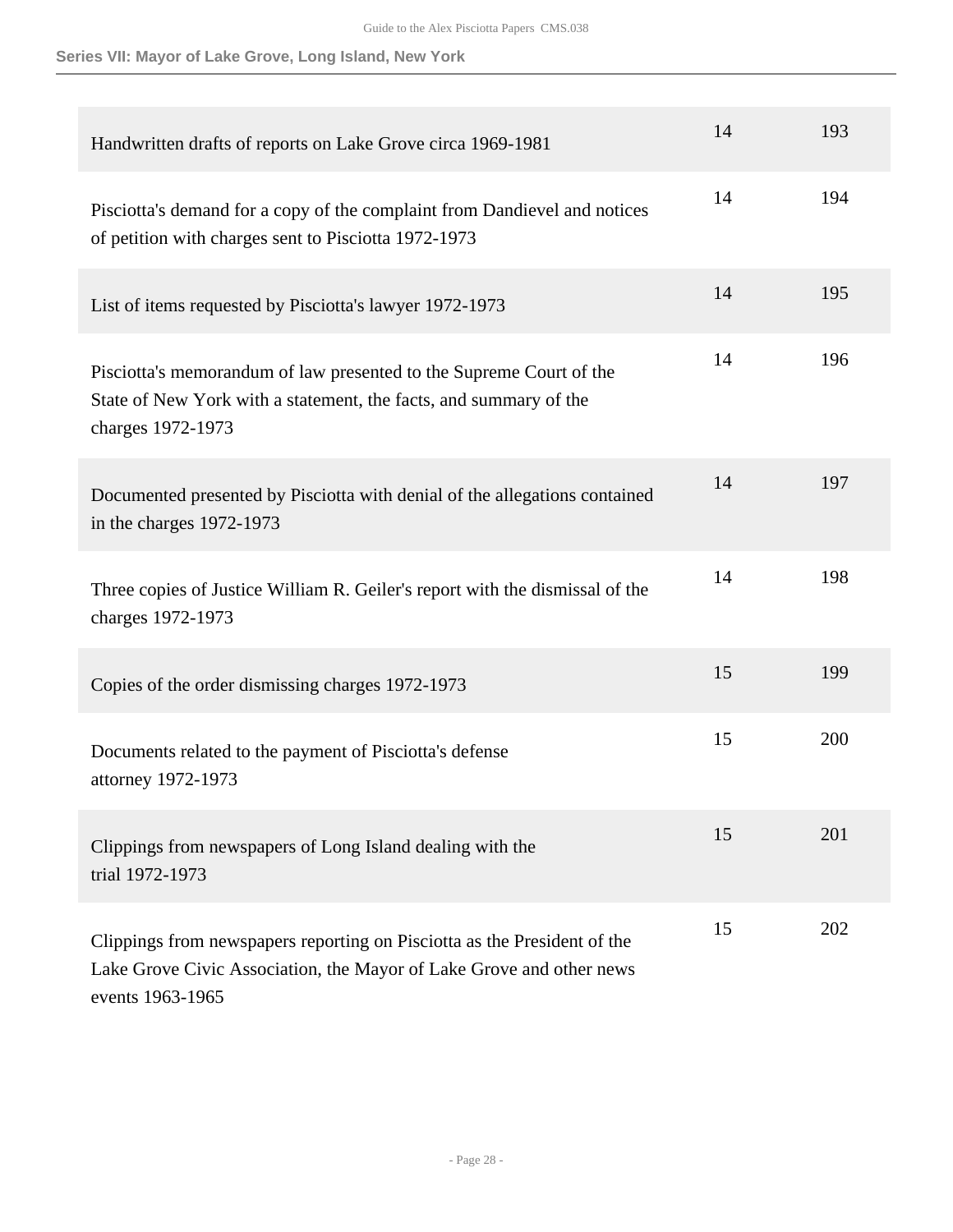| Clippings from newspapers reporting on Pisciotta as the President of the<br>Lake Grove Civic Association, the Mayor of Lake Grove and other news<br>events 1966 | 15 | 203     |
|-----------------------------------------------------------------------------------------------------------------------------------------------------------------|----|---------|
| Clippings from newspapers reporting on Pisciotta as the President of the<br>Lake Grove Civic Association, the Mayor of Lake Grove and other news<br>events 1967 | 15 | 204     |
| Clippings from newspapers reporting on Pisciotta as the President of the<br>Lake Grove Civic Association, the Mayor of Lake Grove and other news<br>events 1968 | 15 | 205     |
| Clippings from newspapers reporting on Pisciotta as the President of the<br>Lake Grove Civic Association, the Mayor of Lake Grove and other news<br>events 1969 | 15 | 206     |
| Clippings from newspapers reporting on Pisciotta as the President of the<br>Lake Grove Civic Association, the Mayor of Lake Grove and other news<br>events 1970 | 15 | 207-208 |
| Clippings from newspapers reporting on Pisciotta as the President of the<br>Lake Grove Civic Association, the Mayor of Lake Grove and other news<br>events 1971 | 15 | 209-210 |
| Clippings from newspapers reporting on Pisciotta as the President of the<br>Lake Grove Civic Association, the Mayor of Lake Grove and other news<br>events 1972 | 15 | 211     |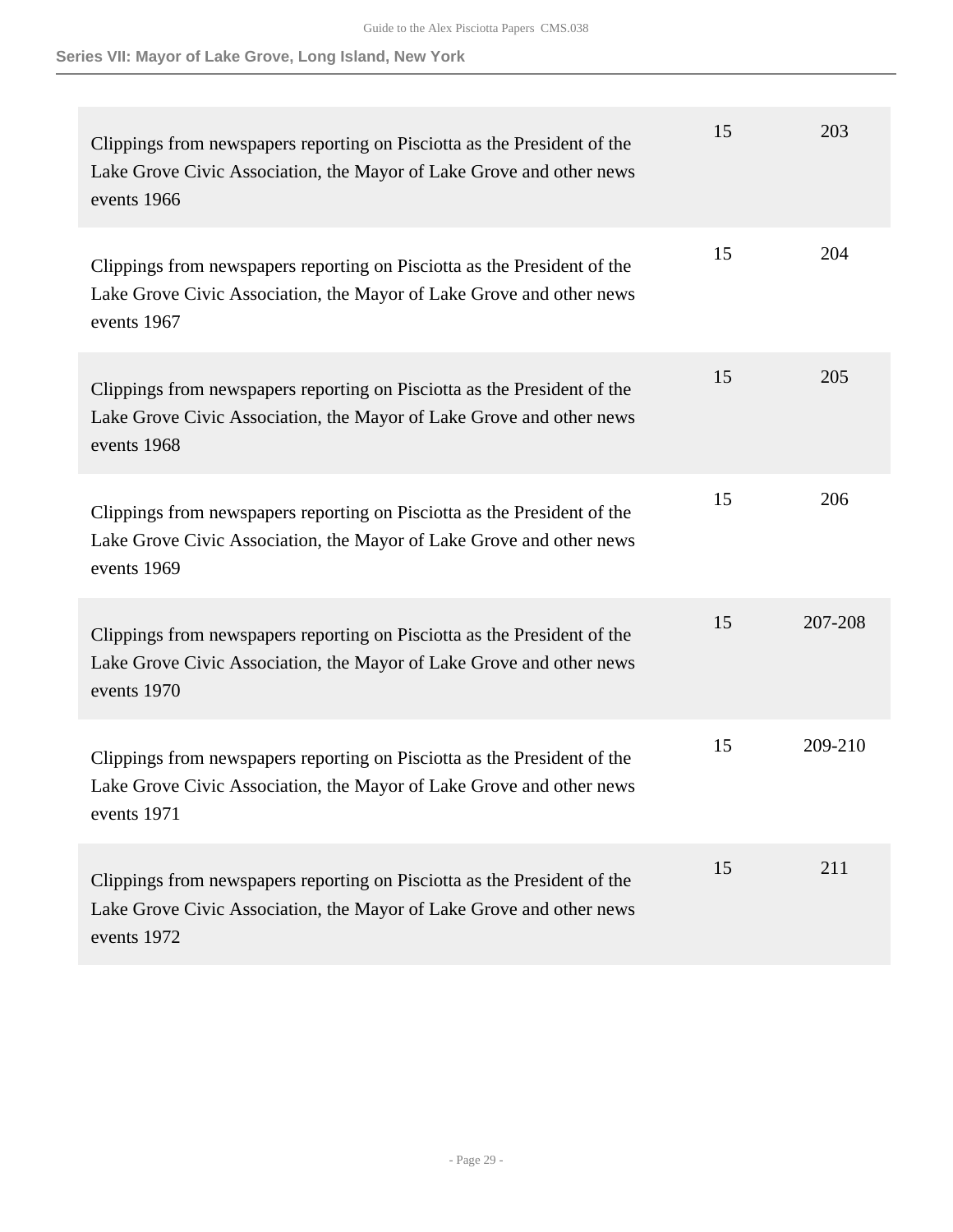| Clippings from newspapers reporting on Pisciotta as the President of the<br>Lake Grove Civic Association, the Mayor of Lake Grove and other news<br>events 1973      | 15 | 212-213 |
|----------------------------------------------------------------------------------------------------------------------------------------------------------------------|----|---------|
| Clippings from newspapers reporting on Pisciotta as the President of the<br>Lake Grove Civic Association, the Mayor of Lake Grove and other news<br>events 1974      | 15 | 214     |
| Clippings from newspapers reporting on Pisciotta as the President of the<br>Lake Grove Civic Association, the Mayor of Lake Grove and other news<br>events 1975      | 16 | 215-216 |
| Clippings from newspapers reporting on Pisciotta as the President of the<br>Lake Grove Civic Association, the Mayor of Lake Grove and other news<br>events 1976      | 16 | 217     |
| Clippings from newspapers reporting on Pisciotta as the President of the<br>Lake Grove Civic Association, the Mayor of Lake Grove and other news<br>events 1977      | 16 | 218     |
| Clippings from newspapers reporting on Pisciotta as the President of the<br>Lake Grove Civic Association, the Mayor of Lake Grove and other news<br>events 1978-1980 | 16 | 219     |
| Independent Observer of Lake Grove 1970-1973                                                                                                                         | 16 | 220     |
| Directory of Long Island leadership, Directory of the Incorporated Villages<br>in the Suffolk County 1969, 1979-1980                                                 | 16 | 221     |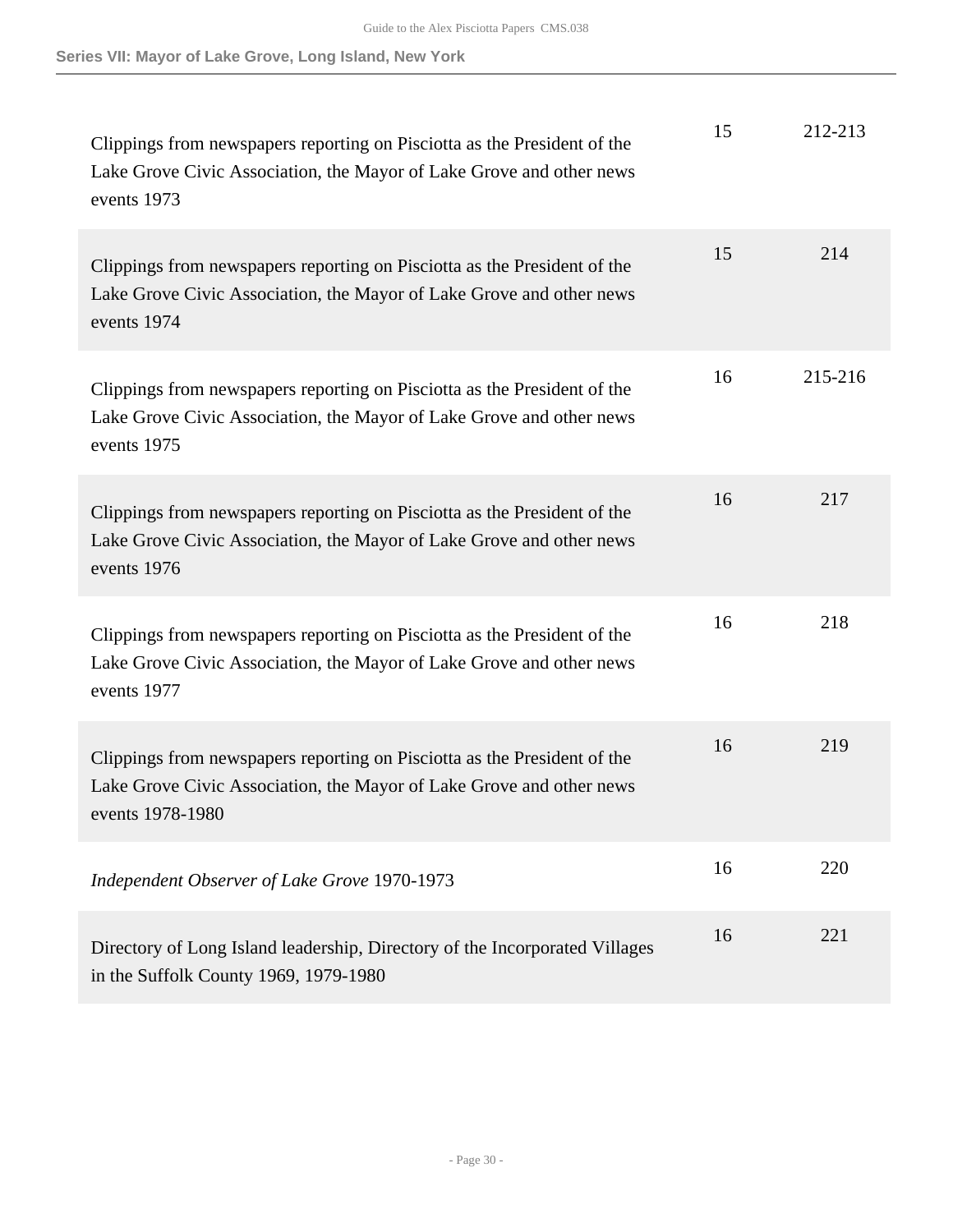## <span id="page-30-0"></span>**Series VIII: Political Campaign Material 1922-1936**

## **Scope and Contents note**

In 1923, Pisciotta was the Republican Party's Candidate as Assemblyman for the 19th Assembly District; County Judge of Kings County in 1932; and the Republican Congressional Candidate for the 3rd District, Brooklyn, NY, in 1936. He was defeated in all three elections. The material includes large posters, buttons, printed letters, and throw-away election material. also included are articles on Pisciotta from *L'Aurora*, and Italian-American paper from Brooklyn.

|                                                                                                                                             | <b>Box</b> | Folder  |
|---------------------------------------------------------------------------------------------------------------------------------------------|------------|---------|
| Campaign material distributed by Pisciotta during his campaign and the<br>Republican Party's candidate to the House of Representatives 1922 | 16         | 222-224 |
| L'Aurora 1923                                                                                                                               | 16         | 225     |
| Campaign material distributed by Pisciotta during his candidacy for<br>County Judge of Kings County 1932                                    | 16         | 226-227 |
| 10th Annual Convention, Columbian Republican League of the State of<br>New York. Proceedings of the Republican State Convention. 1936       | 16         | 228     |

## <span id="page-30-1"></span>**Series IX: Papers Relative to the Employment with New York City and Pensions from New York City and the Federal Government 1942-1946**

## **Scope and Contents note**

This series contains letters, clippings, and court documents regarding an investigation conducted in 1942 by William B. Herland, Commissioner of Investigation, relative to the administration of the Solid Fuel Dealers Law by the Bureau of Weights and Measures, and the alleged irregularities committed by Pisciotta, at the time he was Director of the bureau. After the investigation, Pisciotta was exonerated of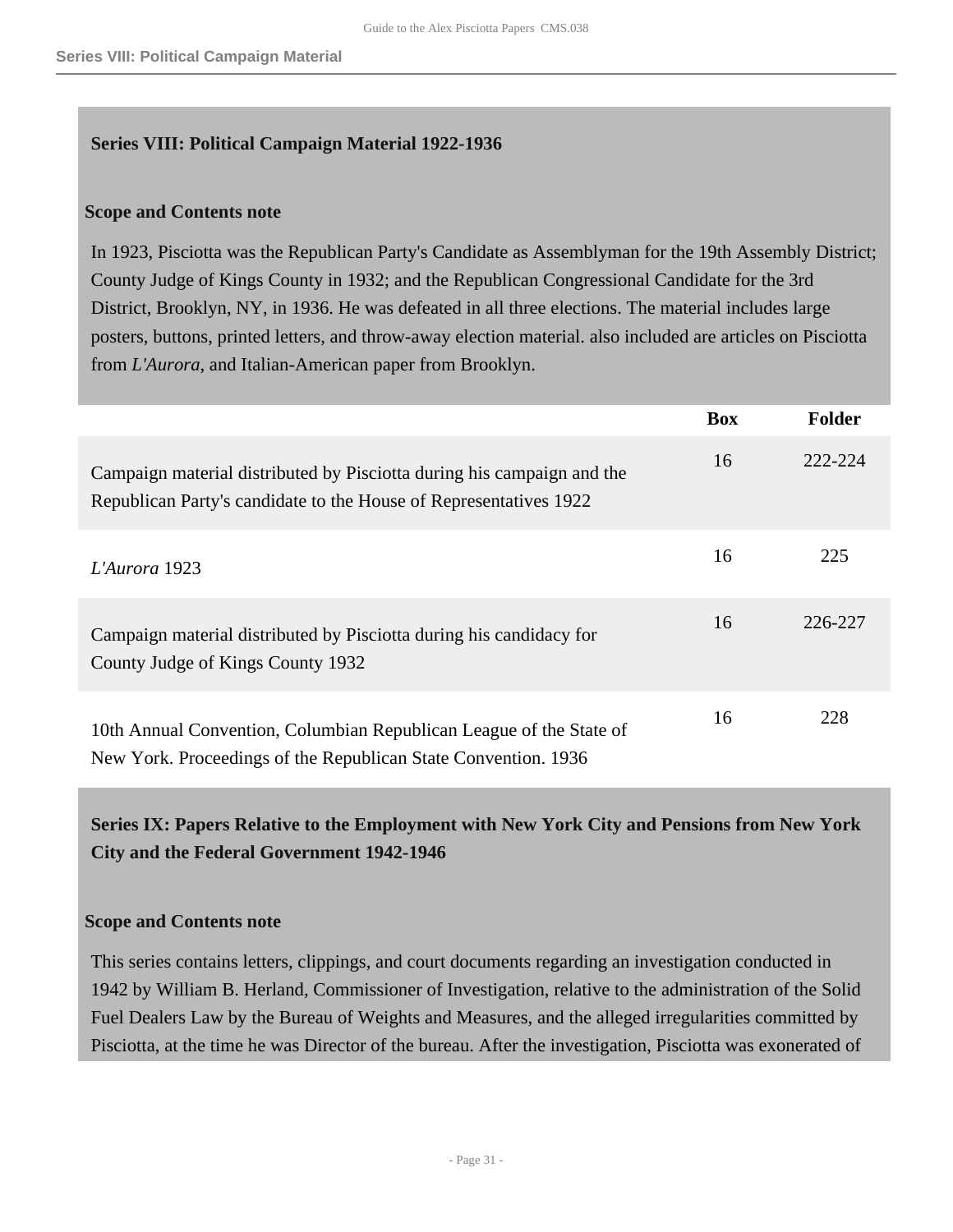**Series IX: Papers Relative to the Employment with New York City and Pensio...**

all charges put against him. In 1946, by virtue of the provisions of the Military Law of the State of New York, Pisciotta filed a claim against the City of New York to pay differential due him. He felt that he was entitled to receive a difference in pay from the City of New York between his salary as a captain in the army on active duty and that of a City Magistrate. Included are correspondence and court documents. Also included are correspondence and documents related to his pensions with the City of New York and the Federal Government.

|                                                                                                                                                                                                                                   | <b>Box</b> | <b>Folder</b> |
|-----------------------------------------------------------------------------------------------------------------------------------------------------------------------------------------------------------------------------------|------------|---------------|
| Copy of Pisciotta's claim filed against the City of New York 1946                                                                                                                                                                 | 17         | 229           |
| Copy of Facts, presented by Pisciotta at the Plaintiff appellant v. New<br>York City 1946                                                                                                                                         | 17         | 230           |
| Pisciotta's exposition of the military law of the State of New York 1946                                                                                                                                                          | 17         | 231           |
| Copies of Pisciotta's brief and respondent's brief before the Court of<br>Appeals of the State of New York 1946                                                                                                                   | 17         | 232           |
| Clippings with summary by the Supreme County Justice F.E. Johnson<br>about the trial 1946                                                                                                                                         | 17         | 233           |
| Letters related to the City not paying the difference between Pisciotta's<br>base pay as a Captain and his former salary as Director of Weights<br>and Measures, including letters from Mayor LaGuardia and Ray W.<br>Howard 1942 | 17         | 234           |
| Letters from Nicholas H. Pinto circa 1946                                                                                                                                                                                         | 17         | 235           |
| Support letters from friends circa 1946                                                                                                                                                                                           | 17         | 236           |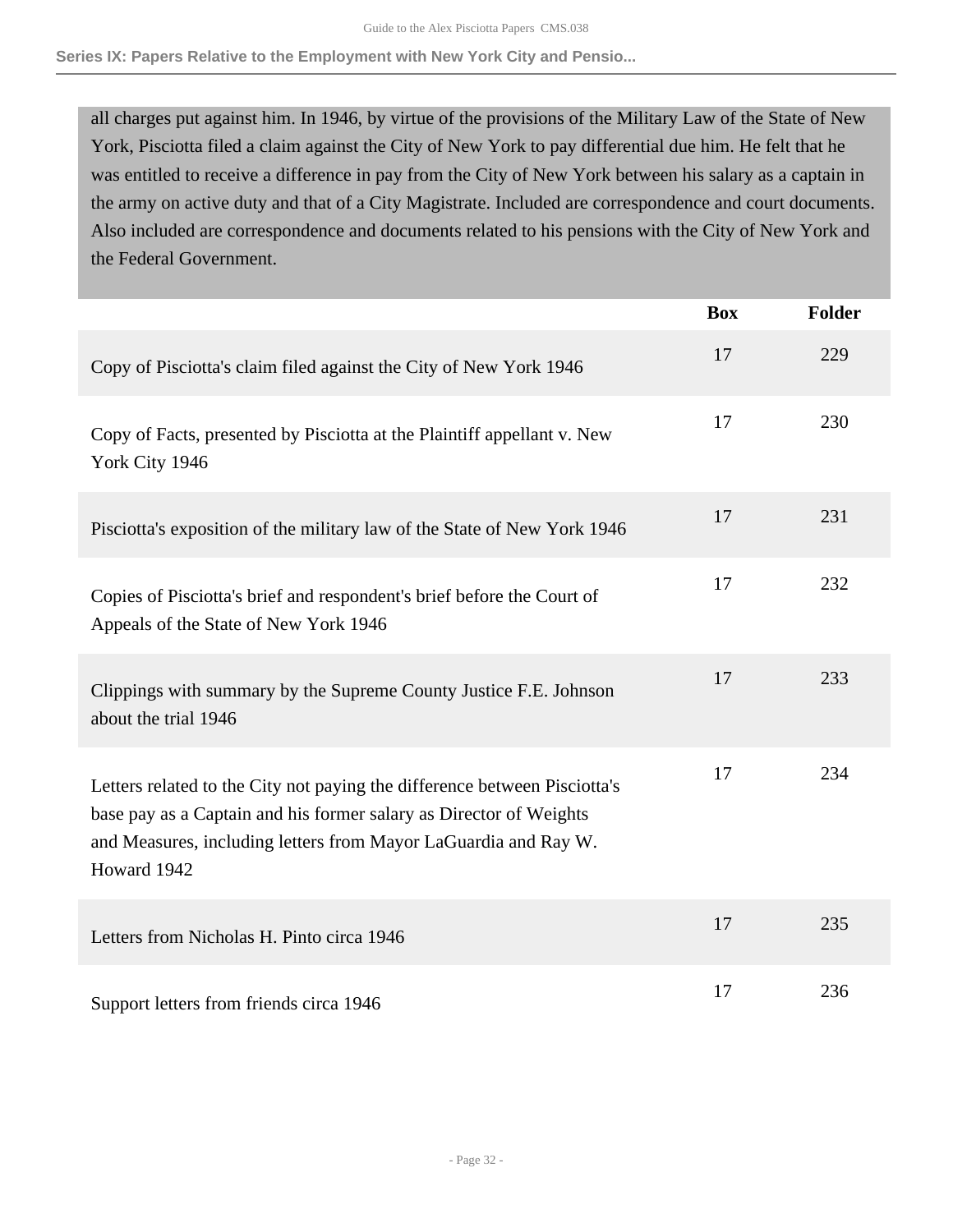<span id="page-32-0"></span>

| Communication from Department of Investigation to LaGuardia about the<br>Administration of the Solid Fuel Dealers Law, and irregularities committed<br>by Pisciotta 1942                                                              | 17 | 237 |
|---------------------------------------------------------------------------------------------------------------------------------------------------------------------------------------------------------------------------------------|----|-----|
| Communication with charges from the Appellate Division of the Supreme<br>Court, Second Judicial Department, ordering Pisciotta to submit his<br>response to charges to the court 1946                                                 | 17 | 238 |
| Pisciotta's answer to the charges contained in the communication of the<br>presiding justice 1946                                                                                                                                     | 17 | 239 |
| Court of General Sessions, County of New York: Order of Dismissal circa<br>1946                                                                                                                                                       | 17 | 240 |
| Letters from the Brooklyn Bar Association and the Supreme Court<br>Appellate Division informing Pisciotta that no further action will be<br>taken against him either in his capacity as magistrate or as attorney at<br>law 1942-1946 | 17 | 241 |
| Letters from Charles Strong and letter from Whitman Knapp 1942-1943                                                                                                                                                                   | 17 | 242 |
| Correspondence and documents related to New York pension 1936-1955                                                                                                                                                                    | 17 | 243 |
| Correspondence and documents related to the pension with the United<br>States Government 1959-1971                                                                                                                                    | 17 | 244 |
| <b>Series X: Private Practice at Lake Grove 1965</b>                                                                                                                                                                                  |    |     |
| <b>Scope and Contents note</b>                                                                                                                                                                                                        |    |     |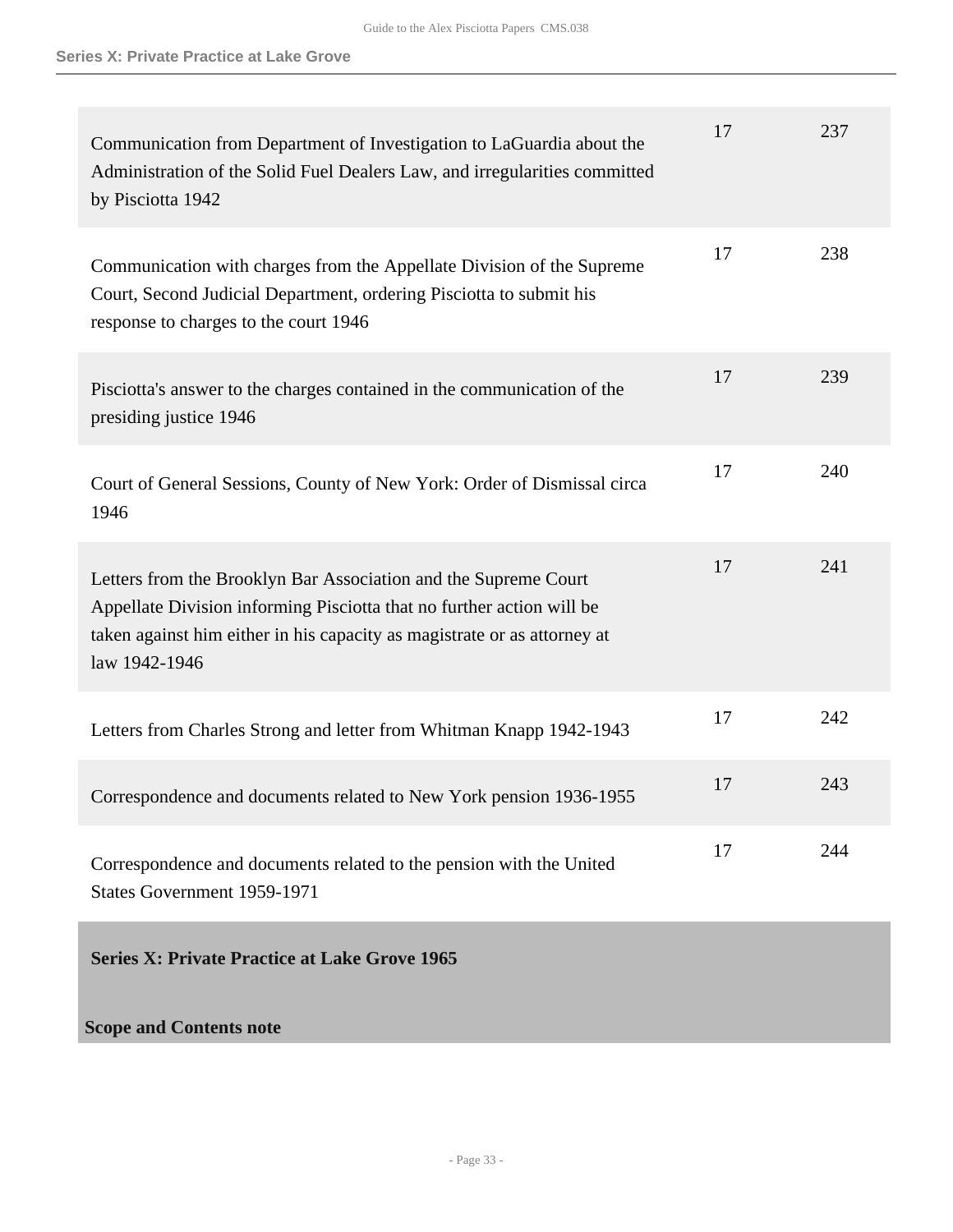In 1965, after retiring from the Veterans Administration, Pisciotta resumed practice of law at Lake Grove, New York. Included are letters from friends congratulating him on the resumption of his practice; quotations from decisions on cases adjudged by other courts of law articles on practice of law; and a file concerning a case Pisciotta was asked to represent in court.

|                                                                                                   | <b>Box</b> | Folder  |
|---------------------------------------------------------------------------------------------------|------------|---------|
| Letters received from friends congratulating his on his resumption of the<br>practice at law 1965 | 17         | 245     |
| Pisciotta's handwritten quotations from cases adjudged by other courts of<br>law 1965             | 17         | 246     |
| Printed material pertaining to the practice of law 1965                                           | 17         | 247-248 |
| Documents related to case represented by Pisciotta 1965                                           | 17         | 249     |

#### <span id="page-33-0"></span>**Series XI: American Legion 1924-1950**

#### **Scope and Contents note**

Pisciotta joined the American Legion in August 1919 and was an active member except for the period he served in the Armed Forces. He was Post Commander from 1919-1922; member of the Executive Committee and vice County Commander of the Legion, Kings County, New York, and chairman of many of its important county committees. He helped organize and was Post Commander of Catholic War Veterans, 1947-1948, and National Commander of "Retreads", 1948-1949, a national organization of veterans who served in both World Wars I and II. Included is material relating to the constitution and By-Laws of Kings County committee of the American Legion, published material from several conventions and organizations, and schedules of parades held in Brooklyn, NY. Also included is the program of a Testimonial Dinner tendered to Pisciotta by the Legion, photographs, clippings, and election material of Pisciotta as a candidate for several offices of the Legion.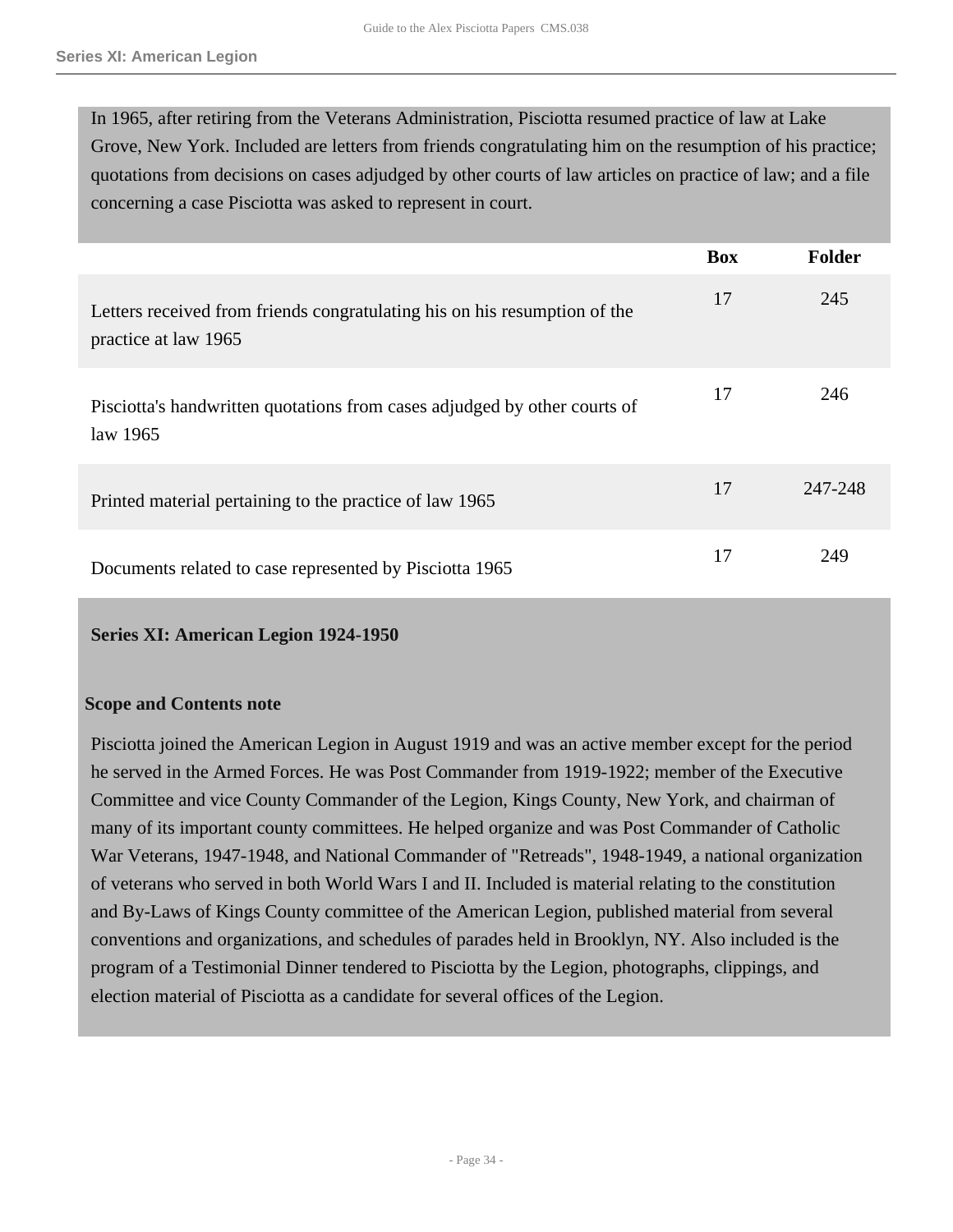|                                                                                                                                                  | <b>Box</b> | <b>Folder</b> |
|--------------------------------------------------------------------------------------------------------------------------------------------------|------------|---------------|
| Constitution and By-Laws of the Kings County Committee American<br>Legion and Junior Mounted Squadron of Kings County American<br>Legion undated | 17         | 250           |
| Programs and directions for parades in Brooklyn 1930-1950                                                                                        | 17         | 251           |
| Correspondence 1927-1950                                                                                                                         | 17         | 252           |
| Ballots and other material related to Pisciotta's candidacy for several<br>American Legion offices 1927-1950                                     | 17         | 253           |
| Newspaper portrait photographs of Pisciotta and other military<br>officers 1927-1950                                                             | 17         | 254           |
| Programs for the Testimonial Dinner for Pisciotta by George Cacioppo<br>Post No. 657 of the American Legion 1924, 1926                           | 17         | 255           |
| Clippings dealing with American Legion affairs undated                                                                                           | 17         | 256           |
| Publications: New York Legionnaire, Kings County Legionnaire 1936,<br>1939-1940                                                                  | 18         | 257           |
| American Legion Convention in Paris, France 1927                                                                                                 | 18         | 258           |
| Certificates of membership and membership cards undated                                                                                          | 18         | 259           |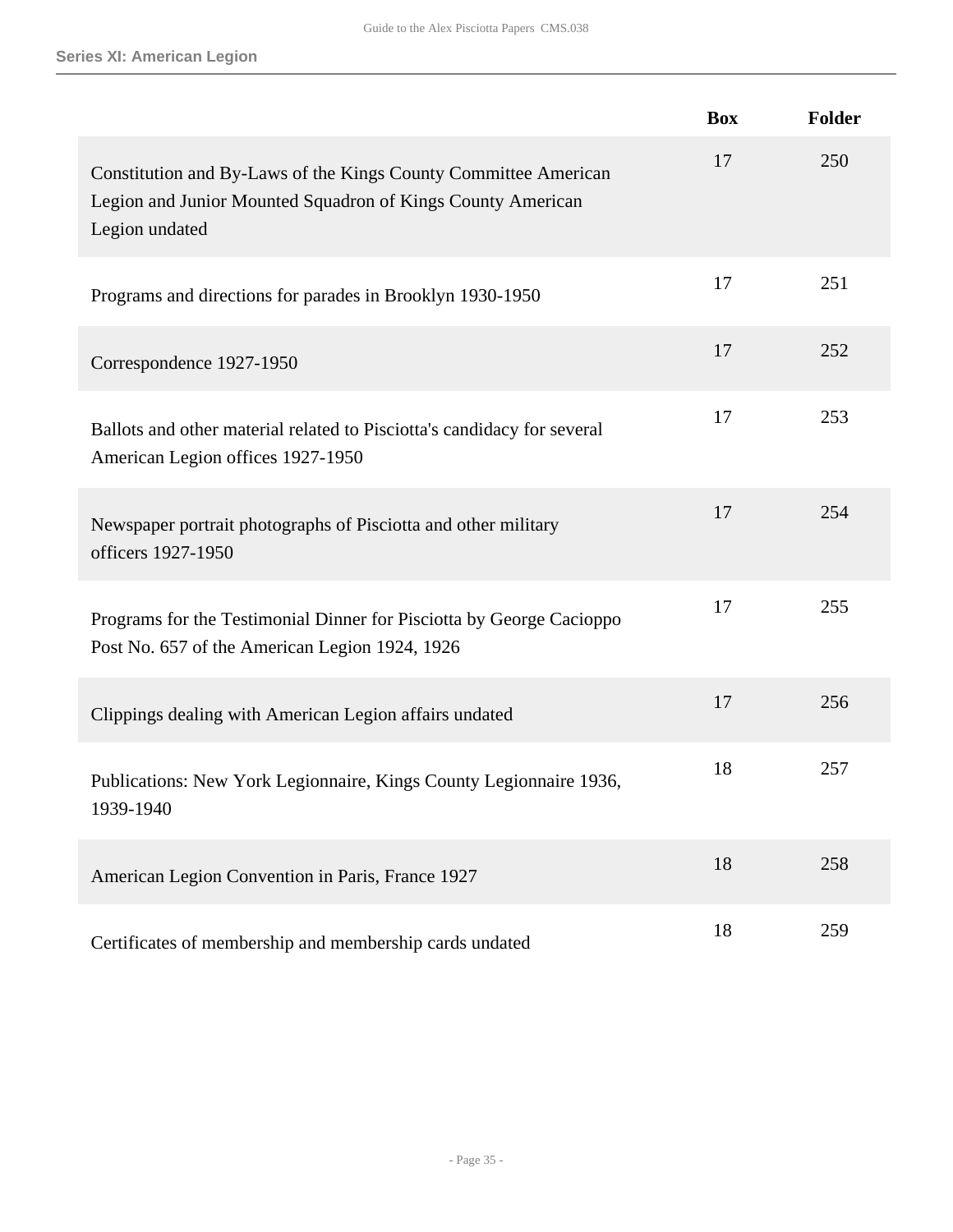<span id="page-35-0"></span>

| Report of a committee appointed by the Post Commander of Kings County<br>American Legion to investigate the conditions and work of the County<br>Welfare Office at Borough Hall, Brooklyn 1933 | 18         | 260           |
|------------------------------------------------------------------------------------------------------------------------------------------------------------------------------------------------|------------|---------------|
| Proceedings: Thirteenth Annual Convention of the American Legion,<br>Department of New York, Syracuse, NY 1931                                                                                 | 18         | 261           |
| Proceedings: Nineteenth Annual Convention of the American Legion,<br>Department of New York, Troy, NY 1937                                                                                     | 18         | 262           |
| Programs: American Legion Convention, Kings County 1938-1948                                                                                                                                   | 18         | 263           |
| <b>Series XII: Miscellaneous Materials</b>                                                                                                                                                     |            |               |
| <b>Scope and Contents note</b>                                                                                                                                                                 |            |               |
| The series contains day books, ten volumes of the New York State Red Book, diary of a trip to Europe in<br>1927, miscellaneous publications and sundry other items.                            |            |               |
|                                                                                                                                                                                                |            | <b>Box</b>    |
| Day Books and Address Books 1931, 1966-1980                                                                                                                                                    |            | $19 - 21$     |
| New York State Red Book 1949-1977                                                                                                                                                              |            |               |
|                                                                                                                                                                                                |            | $22 - 23$     |
|                                                                                                                                                                                                | <b>Box</b> | <b>Folder</b> |
| Cusuzzi, Poesie Siciliane undated                                                                                                                                                              | 24         | 273           |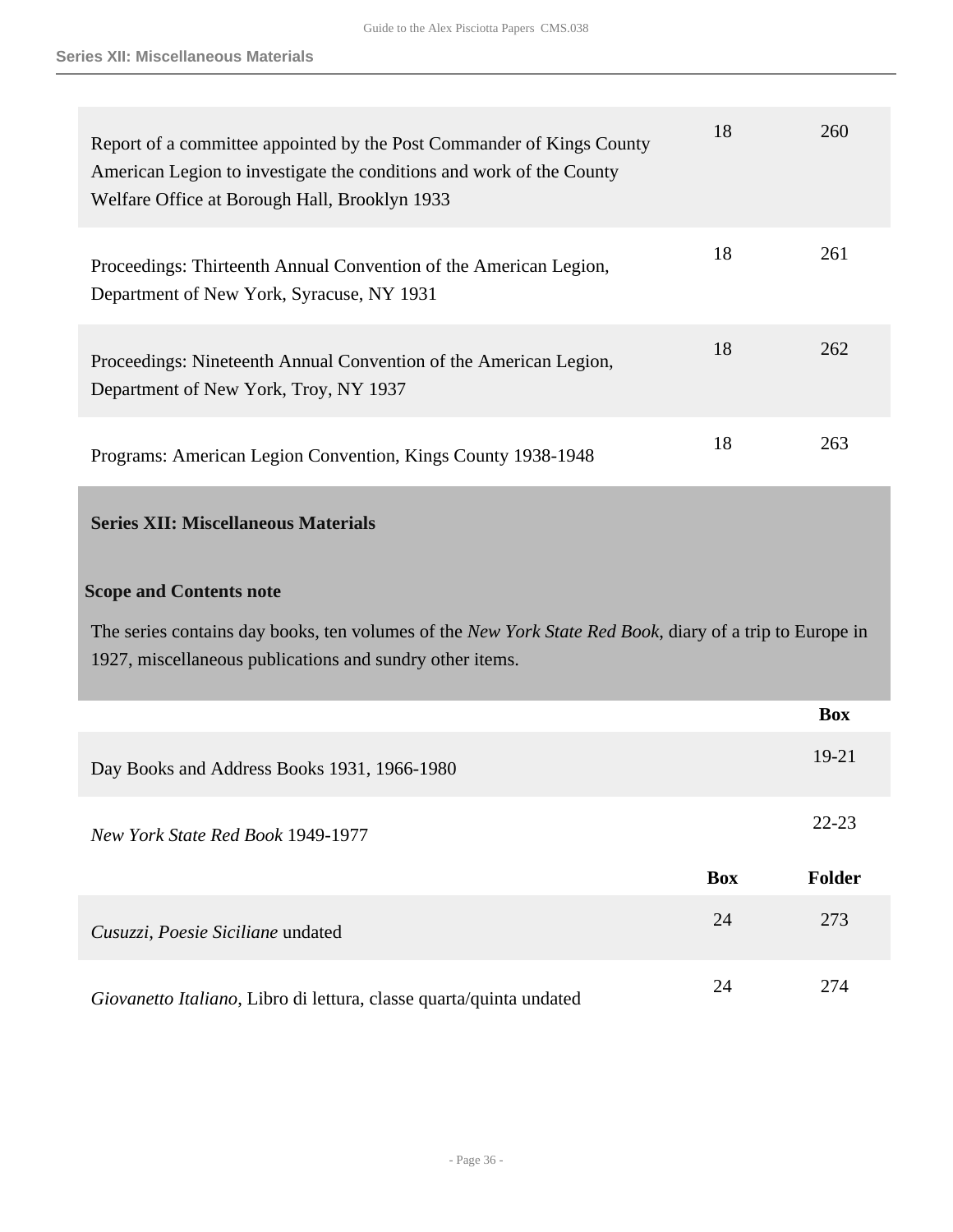| Casa Mia! Patria Mia!, Libro di lettura, sesta classe undated                                               | 24 | 275 |
|-------------------------------------------------------------------------------------------------------------|----|-----|
| L'Indispensabile, Manuale degli Italiani d'America undated                                                  | 24 | 276 |
| German grammar books undated                                                                                | 24 | 277 |
| Michael A. Musmanno, The Italians in America and The Citizen and<br>What He Should Know undated             | 25 | 278 |
| The Brooklyn Daily Eagle. Eagle Almanac 1920                                                                | 25 | 279 |
| Columbian Lawyers Association of Brooklyn 1971-1972, 1977                                                   | 25 | 280 |
| A History of Brooklyn Lodge No. 22 BPO Elk 1929                                                             | 25 | 281 |
| Pamphlets on Catholic Education, issued by founders of the Society of St.<br>Joseph's Parish undated        | 25 | 282 |
| Atlantica 1923, 1932                                                                                        | 25 | 283 |
| The Challenge 1971                                                                                          | 26 | 284 |
| My Trip Abroad, travel diary 1927                                                                           | 26 | 285 |
| Letters related to Pisciotta's appointment to several political positions<br>without compensation 1930-1940 | 26 | 286 |
| Letters of political support 1928-1970                                                                      | 26 | 287 |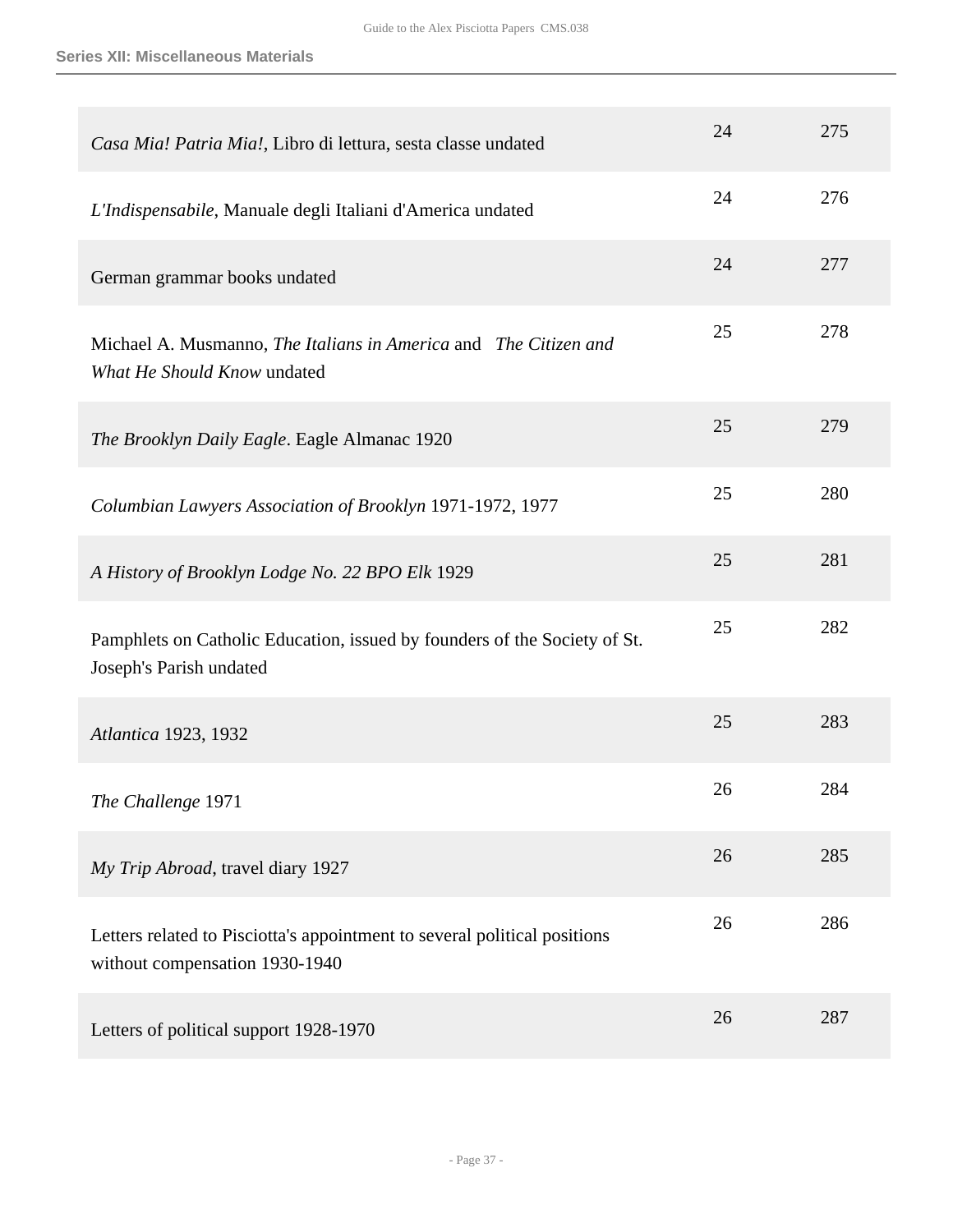#### **Series XIII: Clippings and Other Documents**

<span id="page-37-0"></span>

| Dinner invitations undated                                                    | 26                      | 288               |
|-------------------------------------------------------------------------------|-------------------------|-------------------|
| Membership cards and credit cards undated                                     | 26                      | 289               |
| Invoices undated                                                              | 26                      | 290               |
| <b>Series XIII: Clippings and Other Documents 1914-1962</b>                   | <b>Box</b><br>$27 - 28$ | Folder<br>291-314 |
| <b>Scope and Contents note</b>                                                |                         |                   |
| There are 738 pages of clippings, letters, telegrams, invitations cards,      |                         |                   |
| campaign material, testimonial dinners, programs, photographs, and            |                         |                   |
| membership cards collected by Pisciotta in the course of his professional,    |                         |                   |
| military, and political life. They are from a variety of American newspapers, |                         |                   |
| including New York Times, Herald Tribune, New York Journal, Daily             |                         |                   |
| Mirror, Daily News, Brooklyn Eagle, Brooklyn Times, New York World,           |                         |                   |
| Brooklyn Standard Union, Consumer Guide, The Bulletin, Independent            |                         |                   |
| Grocer, L'Aurora, Il Progresso, Bollettino della Sera, and Corriere           |                         |                   |
| d'America/Many items are neither labeled nor dated.                           |                         |                   |

## <span id="page-37-1"></span>**Series XIV: Photographs 1918-1980**

## **Scope and Contents note**

This series contains many photographs including several photos of Pisciotta as a child and of his family, photos of Pisciotta at Boys High School; photos as a member of the American Legion; and portrait photos of Pisciotta alone and ingroups as Director of Weights and Measures and as a Magistrate. There are four albums of photos with Pisciotta alone and in groups during World War I, as a reserve officer in the 1920s, during World War II, and the Korean War. There are photographs of the Lake Grove Civic Association and fourteen albums of photographs, clippings, and documents of Pisciotta as Mayor of Lake Grove. Finally, there is an album as a member of the Justinian Society, two album of photos during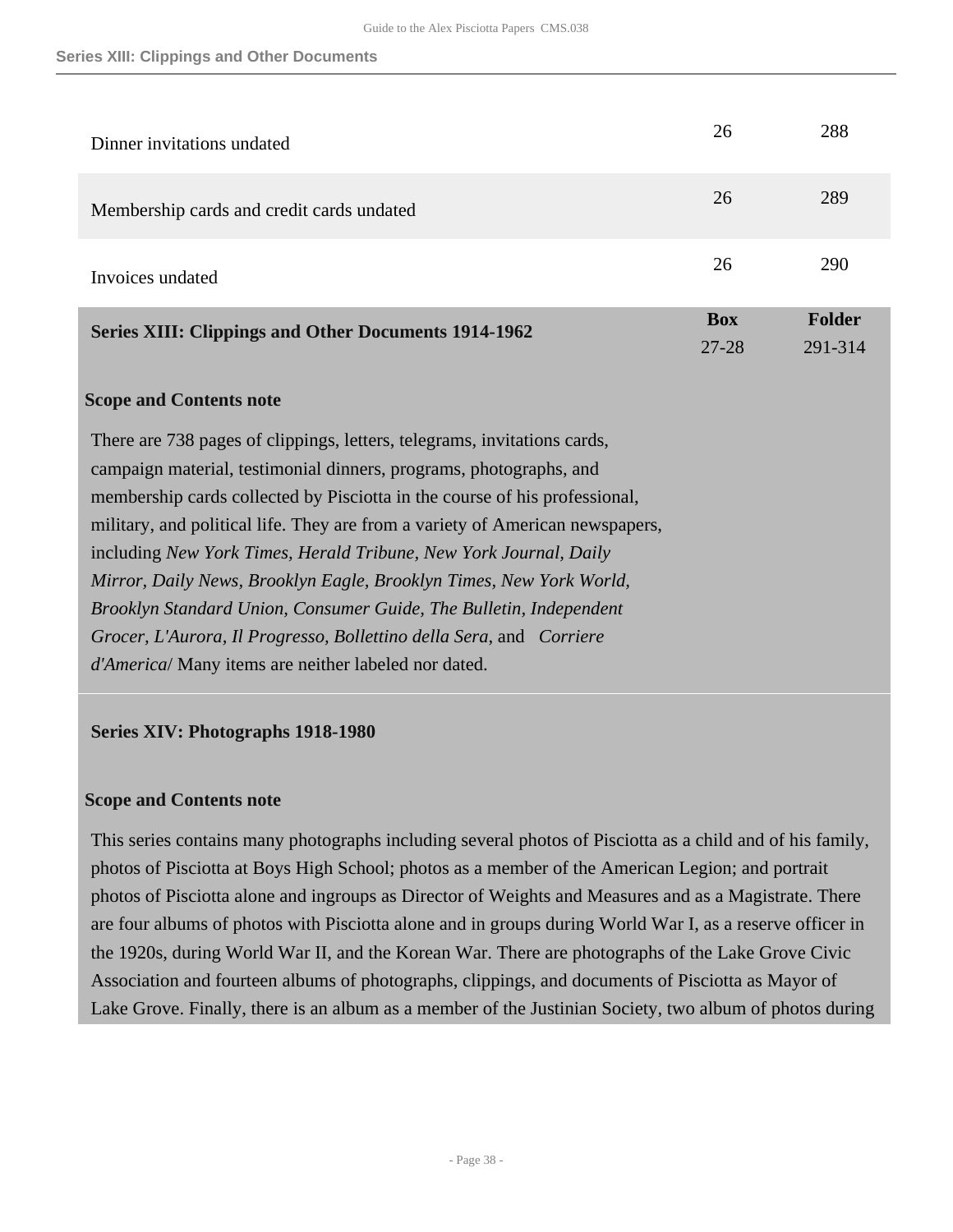a trip to Europe, and another trip to the Caribbean Island, Japan and Taiwan, two albums of friends and relatives, and unidentifed photographs.

## **Existence and Location of Copies note**

Selected images of Pisciotta as a soldier in World War I were digitized in 2013 by students from St. John's University. Additional photographs that are not described are available upon request.

|                                                                                                                                       | <b>Box</b> | <b>Folder</b> |
|---------------------------------------------------------------------------------------------------------------------------------------|------------|---------------|
| Photographs of a young Pisciotta, his parents, and his fiancee Mae K.<br>McIntyre circa 1918                                          | 29         | 315           |
| Portraits of Pisciotta undated                                                                                                        | 29         | 316           |
| Mayor Fiorello H. La Guardia undated                                                                                                  | 29         | 317           |
| Pisciotta with Judge Frank Guletta, Judge M. Samenza, Judge Peter Nucci,<br>Judge Frank De Luca, and Judge Hernest Signorelli undated | 29         | 318           |
| Chapel dedicated to the Blessed Virgin near Pisciotta's house undated                                                                 | 29         | 319           |
| Boys High School Clubs undated                                                                                                        | 29         | 320           |
| Director of Weights and Measures undated                                                                                              | 29         | 321           |
| Pisciotta in his weekly broadcasts over WNYC undated                                                                                  | 29         | 322           |
| Pisciotta on Inspection tour in New York City undated                                                                                 | 29         | 323           |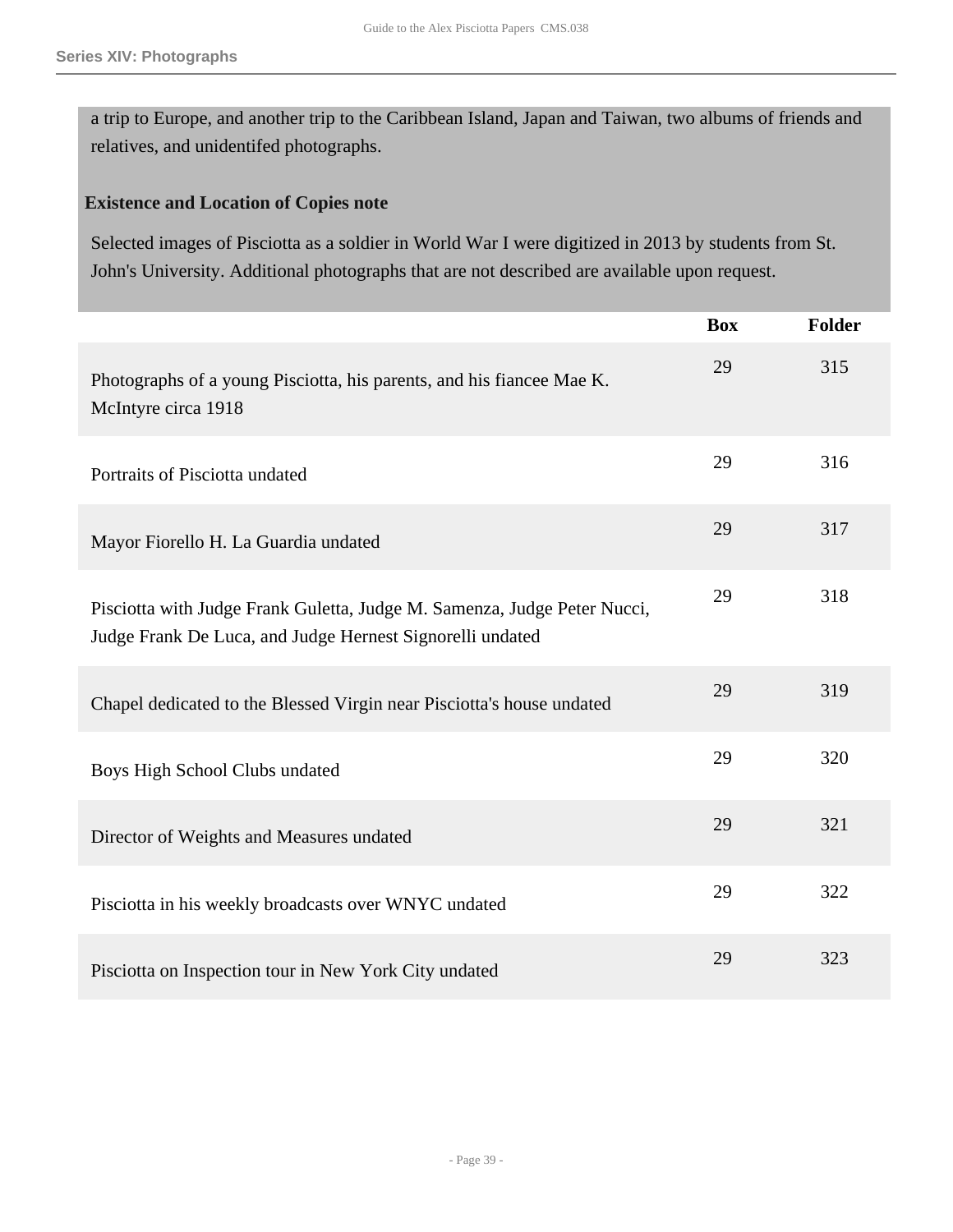| Director of Weights and Measures undated                                                                                          | 29 | 324-325 |
|-----------------------------------------------------------------------------------------------------------------------------------|----|---------|
| Magistrate, City of New York undated                                                                                              | 29 | 326     |
| Pisciotta on board of the SS President Harding on way to Paris to attend<br><b>American Legion Convention 1927</b>                | 29 | 327     |
| American Legion undated                                                                                                           | 29 | 328-329 |
| Caribbean Islands, Mexico, Venezuela, Hawaiian Islands, Japan, Taiwan,<br>and Hong Kong 1965                                      | 29 | 330     |
| Paris, France; Menfi, Sicily; Switzerland; Belgium; England; and<br>Ireland 1927                                                  | 29 | 331     |
| Pisciotta with members of the American Justinian Society of<br>Jurists 1966-1974                                                  | 30 | 332     |
| Pisciotta as Commodore of Stony Brook Yacht Club undated                                                                          | 30 | 333     |
| Album of Several Families undated                                                                                                 | 30 | 334     |
| Lake Grove Civic Association 1963-1968                                                                                            | 30 | 335     |
| Lake Grove Civic Association: members of the slate of offices, opening of<br>new Post Office, the Riverside Saving Bank 1968-1969 | 30 | 336     |
| Lake Grove Civic Association: Senior Citizens' Month 1970                                                                         | 30 | 337     |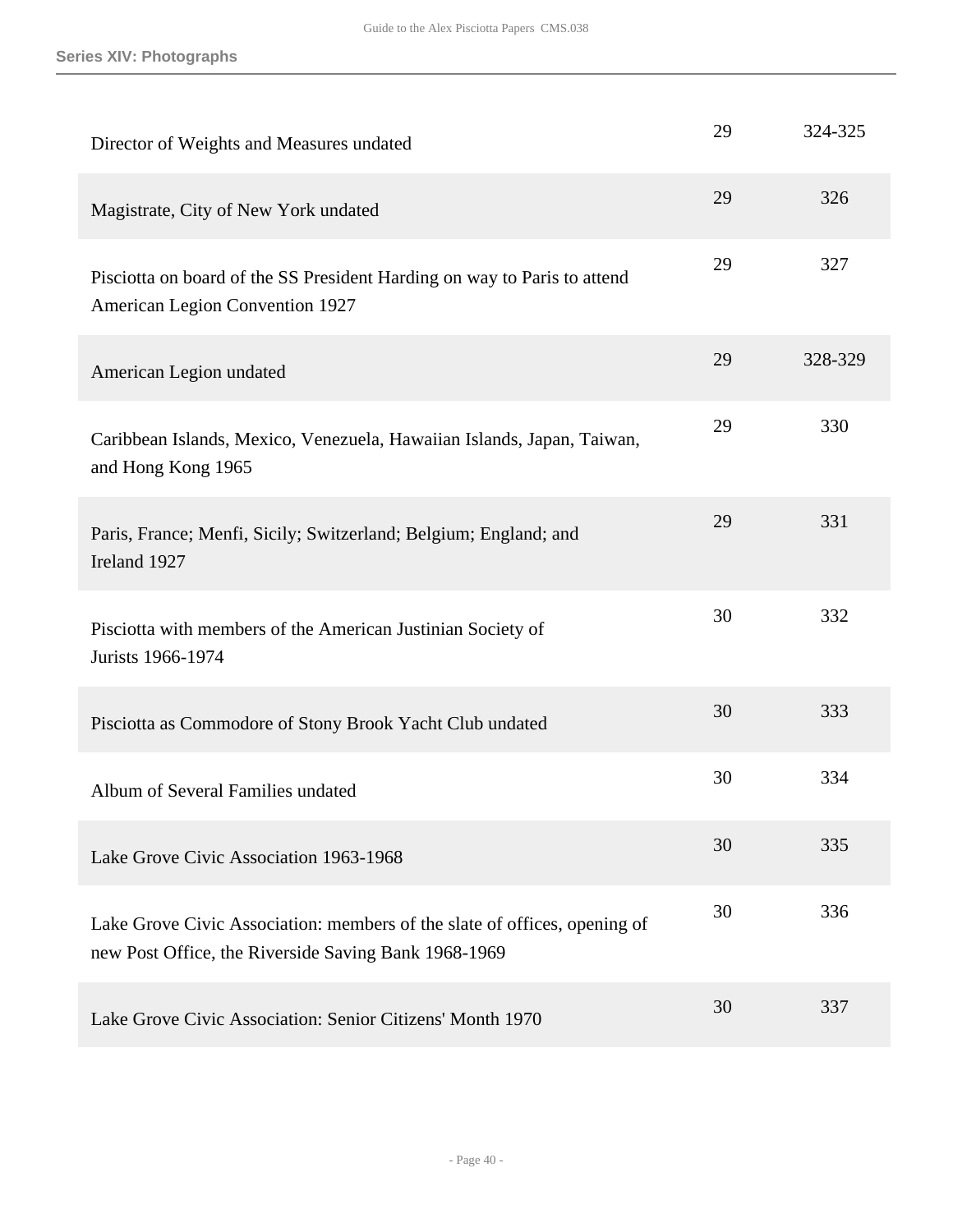| Lake Grove Civic Association: Photo album 1970-1971                                                                                                                                                            | 30 | 338 |
|----------------------------------------------------------------------------------------------------------------------------------------------------------------------------------------------------------------|----|-----|
| Lake Grove Civic Association: Photo album 1972-1973                                                                                                                                                            | 30 | 339 |
| Lake Grove Civic Association: Photo album dealing with the election<br>of Lake Grove Village Board of Trustees, the Village Justice, and the<br>budget 1974                                                    | 30 | 340 |
| Lake Grove Civic Association: Photo album dealing dedication with the<br>Martin Metzner Memorial Park, America's bicentennial, dedication of the<br>19th century congregational church as a historic site 1975 | 31 | 341 |
| Lake Grove Civic Association: Photo album dealing Pisciotta's fourth term<br>as mayor 1975                                                                                                                     | 31 | 342 |
| Lake Grove Civic Association: Photo album dealing with political and<br>social events of Lake Grove 1975-1976                                                                                                  | 31 | 343 |
| Lake Grove Civic Association: Photo album dealing with administration of<br>Lake Grove 1976-1977                                                                                                               | 31 | 344 |
| Lake Grove Civic Association: Photo album dealing with news events of<br>Lake Grove 1976-1977                                                                                                                  | 31 | 345 |
| Lake Grove Civic Association: Photo album dealing with fifth term and<br>election of trustees 1977                                                                                                             | 31 | 346 |
| Lake Grove Civic Association: Photo album dealing with dedication<br>of Francis Kelly Fireman's Memorial Park, ground breaking for                                                                             | 31 | 347 |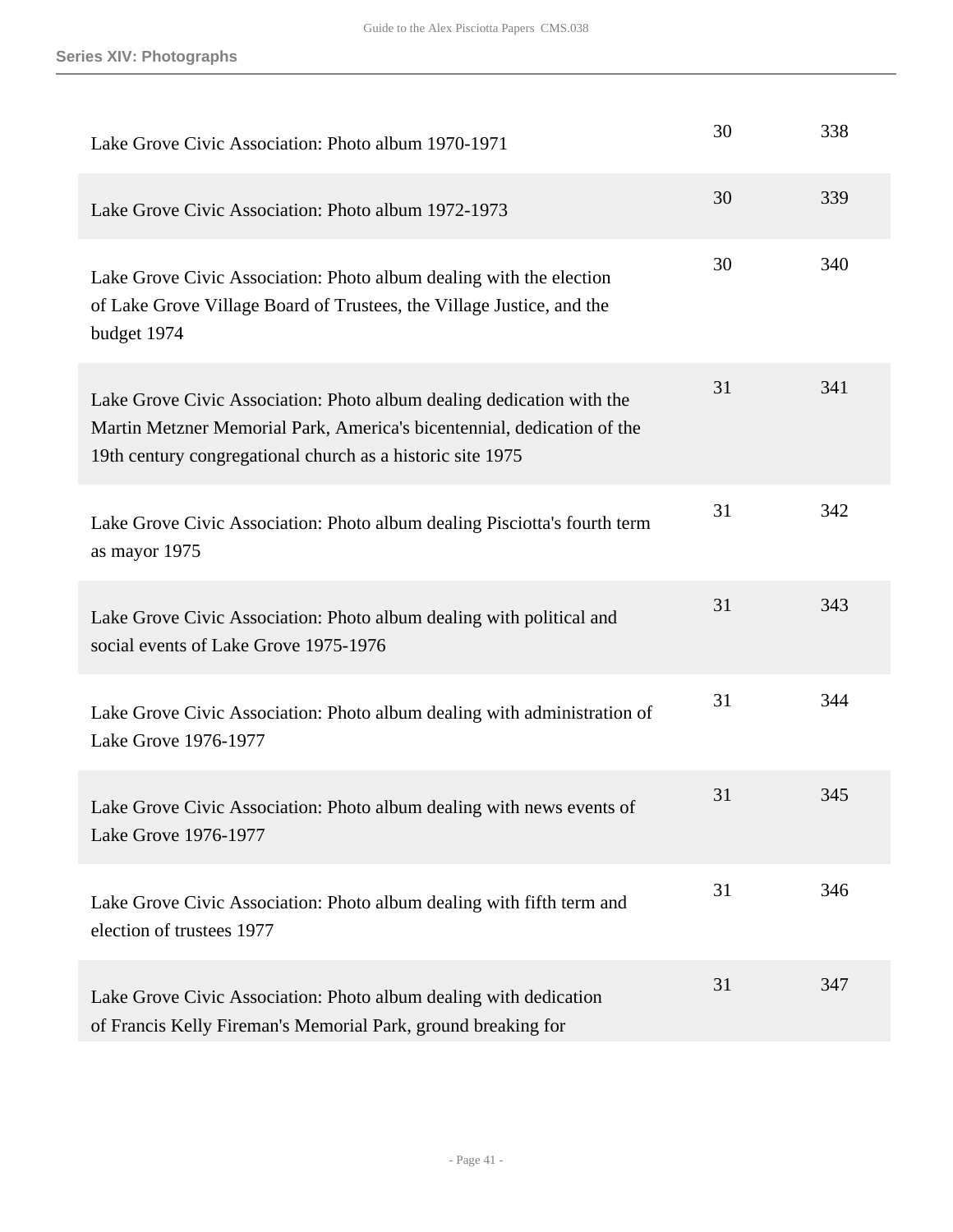| the new Village Hall, the blizzard of 1878, and the trustees of Lake<br>Grove 1977-1978                                                                         |    |         |
|-----------------------------------------------------------------------------------------------------------------------------------------------------------------|----|---------|
| Lake Grove Civic Association: Photo album dealing with dedication<br>and ceremonies of the Lake Grove Village Hall and social and political<br>events 1978-1980 | 31 | 348     |
| Lake Grove Civic Association: Pisciotta entertaining Lake Grove's Senior<br>Citizens 1980                                                                       | 31 | 349     |
| World War I: Pisciotta as a soldier circa 1914-1918                                                                                                             | 32 | 350     |
| World War I: Pisciotta as Captain circa 1914-1918                                                                                                               | 32 | 351     |
| World War I: Pisciotta as Lieutenant Colonel circa 1914-1918                                                                                                    | 32 | 352     |
| World War I: Fort Hamilton, NY and Port Newark, NJ 1917-1918                                                                                                    | 32 | 353     |
| World War I: Pisciotta and others in France 1980                                                                                                                | 32 | 354     |
| World War I: In France, Battery D. 70th Art. C.A.C. 1918                                                                                                        | 33 | 355     |
| Pisciotta, Alex, 1897-1985 Pages from a Deteriorated Album Showing<br>Pisciotta as Soldier during World War I 1917-1918                                         | 32 | 356-357 |

**Controlled Access Headings**

**Geographic Name(s)**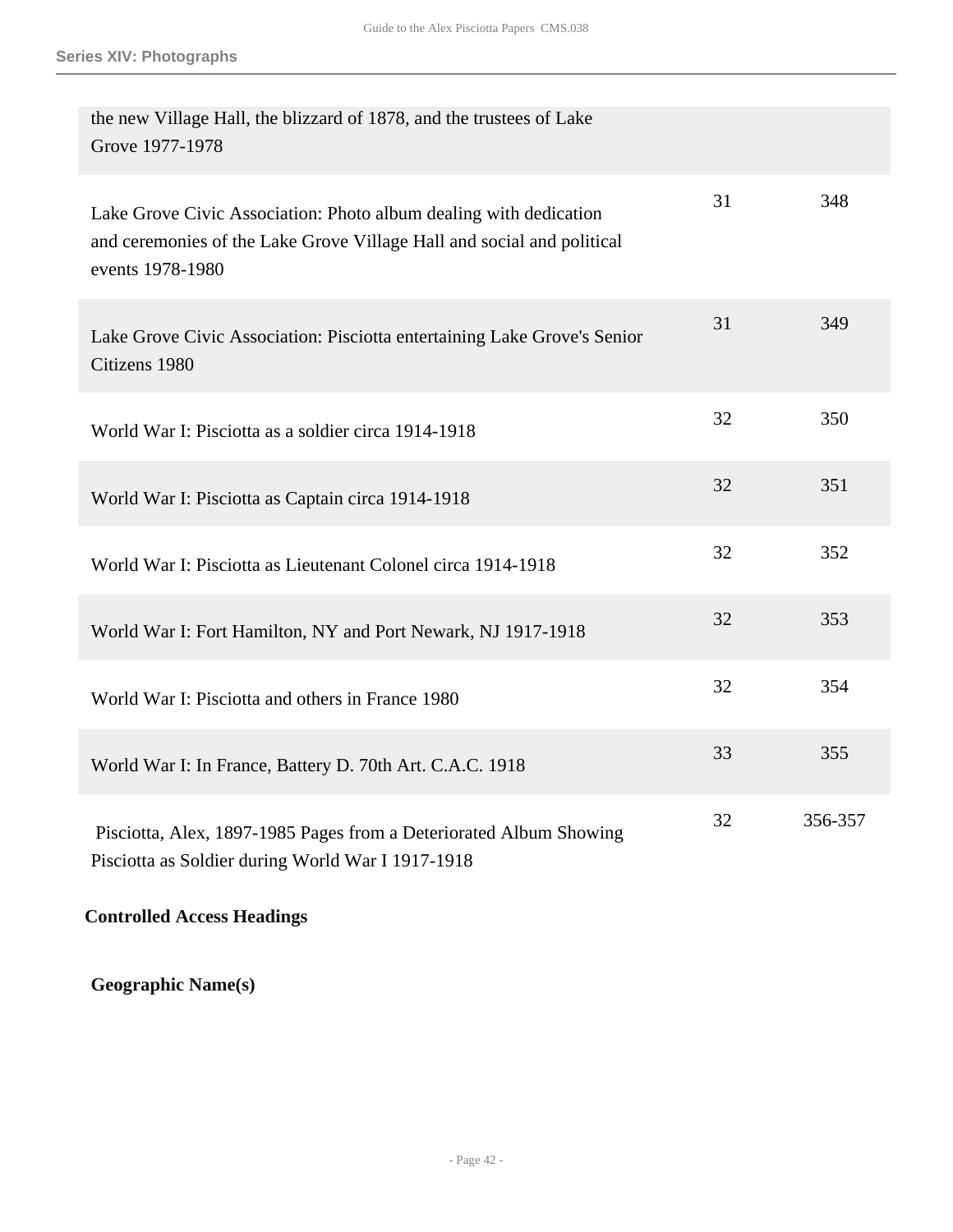• France |x History |y 1914-1940.

## **Subject(s)**

- Military life |z United States |y 1900-1920.
- World War, 1914-1918.

Photo 0024 1917-1918

Photo 0027 1917-1918

Photo 0029 1917-1918

Photo 0035 1917-1918

Photo 0040 1917-1918

Photo 0044 1917-1918

Photo 0045 1917-1918

Photo 0046 1917-1918

Photo 0047 1917-1918

Photo 0048 1917-1918

Photo 0049 1917-1918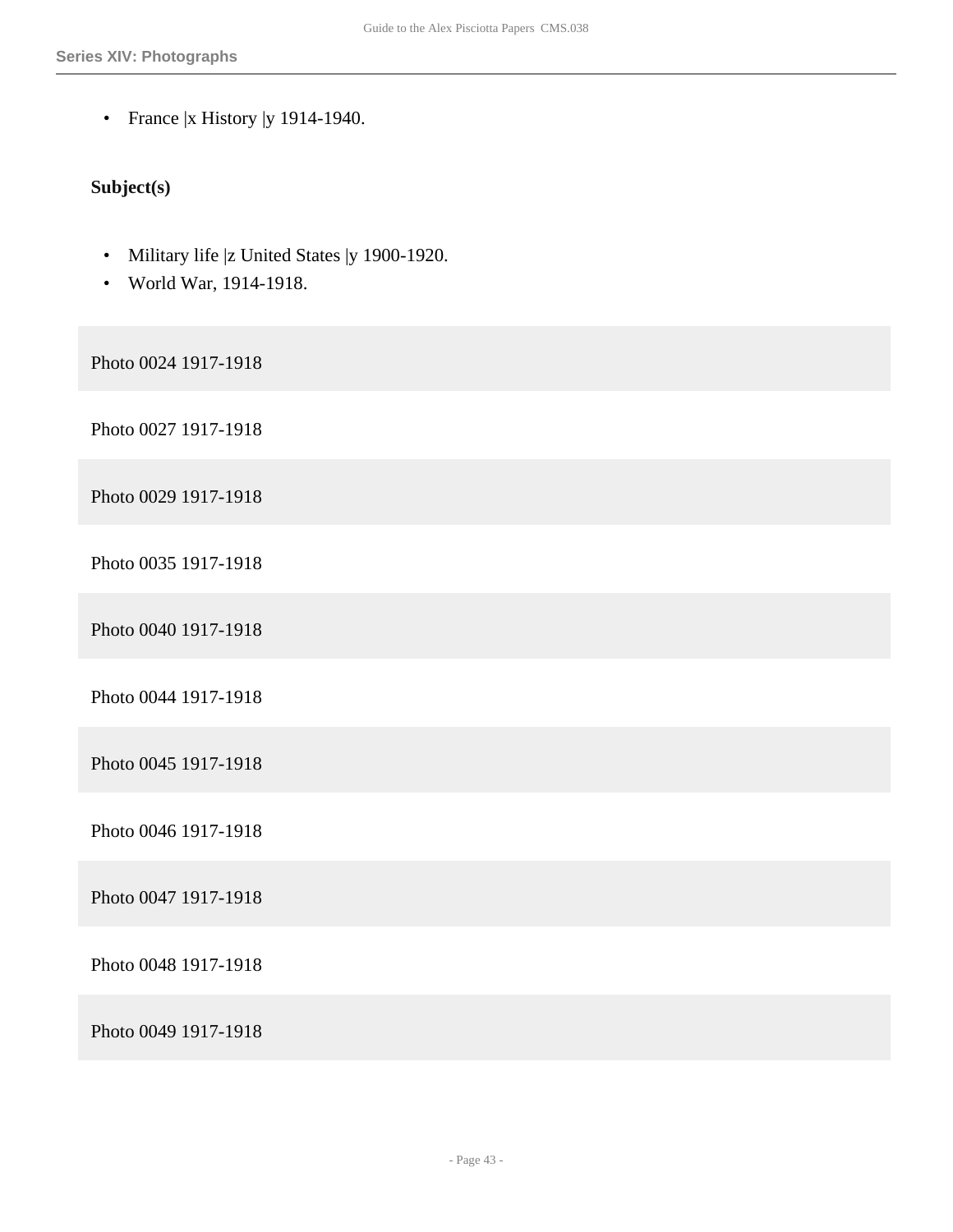| Photo 0050 1917-1918 |
|----------------------|
| Photo 0051 1917-1918 |
| Photo 0052 1917-1918 |
| Photo 0053 1917-1918 |
| Photo 0054 1917-1918 |
| Photo 0055 1917-1918 |
| Photo 0056 1917-1918 |
| Photo 0057 1917-1918 |
| Photo 0058 1917-1918 |
| Photo 0061 1917-1918 |
| Photo 0062 1917-1918 |
| Photo 0069 1917-1918 |
| Photo 0070 1917-1918 |
| Photo 0071 1917-1918 |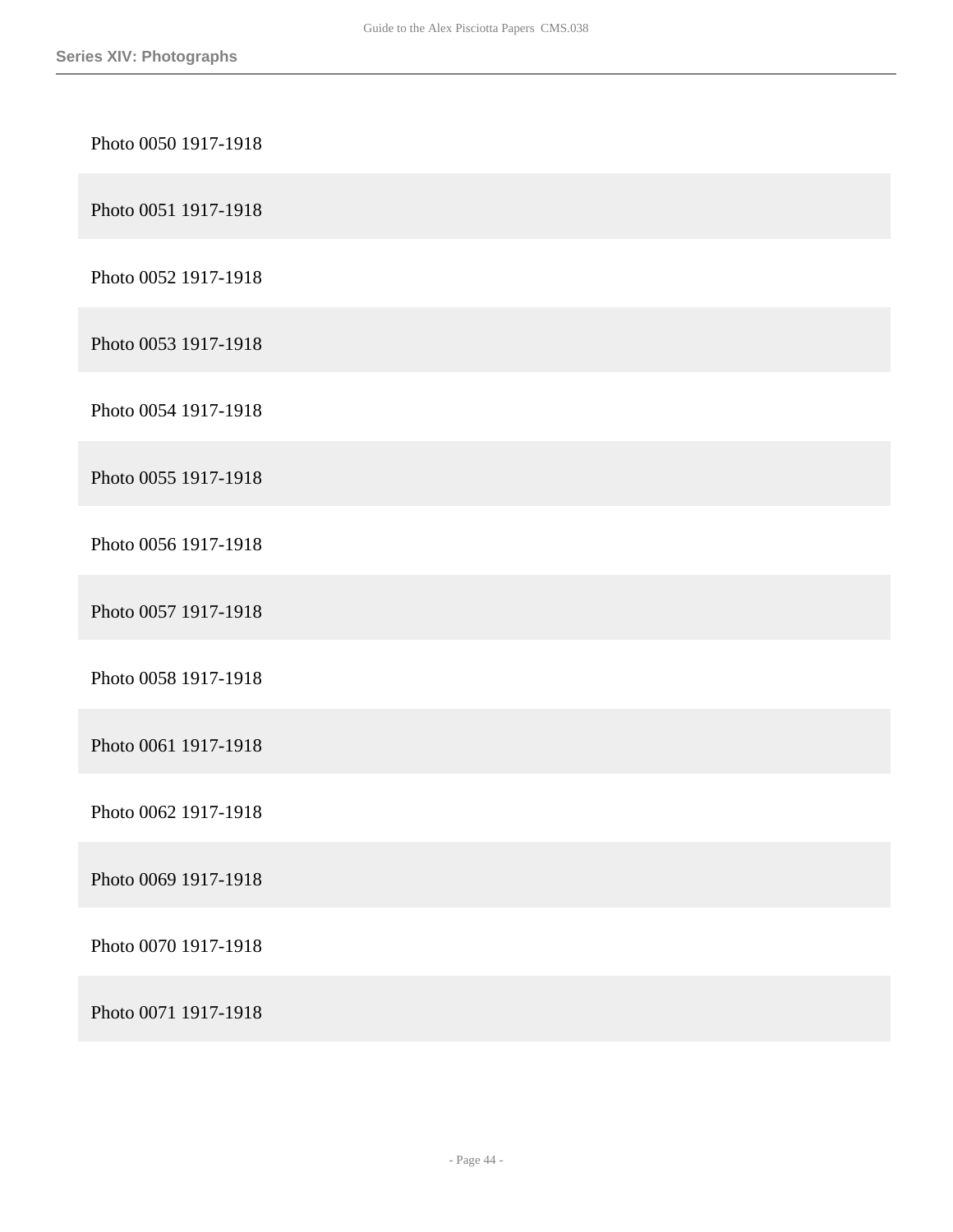| Photo 0072 1917-1918 |
|----------------------|
| Photo 0073 1917-1918 |
| Photo 0075 1917-1918 |
| Photo 0078 1917-1918 |
| Photo 0080 1917-1918 |
| Photo 0083 1917-1918 |
| Photo 0089 1917-1918 |
| Photo 0090 1917-1918 |
| Photo 0094 1917-1918 |
| Photo 0096 1917-1918 |
| Photo 0099 1917-1918 |
| Photo 0100 1917-1918 |
| Photo 0103 1917-1918 |
| Photo 0109 1917-1918 |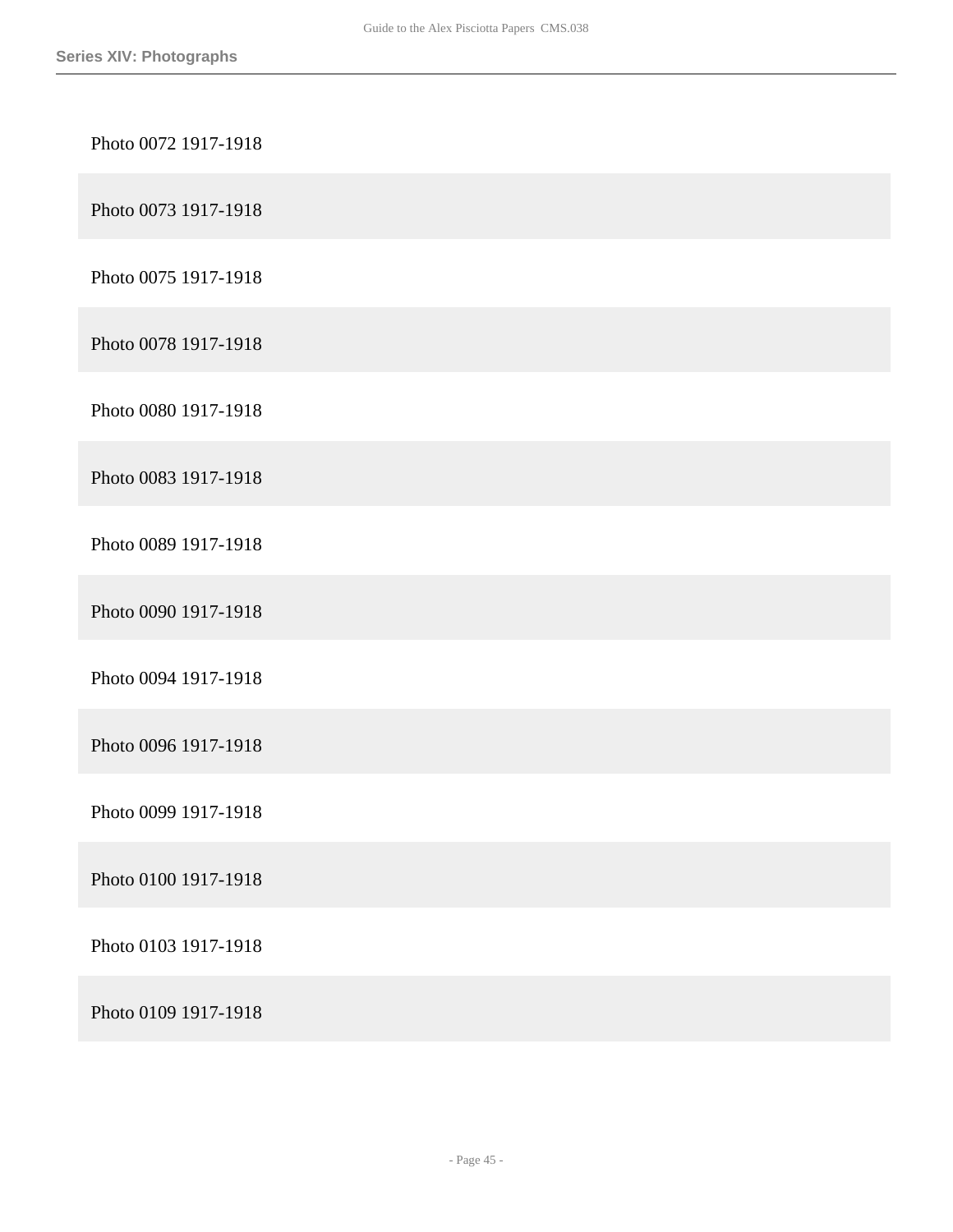## Photo 0110 1917-1918

Photo 0112 1917-1918

Photo 0113 1917-1918

Photo 0115 1917-1918

Photo 0116 1917-1918

Photo 0117 1917-1918

Photo 0120 1917-1918

Photo 0123 1917-1918

Photo 0126 1917-1918

Photo 0130 1917-1918

Photo 0131 1917-1918 cms\_038\_32\_photo\_0131.jpg

Photo 0132 1917-1918

Photo 0134 1917-1918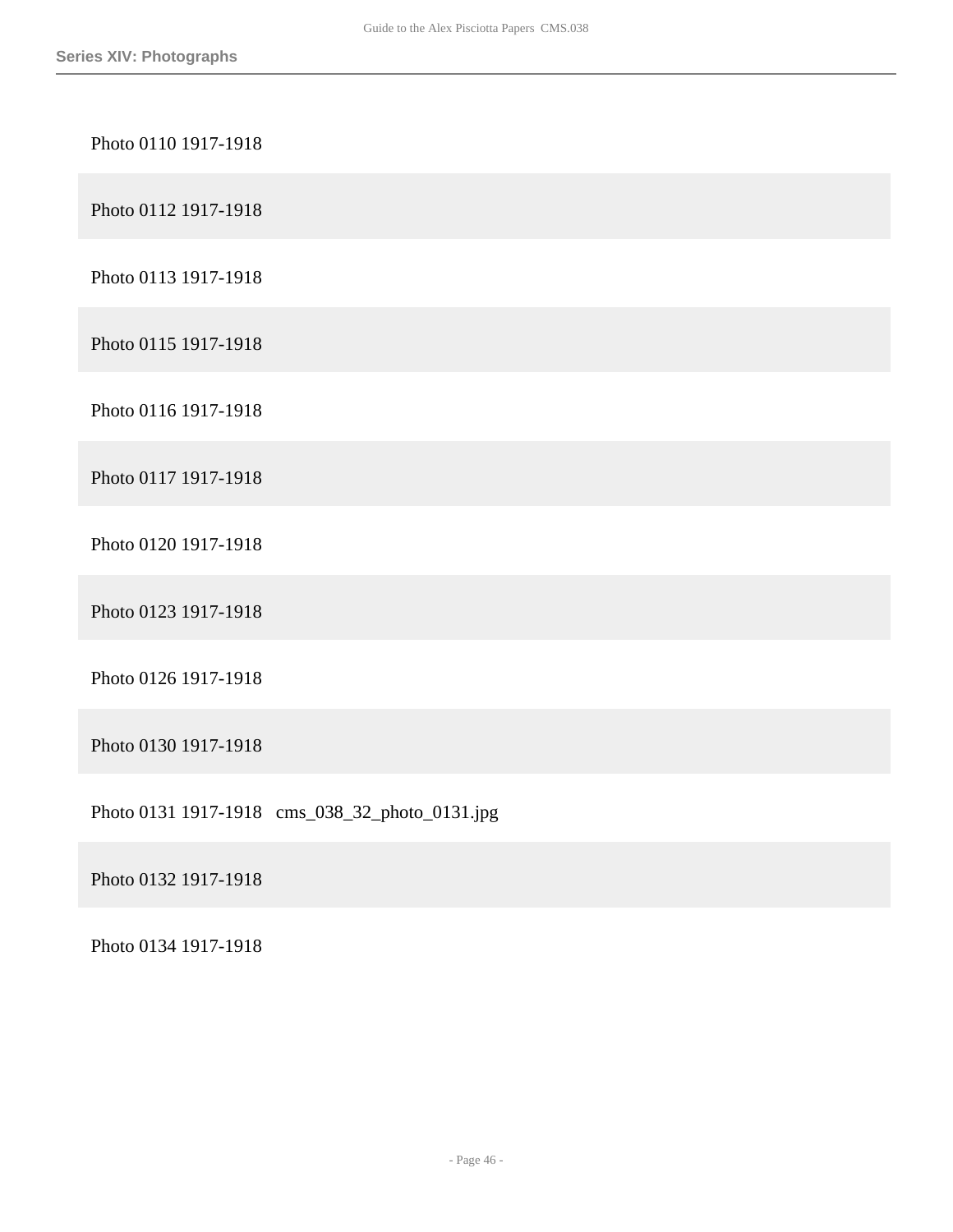Photographs Taken during World War I at Several Military Camps (including some in France), Including Photographs of Pisciotta, Mae K. McIntyre 32 358

Pisciotta, Alex, 1897-1985 Photo 0001 Bulk, 1918 Bulk, 1918 1918 (Bulk, 1918)

## **Controlled Access Headings**

## **Geographic Name(s)**

• France |x History |y 1914-1940.

## **Subject(s)**

- Howitzers | y 1910-1920
- Military life |z United States |y 1900-1920.
- World War, 1914-1918.

Pisciotta, Alex, 1897-1985 Photo 0002 Bulk, 1918 Bulk, 1918 1918 (Bulk, 1918)

## **Controlled Access Headings**

## **Subject(s)**

- Motorcycles |v Pictorial Works
- Motorcycles, Military
- Motorcycles, Military Life |z France |x History
- World War, 1914-1918.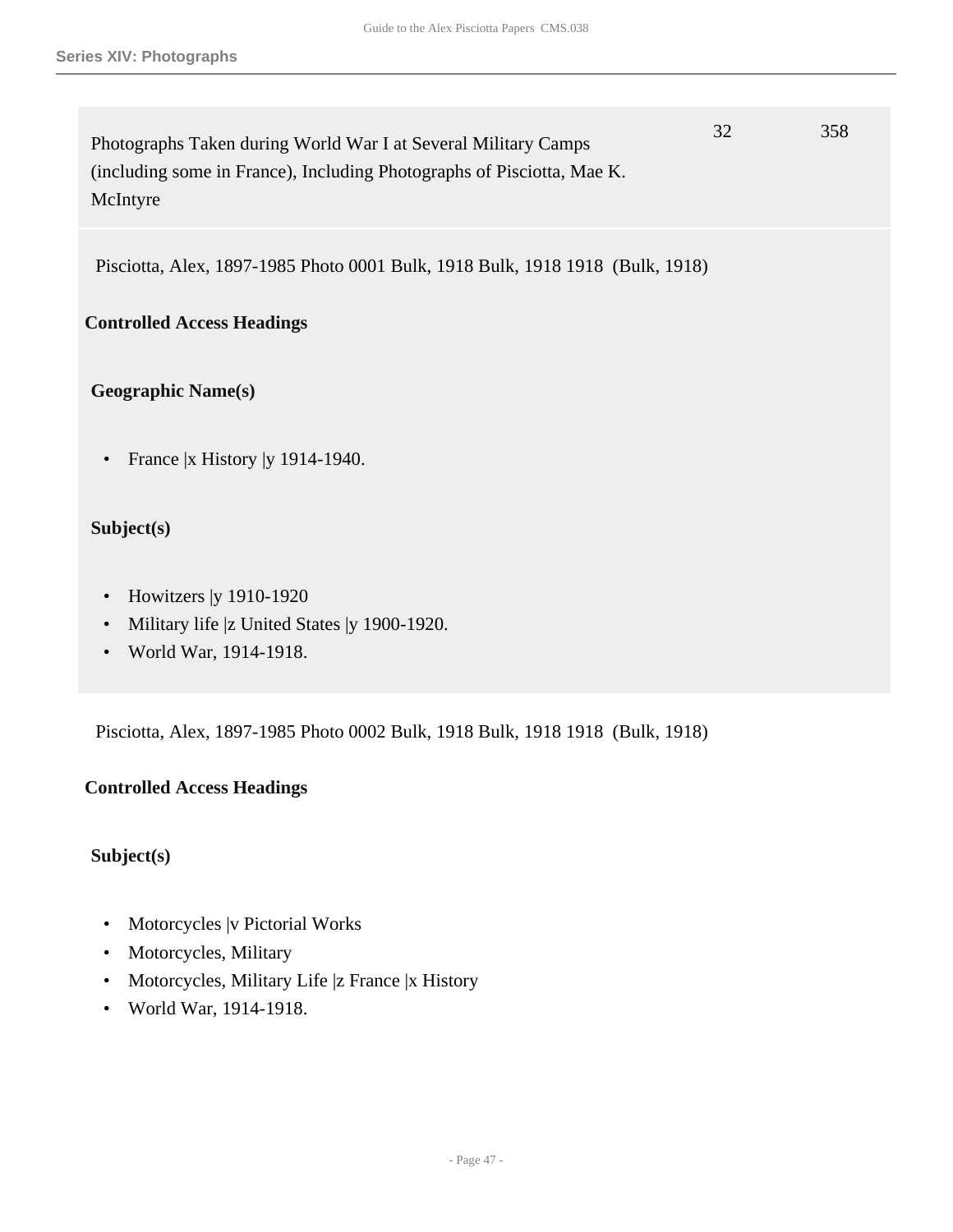Pisciotta, Alex, 1897-1985 Photo 0003 Bulk, 1918 Bulk, 1918 1918 (Bulk, 1918)

**Controlled Access Headings**

**Subject(s)**

- Military personnel |x American |z France |y 1910-1920
- World War, 1914-1918 |x Military Life |x American |z France.
- World War, 1914-1918 |x Military personnel |x American |z France.
- World War, 1914-1918.

Pisciotta, Alex, 1897-1985 Photo 0004 Bulk, 1918 Bulk, 1918 1918 (Bulk, 1918)

## **Controlled Access Headings**

## **Subject(s)**

- Cannons |y 1910-1920.
- Howitzers | y 1910-1920
- Military Weapons |v Pictorial Works
- World War, 1914-1918 |x Military personnel |x American |z France.
- World War, 1914-1918.

Pisciotta, Alex, 1897-1985 Photo 0005 Bulk, 1918 Bulk, 1918 1918 (Bulk, 1918)

**Controlled Access Headings**

**Subject(s)**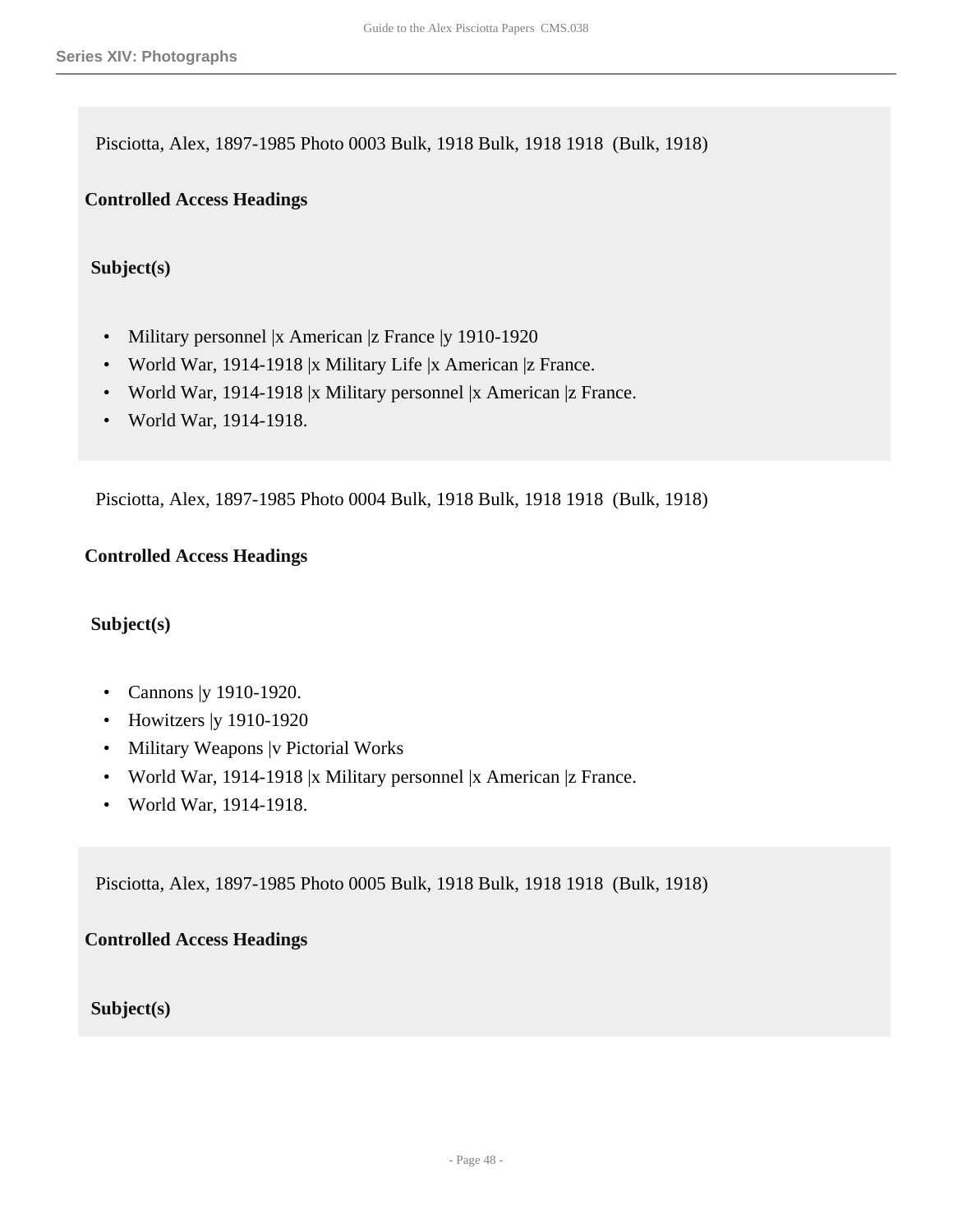- Artillery (Weaponry) | y 1910-1920.
- Cannons |y 1910-1920.
- Howitzers | y 1910-1920
- Military Weapons |v Pictorial Works
- World War, 1914-1918.

Pisciotta, Alex, 1897-1985 Photo 0006 Bulk, 1918 Bulk, 1918 1918 (Bulk, 1918)

## **Controlled Access Headings**

## **Subject(s)**

- Buildings |z France
- Industrial buildings | y 1910-1920.
- World War, 1914-1918.

Pisciotta, Alex, 1897-1985 Photo 0007 Bulk, 1918 Bulk, 1918 1918 (Bulk, 1918)

## **Controlled Access Headings**

## **Subject(s)**

- Farmers |z France |v Pictorial Works.
- Farmers |z France |x Social life and customs |y 20th century |x Pictorial works.
- Farmers |z France | y 1910-1920
- World War, 1914-1918.

Pisciotta, Alex, 1897-1985 Photo 0008 Bulk, 1918 Bulk, 1918 1918 (Bulk, 1918)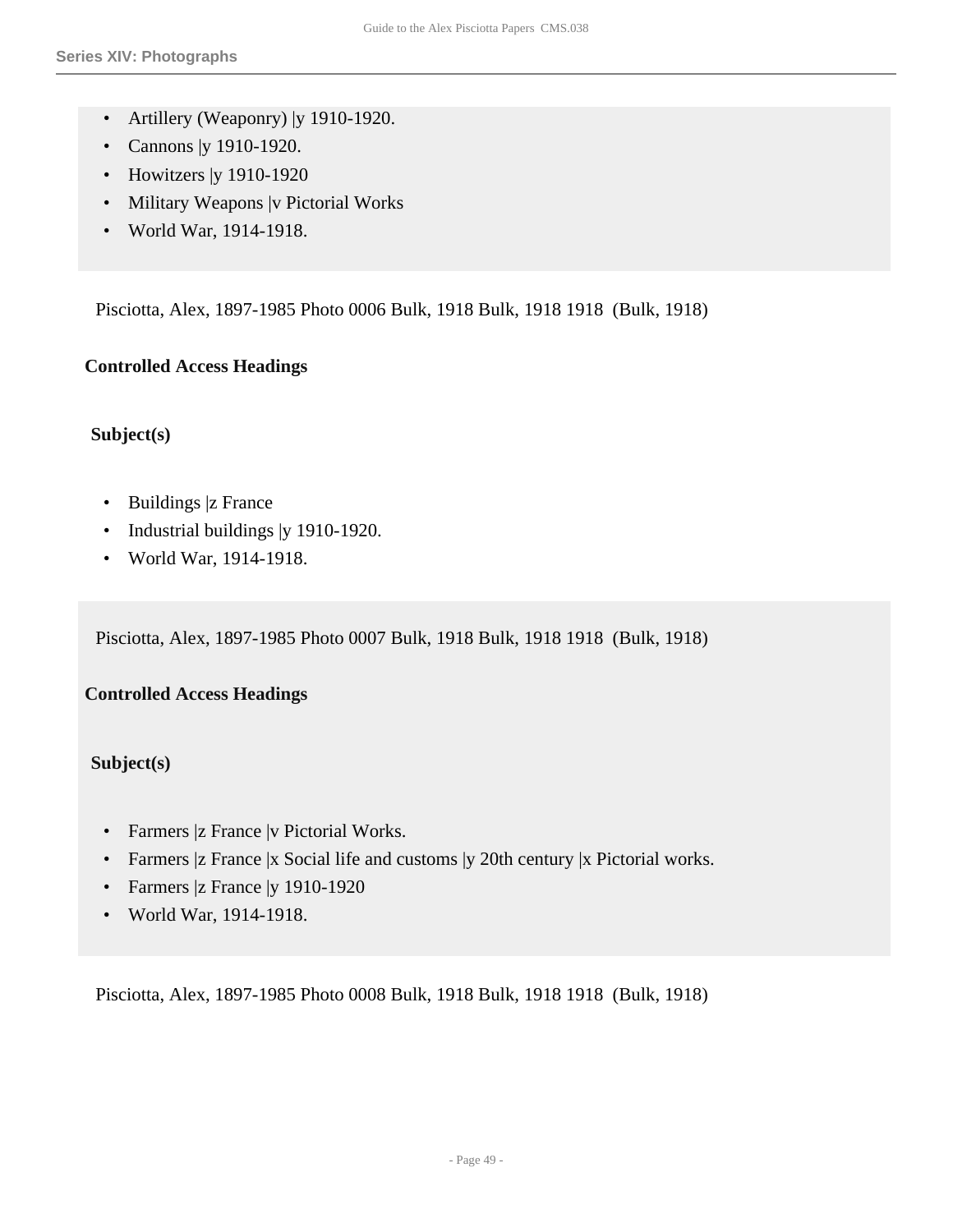## **Controlled Access Headings**

## **Subject(s)**

- Children |z France |v Pictorial Works
- Children |z France | y 1910-1920.
- World War, 1914-1918 |x Social aspects |z France.
- World War, 1914-1918.

Pisciotta, Alex, 1897-1985 Photo 0009 Bulk, 1918 Bulk, 1918 1918 (Bulk, 1918)

## **Controlled Access Headings**

### **Subject(s)**

- Military personnel |x American |z France |y 1910-1920
- World War, 1914-1918 |x Military Life |x American |z France.
- World War, 1914-1918 |x Military personnel |x American |z France.
- World War, 1914-1918 |x Social aspects |z France.
- World War, 1914-1918.

Pisciotta, Alex, 1897-1985 Photo 0010 Bulk, 1918 Bulk, 1918 1918 (Bulk, 1918)

#### **Controlled Access Headings**

#### **Subject(s)**

- La Membrolle (France)
- World War, 1914-1918 |x Military Life |x American |z France.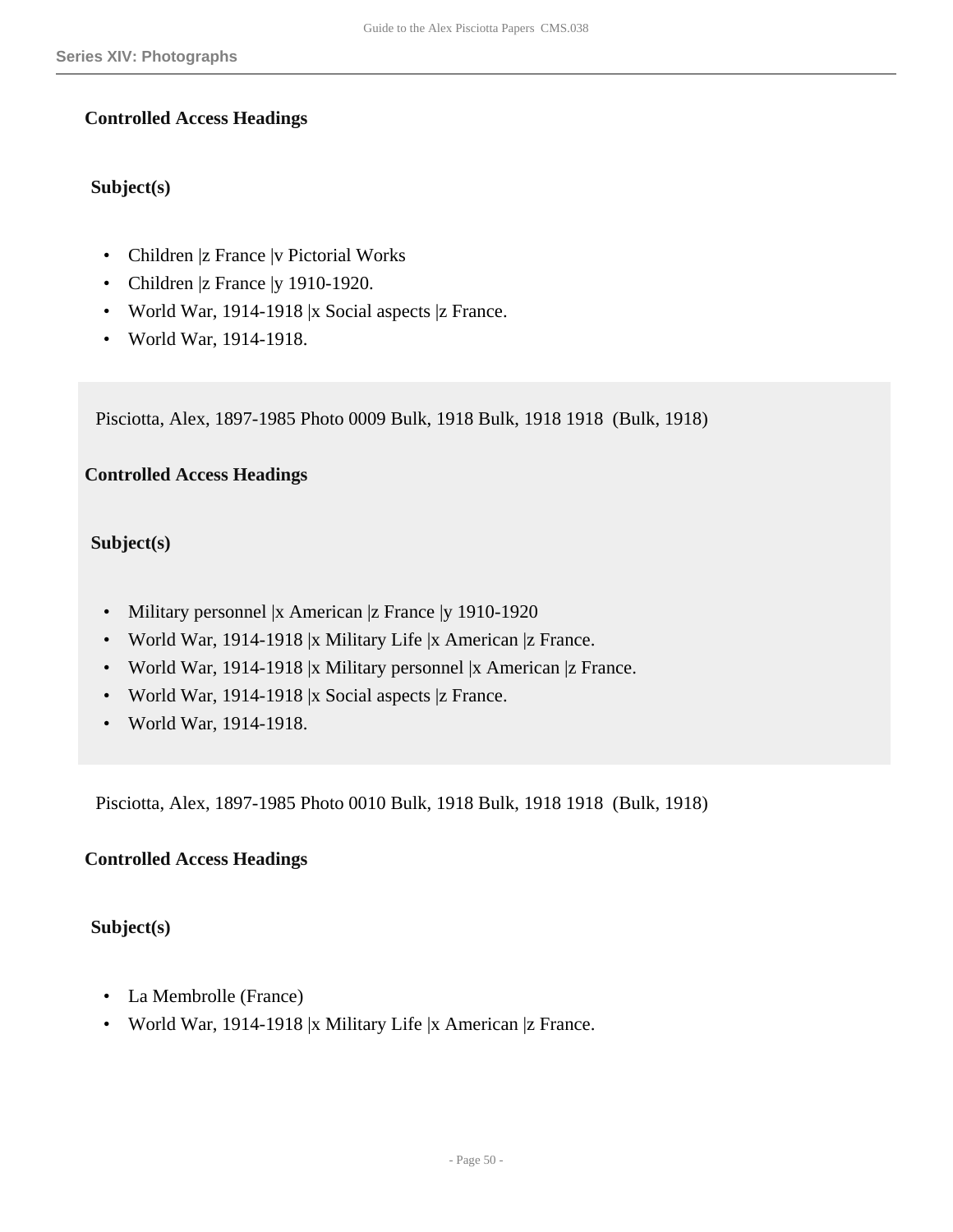- World War, 1914-1918 |x Military personnel |x American |z France.
- World War, 1914-1918.

Pisciotta, Alex, 1897-1985 Photo 0011 Bulk, 1918 Bulk, 1918 1918 (Bulk, 1918)

## **Controlled Access Headings**

## **Subject(s)**

- Artillery (Troops) |x American.
- Artillery (Weaponry) |x American |y 1910-1920.
- Military personnel |x American |z France |y 1910-1920
- World War, 1914-1918 |x Military Life |x American |z France.
- World War, 1914-1918 |x Military personnel |x American |z France.
- World War, 1914-1918.

Pisciotta, Alex, 1897-1985 Photo 0012 Bulk, 1918 Bulk, 1918 1918 (Bulk, 1918)

## **Controlled Access Headings**

## **Subject(s)**

- Military personnel |x American |z France |y 1910-1920
- Military uniforms |z American |y 1910-1920.
- Uniforms |y 1910-1920.
- World War, 1914-1918 |x Military personnel |x American |z France.
- World War, 1914-1918.

Pisciotta, Alex, 1897-1985 Photo 0013 Bulk, 1918 Bulk, 1918 1918 (Bulk, 1918)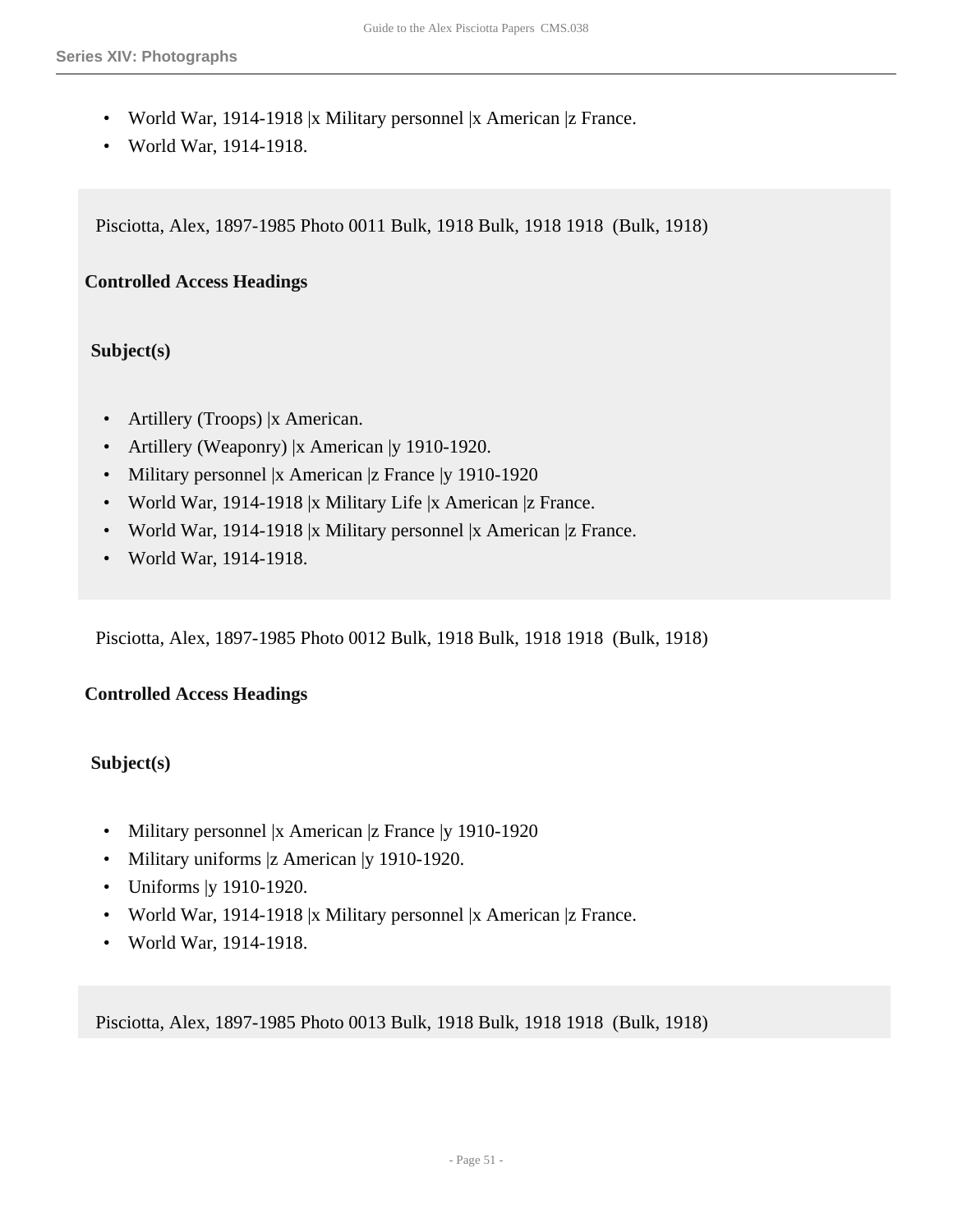## **Controlled Access Headings**

## **Subject(s)**

- Military personnel |x American |z France |y 1910-1920
- Military uniforms |z American |y 1910-1920.
- Military Weapons |v Pictorial Works
- Uniforms |y 1910-1920.
- World War, 1914-1918 |x Military personnel |x American |z France.
- World War, 1914-1918.

Pisciotta, Alex, 1897-1985 Photo 0014 Bulk, 1918 Bulk, 1918 1918 (Bulk, 1918)

## **Controlled Access Headings**

## **Subject(s)**

- Barracks | y 1910-1920.
- Soldier's Life
- Soldiers |x American |y 1910-1920.
- Soldiers |x American |z France |y 1910-1920.
- World War, 1914-1918.

Pisciotta, Alex, 1897-1985 Photo 0015 Bulk, 1918 Bulk, 1918 1918 (Bulk, 1918)

## **Controlled Access Headings**

## **Subject(s)**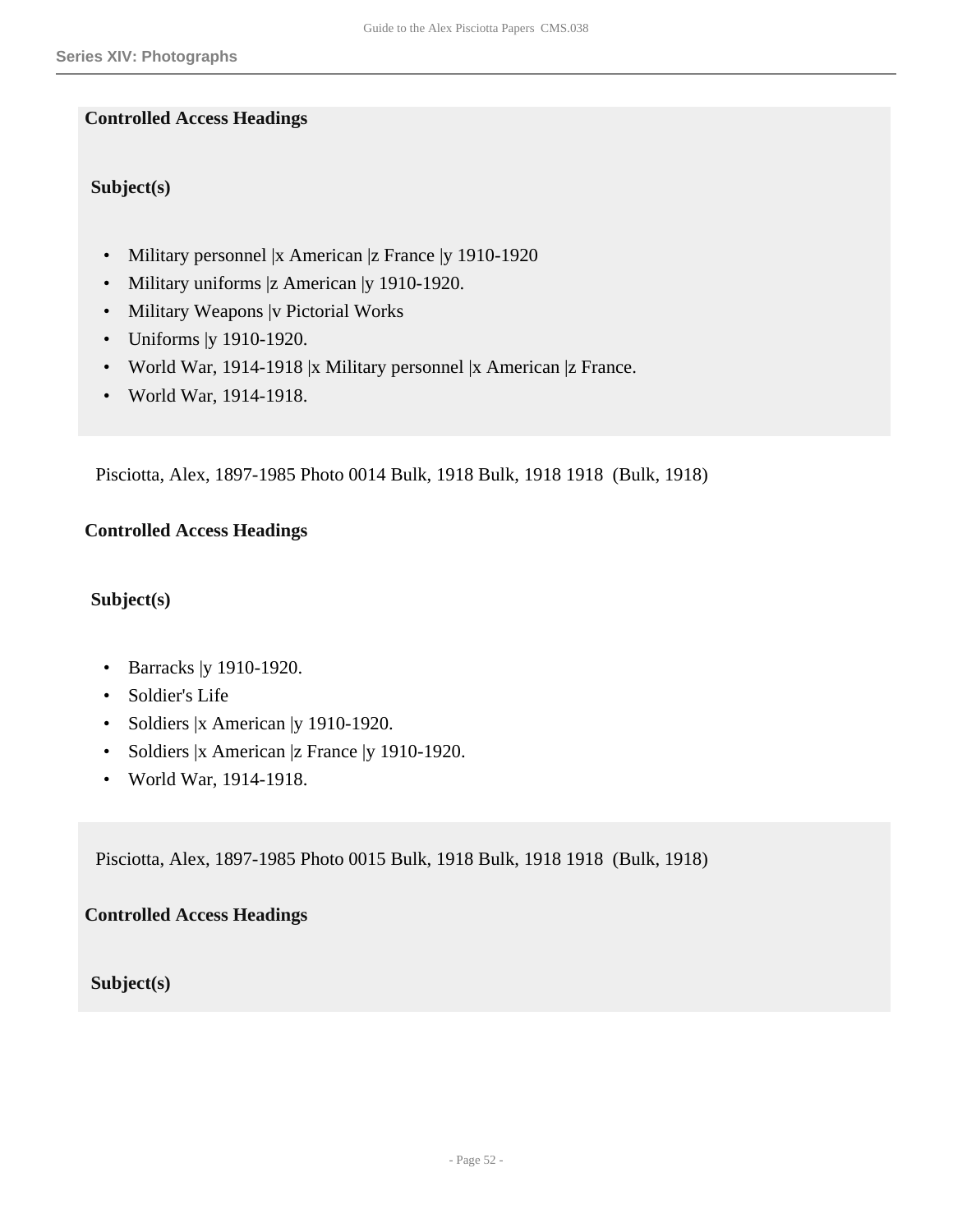- Military personnel |x American |z France |y 1910-1920
- Soldiers |x American |y 1910-1920.
- Soldiers |x American |z France |y 1910-1920.
- World War, 1914-1918 |x Military personnel |x American |z France.
- World War, 1914-1918.

Pisciotta, Alex, 1897-1985 Photo 0016 Bulk, 1918 Bulk, 1918 1918 (Bulk, 1918)

### **Controlled Access Headings**

### **Subject(s)**

- Horse artillery | y 1910-1920
- Horses |x Pictorial works.
- Horses | y 1900-1920.
- Horses |z France | y 1910-1920.
- War horses.
- World War, 1914-1918.

Pisciotta, Alex, 1897-1985 Photo 0017 Bulk, 1918 Bulk, 1918 1918 (Bulk, 1918)

## **Controlled Access Headings**

## **Subject(s)**

- Dogs |z France | y 1900-1920.
- Soldiers |x American |z France |y 1910-1920.
- World War, 1914-1918 |x Social aspects |z France.
- World War, 1914-1918.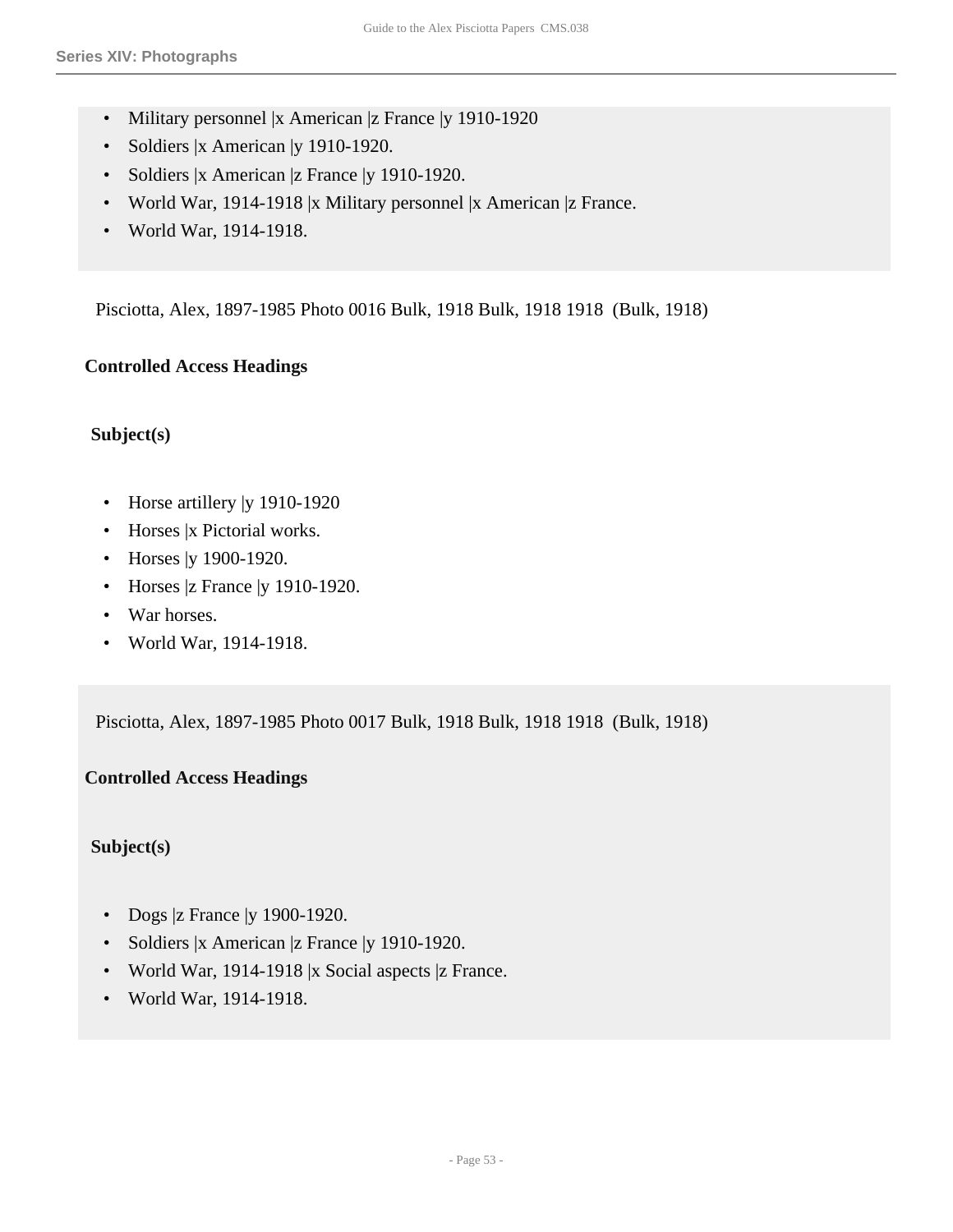Pisciotta, Alex, 1897-1985 Photo 0018 Bulk, 1918 Bulk, 1918 1918 (Bulk, 1918)

#### **Controlled Access Headings**

#### **Subject(s)**

- Barracks | y 1910-1920.
- Military personnel |x American |z France |y 1910-1920
- Soldier's Life
- Soldiers |x American |y 1910-1920.
- Soldiers |x American |z France |y 1910-1920.
- World War, 1914-1918 |x Military personnel |x American |z France.
- World War, 1914-1918.

Pisciotta, Alex, 1897-1985 Photo 0019 Bulk, 1918 Bulk, 1918 1918 (Bulk, 1918)

#### **Controlled Access Headings**

### **Subject(s)**

- French Church
- Military personnel |x American |z France |y 1910-1920
- Soldiers |x American |y 1910-1920.
- Soldiers |x American |z France |y 1910-1920.
- World War, 1914-1918 |x Military personnel |x American |z France.
- World War, 1914-1918 |x Social aspects |z France.
- World War, 1914-1918.

Pisciotta, Alex, 1897-1985 Photo 0020 Bulk, 1918 Bulk, 1918 1918 (Bulk, 1918)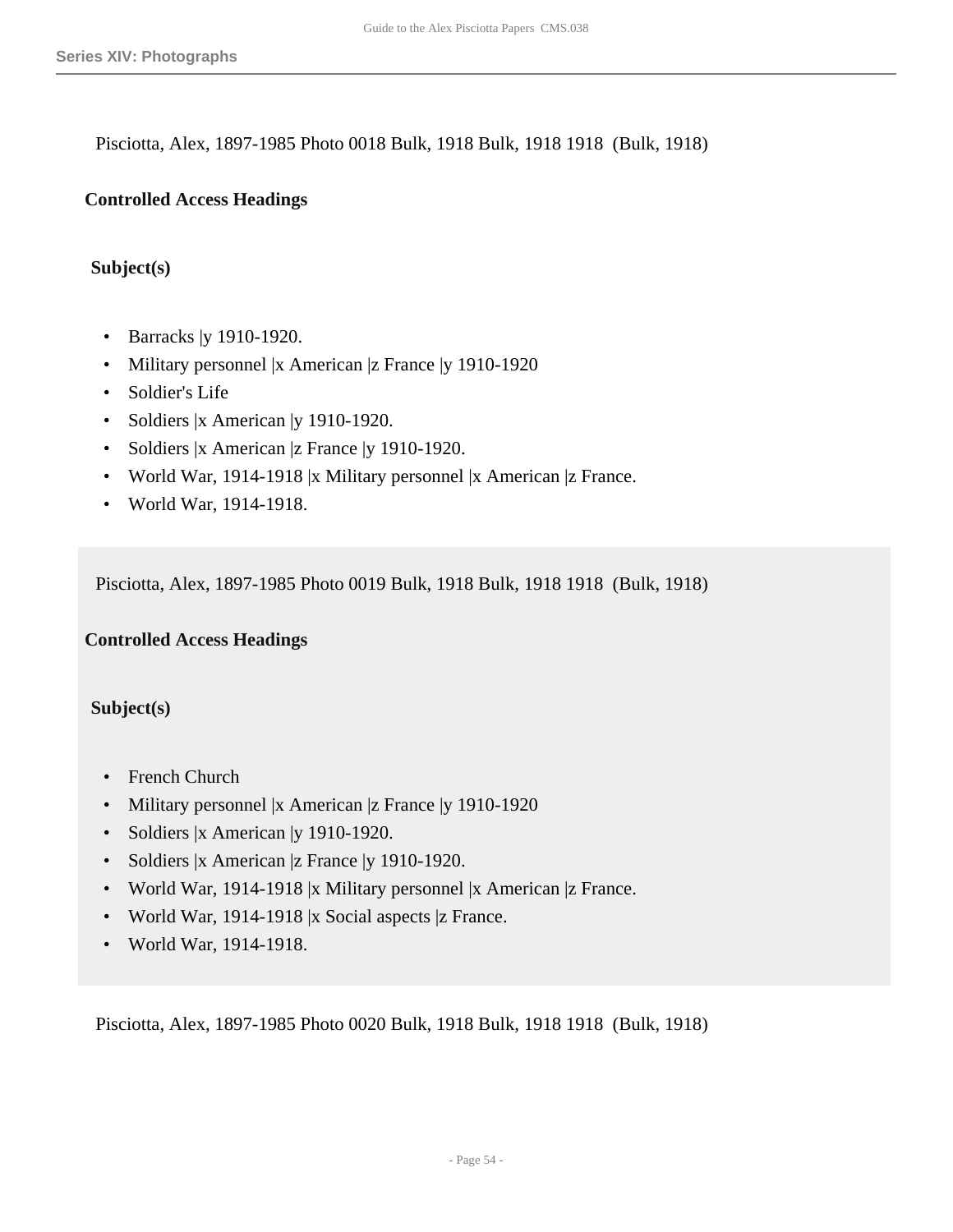## **Controlled Access Headings**

## **Subject(s)**

- Armored vehicles, Military |z France |v Pictorial works.
- Armored vehicles, Military.
- Artillery (Weaponry) | y 1910-1920.
- Military vehicles | y 1910-1920.
- Military Weapons |v Pictorial Works
- World War, 1914-1918.

| World War I: In France, unidentified circa 1914-1918                                            | 32 | 359     |
|-------------------------------------------------------------------------------------------------|----|---------|
| World War I: Military Training Camps 1920s                                                      | 32 | 360-362 |
| World War II: Camp Upton, NY; Soldiers and Officers; some Family and<br>Friends circa 1939-1945 | 32 | 363-364 |
| Pisciotta's Tour of Duty in the US Air Force undated                                            | 32 | 365-368 |
| Negatives undated                                                                               | 32 | 369     |

<span id="page-54-0"></span>**Series XV: Oversize Material 1918-1981** 

#### **Scope and Contents note**

This series contains Pisciotta's Bachelor in Law from the Brooklyn Law School, a large photograph of the graduating class, and certificates of admission to Courts of Law. There are several unframed portraits and group photos during his years of active service in the US Armed Forces, certificates of appointments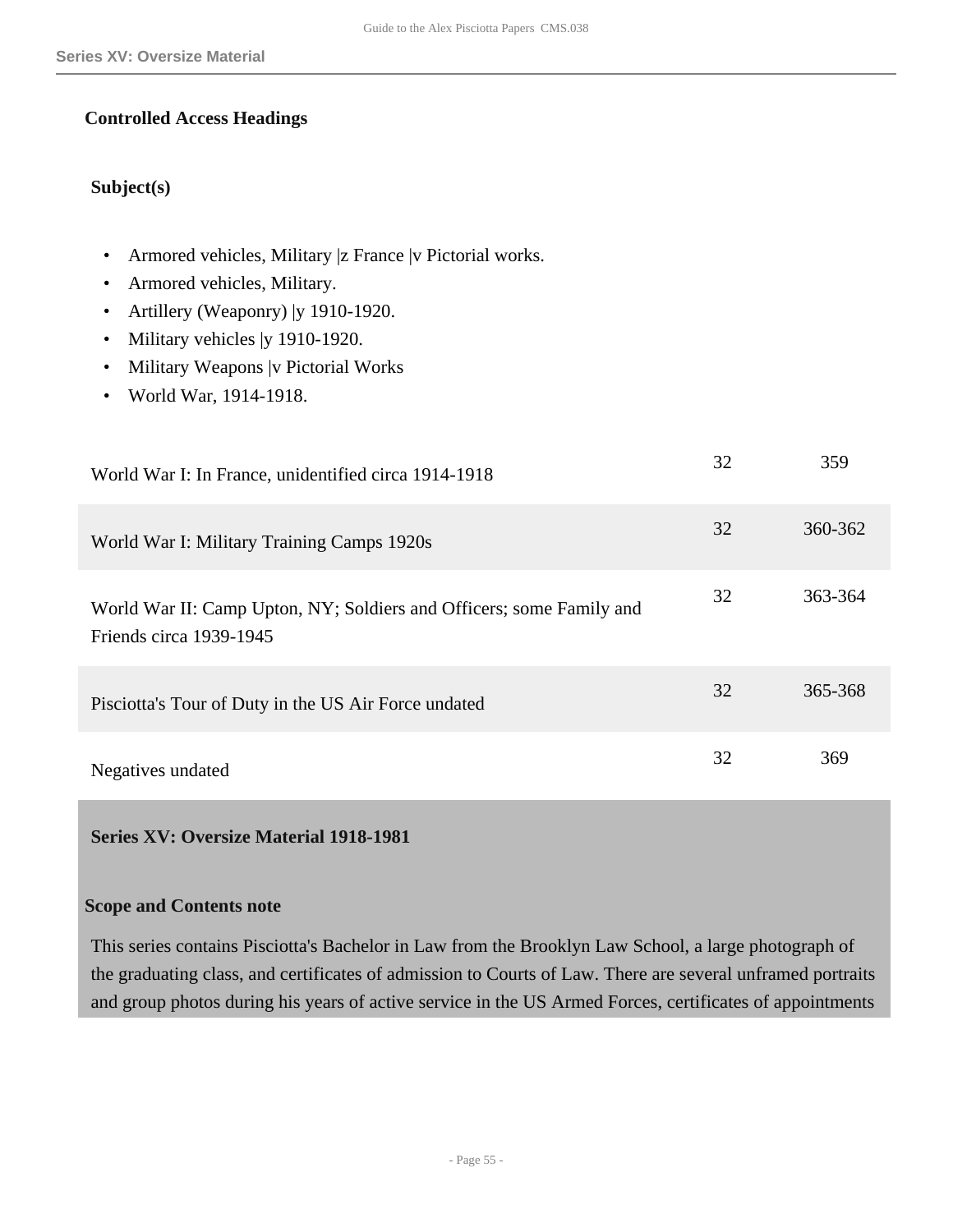to different grades as an officer, and the certificate of retirement. Included are photos taken during a trip to Italy, photos taken during his service with New York City and several certificates and awards.

|                                                                                                                         | <b>Box</b> | <b>Folder</b> |
|-------------------------------------------------------------------------------------------------------------------------|------------|---------------|
| Brooklyn Law School: Bachelor of Law undated                                                                            | 34         | 370           |
| Class of 1922, Brooklyn Law School, St. Lawrence University 1922                                                        | 34         | 371           |
| Admission to the Supreme Court of the State of New York 1973                                                            | 34         | 372           |
| Admission to the United States Court of Military Appeals 1952                                                           | 34         | 373           |
| Admission to the United States Court of appeals for the District of<br>Columbia Circuit 1959                            | 34         | 374           |
| Supreme Court of the United states of America 1952                                                                      | 34         | 375           |
| Pisciotta as a Soldier during World War I circa 1914-1918                                                               | 34         | 376           |
| Captain Pisciotta undated                                                                                               | 34         | 377           |
| United States Army Group Photograph undated                                                                             | 34         | 378           |
| United States Army (Camp Upton, NY). Bishop Molloy Retreat House,<br>Jamaica, NY 1943                                   | 34         | 379           |
| 33rd Annual Convention of the New York State Association of Sealers of<br>Weights and Measures, Hotel Pennsylvania 1939 | 34         | 380           |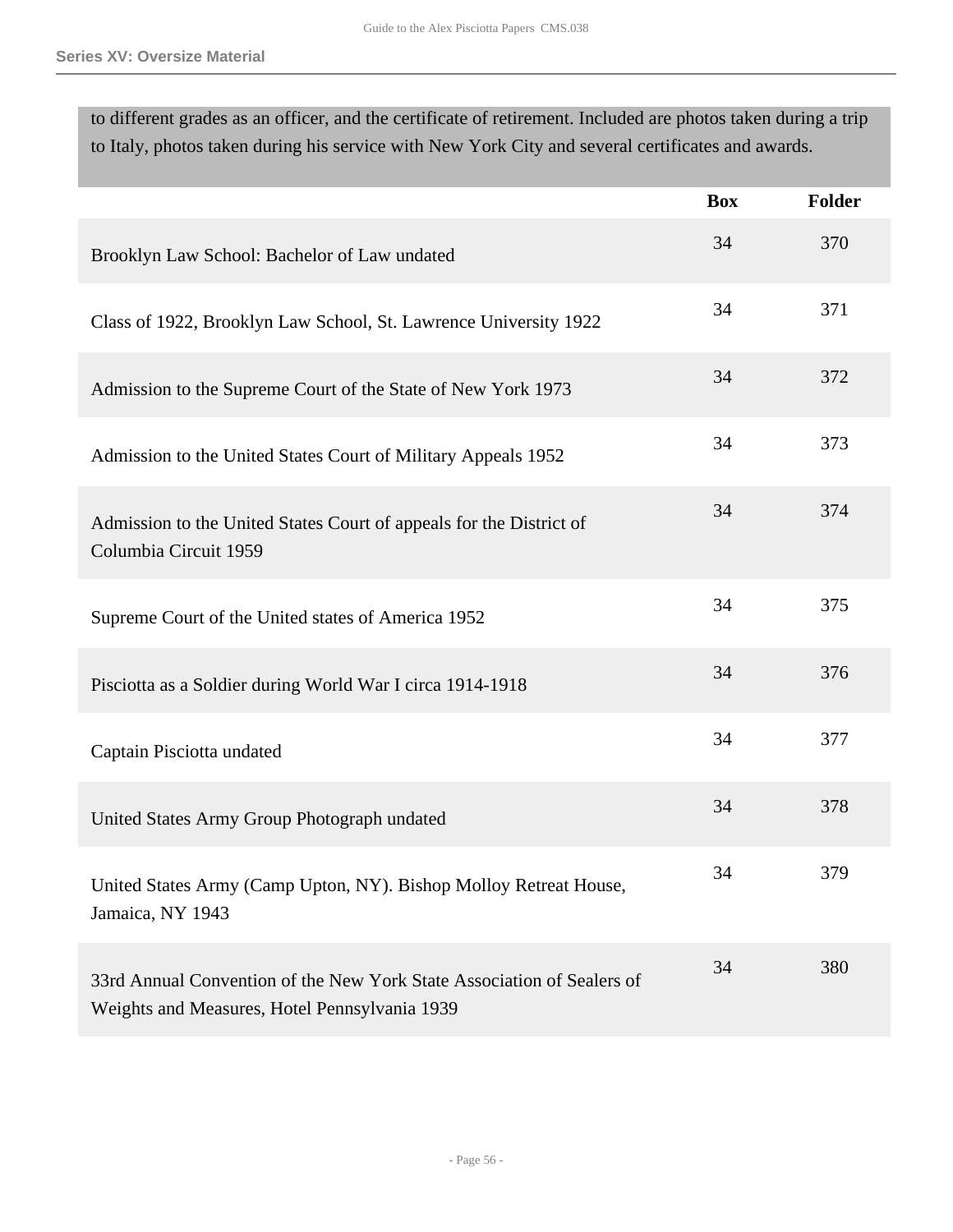| Dinner tendered to Board of City Magistrates, Hotel Gramercy Park 1949                                        | 34 | 381 |
|---------------------------------------------------------------------------------------------------------------|----|-----|
| Dinner in honor of Mayor Fiorello La Guardia, Hotel St. Moritz 1939                                           | 34 | 382 |
| Kings County American Legion Junior Mounted Squadron 1938                                                     | 34 | 383 |
| "Retreads" charter presentation 1980                                                                          | 34 | 384 |
| Pisciottas visiting the ancient ruins of Sicily, Italy undated                                                | 34 | 385 |
| White house reception, Columbian republican League, Washington<br>DC 1932                                     | 34 | 386 |
| Presidential appointment of Pisciotta as Lieutenant Colonel 1950                                              | 34 | 387 |
| Award of the Commendation Ribbon to Pisciotta by the Department of Air<br><b>Force 1957</b>                   | 34 | 388 |
| Certificate of Retirement from the Armed Forces of the United States of<br>America 1957                       | 34 | 389 |
| Congress of the United States: Certificate of Merit issued with the<br><b>Selective Service Medal undated</b> | 34 | 390 |
| Certificate: American Flag House and Betsy Ross Association 1918                                              | 34 | 391 |
| Certificate of qualifications: Municipal Training Institute of New York<br>State 1938-1939                    | 34 | 392 |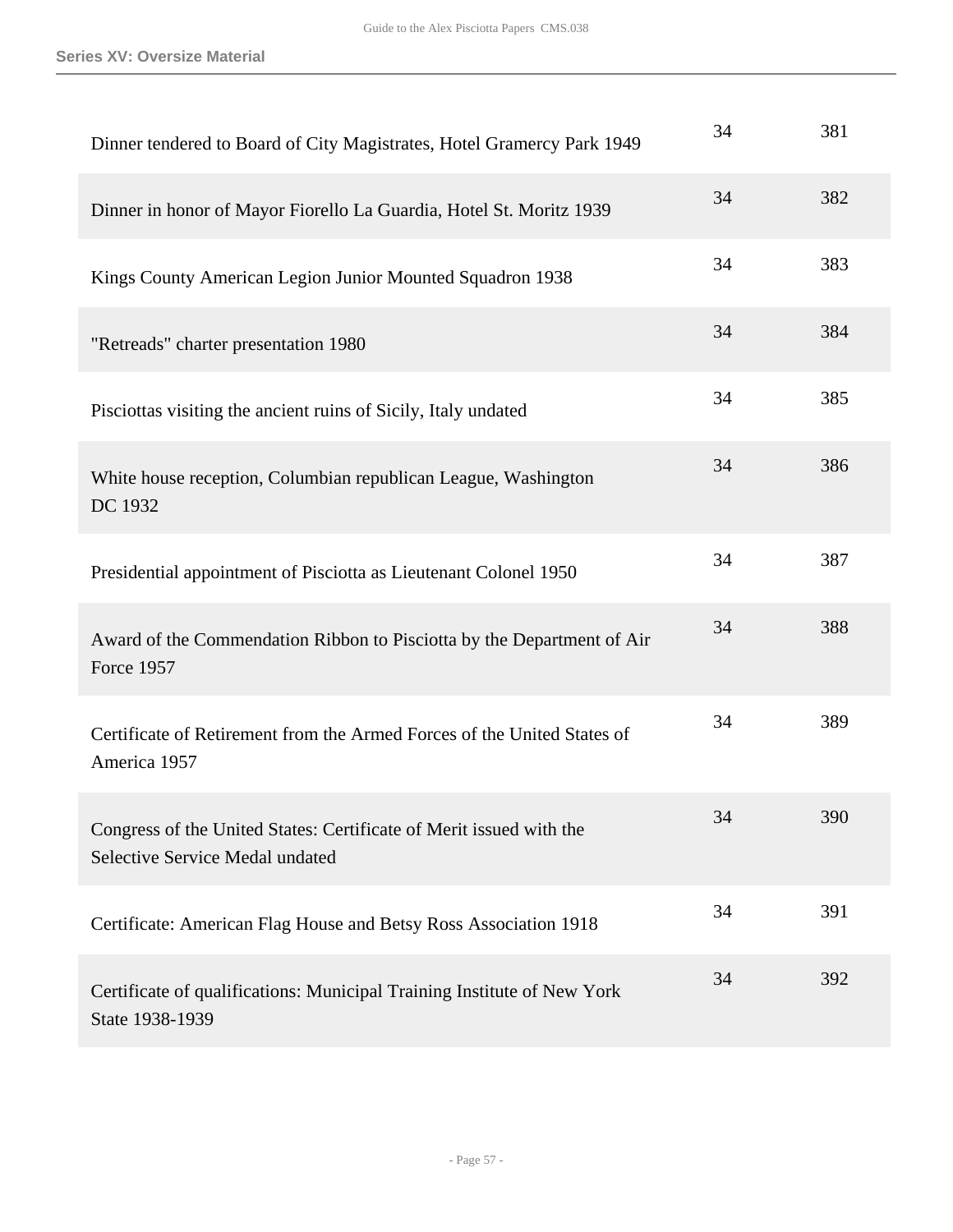| Mae K. Pisciotta's appointment as a member of New York City's<br>Celebration Committee for the 100th Anniversary of the birth of George<br>Washington undated | 34 | 393 |
|---------------------------------------------------------------------------------------------------------------------------------------------------------------|----|-----|
| Certificate from Riverhead Savings Bank in Lake Grove 1977                                                                                                    | 34 | 394 |
| Proclamation from Suffolk County naming Pisciotta as the most<br>distinguished citizen August 1981                                                            | 34 | 395 |
| National Republican Congressional Committee: Certificate of<br>Recognition 1981                                                                               | 34 | 396 |
| Lions Club: Certificate for the 15 and 20 years charter monarch undated                                                                                       | 34 | 397 |

## <span id="page-57-0"></span>**Series XVI: Medals and Plaques 1939-1974**

### **Scope and Contents note**

There are American Legion medals and awards, army medals, stripes and ribbons, and other miscellaneous medals and wards. Included are awards made by industries to Pisciotta, and many tags and other items used at conventions, representing the Bureau of Weights and Measures. Also included are several nameplates.

|                                      | <b>Box</b> | <b>Folder</b> |
|--------------------------------------|------------|---------------|
| Medals: High School undated          | 35         |               |
| Medals: Weights and Measures undated | 35         | ↑             |
| Medals: American Legion undated      | 35         | 3             |